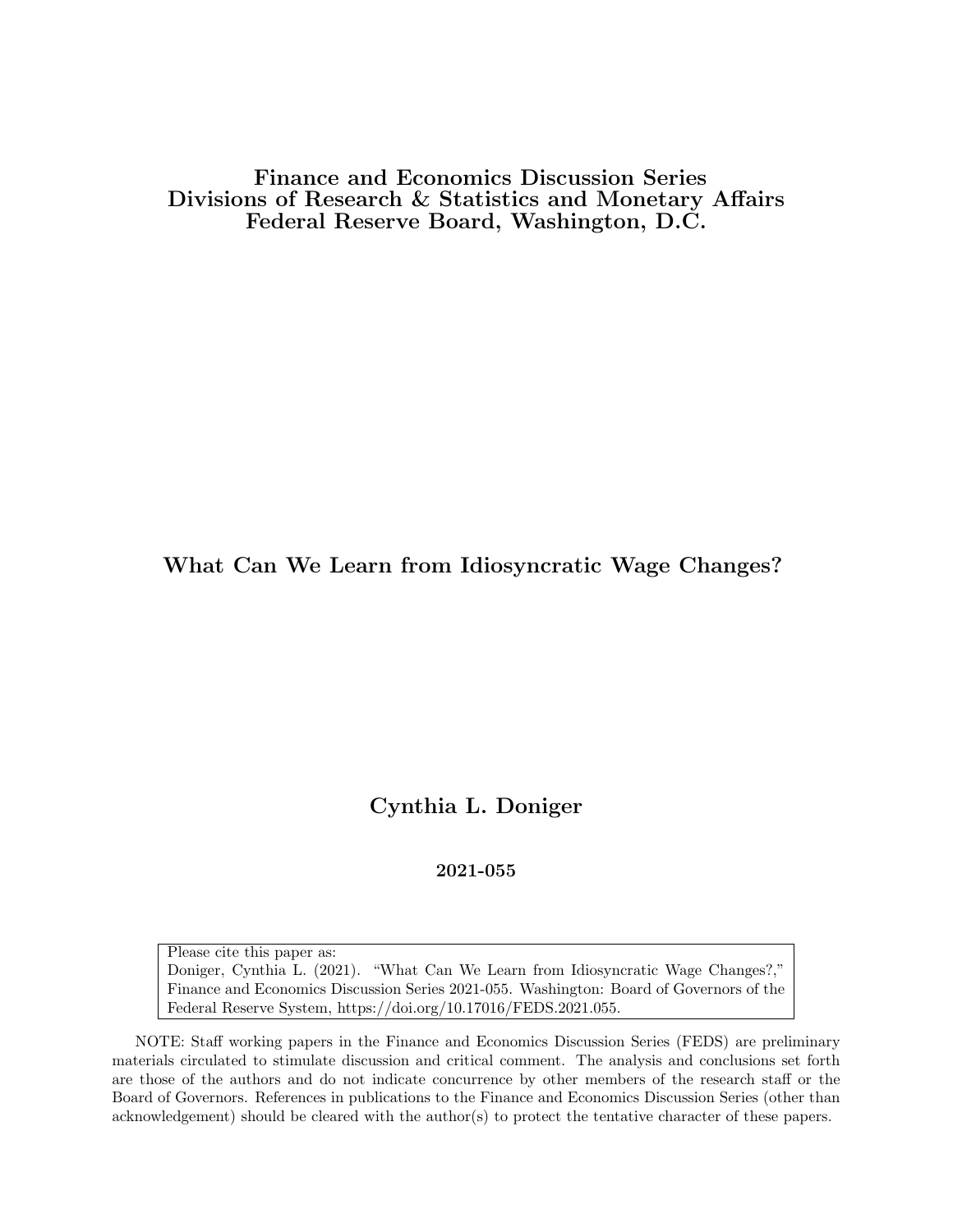# What Can We Learn from Idiosyncratic Wage Changes?

Cynthia L. Doniger Federal Reserve Board

August 4, 2021

#### Abstract

I document six facts about wage changes. First, most pay revisions occur at yearly frequency, but a small proportion occur at idiosyncratic times. Second, idiosyncratic pay changes are larger and more dispersed than year-end pay changes and resemble more pay changes occurring at job-to-job transitions. Third, idiosyncratic pay changes are more common for workers with less experience and, fourth, in firms higher on the job-ladder. Fifth, industries in which the incidence of idiosyncratic raises have risen have experienced greater declines in labor share. Sixth, industries in which more firms report willingness to negotiate wages have greater concentrations of idiosyncratic revisions. An on-the-job search model with heterogeneous wage contracts can rationalize these facts.

JEL CLASSIFICATIONS:<br>E24: WAGES

**WAGES** 

- E25: Wage Wage Distribution Labor Share Wage Share
- J31: Wage Differentials
- J33: Compensation and Payment Methods
- M52: Compensation Methods and Their Effects
- M55: LABOR CONTRACTING DEVICES

Keywords: Labor Contracts, Idiosyncratic Wage Changes, Labor Share, Job **LADDER** 

Email: [Cynthia.L.Doniger@frb.gov.](mailto:Cynthia.L.Doniger@frb.gov) I thank Wendy Edelberg, Valerie Rammey, Jon Steinsson, Emi Nakamura, and Benjamin Schoefer for insightful questions; Aditya Aladangady, Pierre Cahuc, Jan Eeckhout, Leo Kaas, Rasmus Lentz, Seth Murray, Dmitriy Stolyarov, Heiko Stüber, and Phillip vom Berge for comments; Sarah Baker and Carter Bryson for excellent research assistance; and Chris Black, Mark Carey, Daniela Hochfellner, Egon Zakrajsek, and the managers of the data enclaves without whose support this research would not be possible. I also thank participants at the ifo conference on Macroeconomics and Survey Data; the Ensuring Economic and Employment Stability conference on New Developments in the Macroeconomics of Labor Markets and Macroeconomics; the Annual Meetings of the Search and Matching Network, Society for Economic Dynamics, Society of Labor Economists, and Allied Social Sciences Associations; and seminars at the Federal Reserve Board, Institute for Employment Research (IAB), Census Bureau, University of Illinois Urbana-Champaign, University of Wisconsin, and University of California, Berkeley.

This study uses the weakly anonymous Sample of Integrated Labour Market Biographies (1975-2014) and the IAB Establishment Panel (1993-2014). Data access was provided via on-site use at the Research Data Centre of the German Federal Employment Agency at the IAB in Nuremberg, Germany; Ann Arbor, MI; Cambridge, MA; Los Angeles, CA; Berkeley, CA; and Princeton, NJ; and remotely via JoSuA.

The views expressed in this paper solely reflect those of the author and not necessarily those of the Federal Reserve Board, the Federal Reserve System as a whole, nor of anyone else associated with the Federal Reserve System.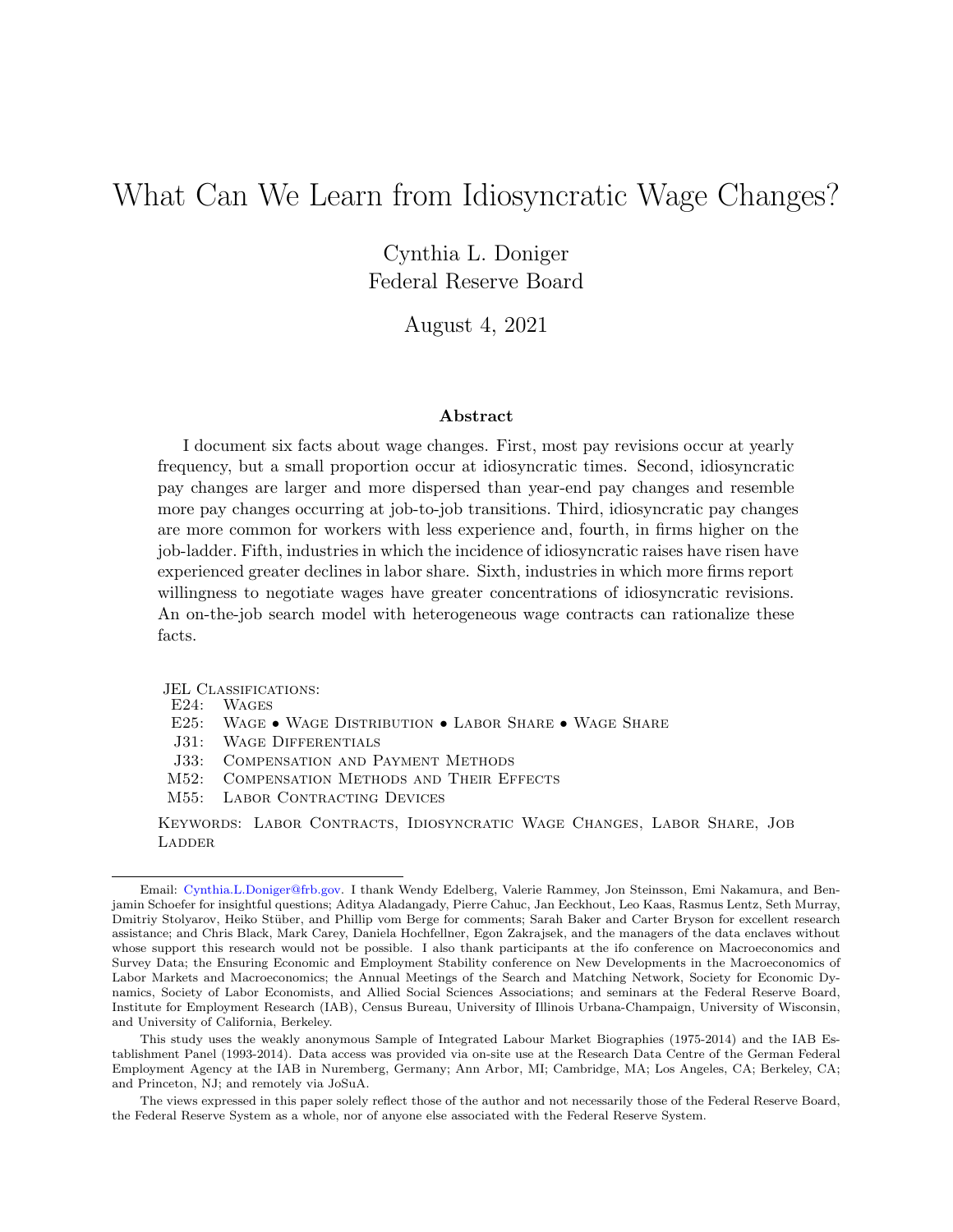## 1 Introduction

The timing of pay changes is important for our understanding of the macroeconomy. Many questions lead to and from attempts to decipher the covariance between pay changes, employment, and macroeconomic shocks and their lags. Findings of missing or mild pro-cyclicality of wages motivate theories of labor contracting that deliver wage rigidity, and these, along with availability and data quality, motivate the treatment of micro data on wages. This paper breaks from the beaten path and documents hitherto unstudied features of pay changes. In this fresh look, I find facts that corroborate a view of wage setting and labor market dynamics that—despite originating in the 1990's—has only recently entered mainstream macroeconomics. In addition, I offer a nuance to this model that improves the fit to the facts and offers a new interpretation of secular trends in the past several decades and their relation to cyclical dynamics.

This paper asks "What can we learn from idiosyncratic pay changes?" This question is novel in the context of a literature that has focused primarily on cyclical covariances using data at fixed frequencies, in part because of to data constraints. The novel view of the data taken here—facilitated by administrative data that allow for observation of unconventional features—uncovers facts that are not easily reconciled with prevailing views of wage rigidity. Instead, they are consistent with a model from a class that has more recently entered the mainstream discussion of business cycles.

I document six facts about idiosyncratic pay changes. First, most pay revisions occur at yearly frequency, but a small proportion occur at idiosyncratic times. Second, idiosyncratic pay changes are larger and more dispersed than year-end pay changes and resemble more pay changes occurring at job-to-job transitions. Third, idiosyncratic pay changes are more common for workers with less experience and, fourth, in firms higher on the job-ladder. Fifth, industries in which the incidence of idiosyncratic raises have risen have experienced greater declines in labor share. Sixth, industries in which more firms report willingness to negotiate wages have greater concentrations of idiosyncratic revisions.

These facts complement but also contradict a small subset of the macro literature that has documented that the majority of wage changes are synchronized[.](#page-2-0)<sup>1</sup>. In particular, this literature has interpreted synchronization as evidence of a staggered contracting model a la [Taylor](#page-26-0) [\(1980\).](#page-26-0) However, in contradiction of this hypothesis, I document that idiosyncratic wage changes are more, rather than less, dispersed than synchronized changes.<sup>[2](#page-2-1)</sup> Meanwhile, the [Taylor](#page-26-0) [\(1980\)](#page-26-0) view offers little guidance in interpreting facts three through six.

<span id="page-2-0"></span> $^{-1}$ Lünnemann and Wintr [\(2010\);](#page-25-0) Sigurdsson and [Sigurdardottir](#page-26-1) [\(2011\);](#page-26-1) Le Bihan, Montornès, and Heckel [\(2012\)](#page-25-1); Barattieri, Basu, and [Gottschalk](#page-24-0) [\(2014\)](#page-24-0); [Murray](#page-26-2) [\(2019\)](#page-26-2) and Grigsby, Hurst, and [Yildirmaz](#page-25-2) [\(2021\)](#page-25-2)

<span id="page-2-1"></span><sup>&</sup>lt;sup>2</sup>[Grigsby et al.](#page-25-2) [\(2021\)](#page-25-2) document a similar pattern in the ADP data.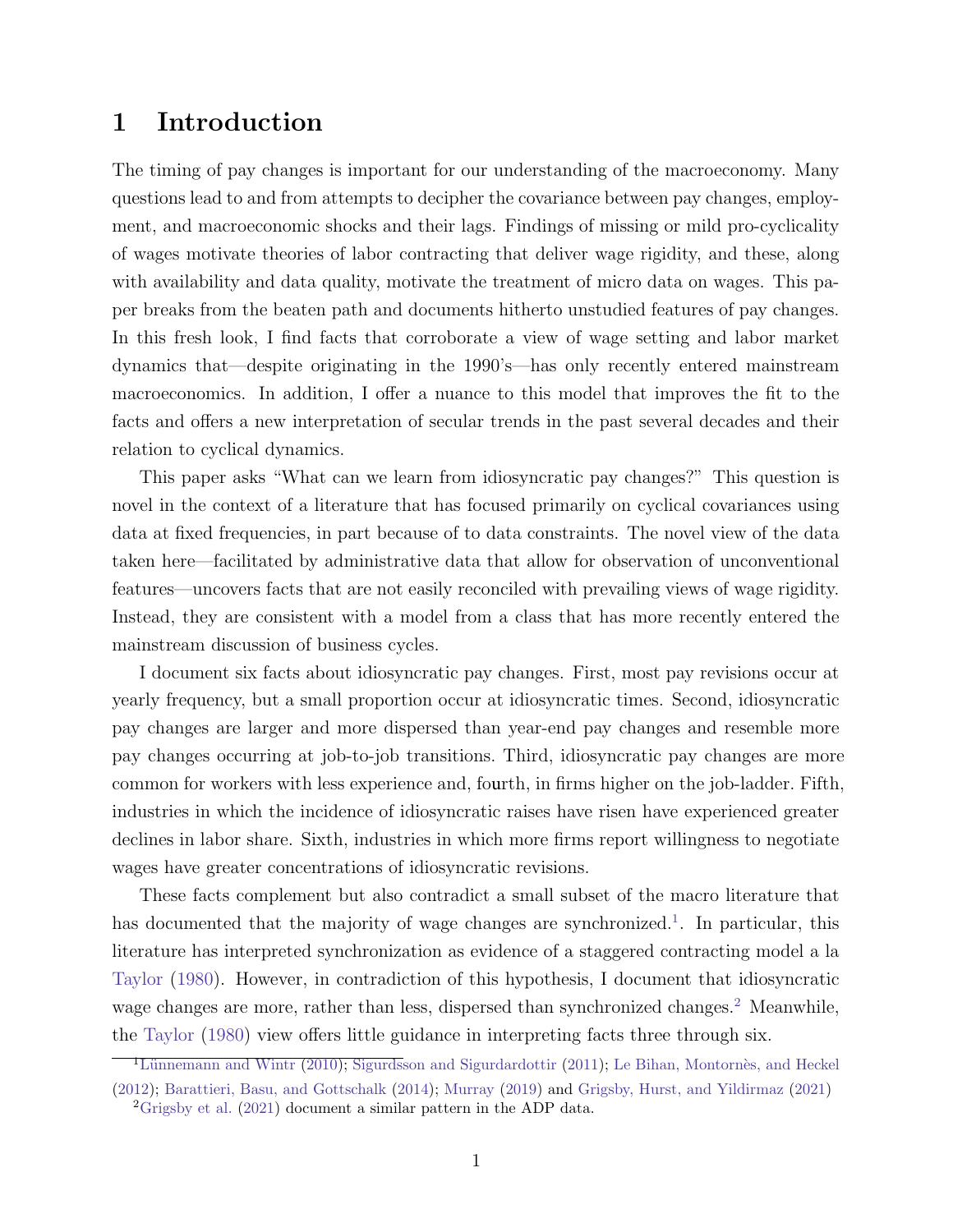This contradiction and the additional facts motivate exploration of alternative models of wage setting and inter-firm competition for employees. To this end, I describe an on-the-job search model with a mix of wage contracting protocols (a la [Doniger](#page-24-1) [\(2015\)](#page-24-1)). The model is in a class with newer theories of labor market cyclically that are recently entering the mainstream [\(Robin,](#page-26-3) [2011;](#page-26-3) [Moscarini and Postel-Vinay,](#page-26-4) [2019;](#page-26-4) [Faccini and Melosi,](#page-25-3) [2019\)](#page-25-3). In this view, pro-cyclical wage growth (as it exists) is driven by inter-firm competition for already employed workers, rather than the threat point of nonemployed workers. This competition delivers the correlation in the timing of idiosyncratic wages with respect to the job-cycle and between incidence of idiosyncratic pay changes and proxies for an employer's ranking on the job-ladder.

Meanwhile, a key difference between my model and those just mentioned is the presence of multiple contracting mechanisms. This feature allows my model to speak to the secular trends in the data that I have documented—in particular the rise in the incidence of idiosyncratic pay changes over time and their covariance with compensation of employees and opens additional novel possibilities. While my model is specified as a steady state, embedding my contracting structure within the macroeconomic model of [Moscarini and Postel-Vinay](#page-26-4) [\(2019\)](#page-26-4) or [Faccini and Melosi](#page-25-3) [\(2019\)](#page-25-3) would allow for secularly increasing divergence in the timing price and wage inflation.[3](#page-3-0)

The facts I document are revealed by the relatively unique structure of the data I use—the Sample of Integrated Labour Market Biographies (SIAB) made available by the Institute for Employment Research (IAB) of the German Federal Employment Agency. Under the provisions of the law that mandates data collection, employers are required to report the exact dates of employment for all employees at least once per year. Reports contain basic demographics and, importantly, the daily wage. The typical ongoing employment spell is reported once yearly, on December 31, in accordance with the law. However, I document that a small minority of ongoing spells feature an additional, midyear report. After removing additional reports associated with changes in employment law, industry-wide union wage agreements, and employee-initiated changes in health insurance (which induce employers to submit an additional report), I document the six properties of midyear pay changes noted earlier.

I then propose an on-the-job search model capable of conforming with all of the documented properties. The key feature of the model is a choice between a fixed and a renegotiable wage contract. When the renegotiable contract is costly to the firm, only the most productive utilize it.<sup>[4](#page-3-1)</sup> The multi-contract assumption allows the model to be flexible on key

<span id="page-3-0"></span><sup>3</sup>Such a model is left for future work.

<span id="page-3-1"></span><sup>&</sup>lt;sup>4</sup>Segmentation seems somewhat obvious given the assumed cost structure, but, infact, requires that I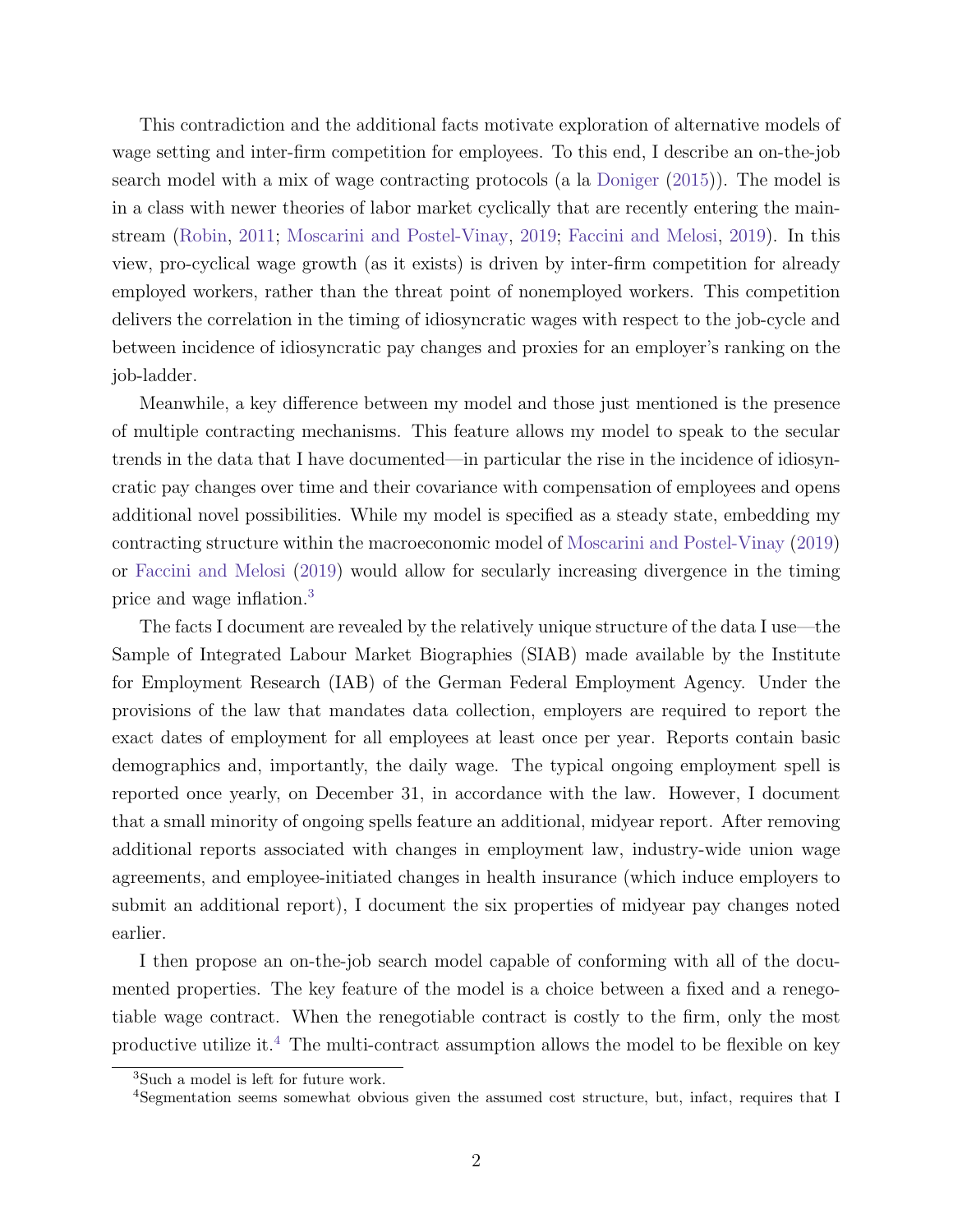dimensions. First, in the nested models the incidence of pay changes either zero, by assumption, or closely tied to the rate of job-to-job mobility. Allowing for a mixture of contracts admits a more flexible relation between the incidence of pay changes and job-to-job mobility. Second, varying the share of firms using the renegotiable contract delivers comparative statics with respect to compensation that conform with the data.

Finally, to bring the findings to bear on the macro-economic questions central to this strain of the literature, I turn to U.S. data. Using data from the Survey of Income and Program Participation (SIPP), I identify pay changes using an application of the Bai-Perron [\(1998\)](#page-24-2) filter as proposed by [Barattieri et al.](#page-24-0) [\(2014\)](#page-24-0). Specifically, I extend their treatment of the data to cover the 1996-2008 panels (data covering 1996 to 2014). I then categorize pay changes as "synchronized" and "idiosyncratic". Specifically, a pay change is synchronized if that respondent receives at least one other pay change in the same calendar month during the survey period. I then show that while the incidence of synchronized pay changes responds to the unemployment rate, as theories in the vein of [Taylor](#page-26-0) [\(1980\)](#page-26-0) suggest, only idiosyncratic pay changes respond to the aggregate incidence of job-to-job mobility, as theories in the vein of [Moscarini and Postel-Vinay](#page-26-4) [\(2019\)](#page-26-4) suggest. In light of the fact that idiosyncratic pay changes are substantially larger than synchronized changes—corroborated in U.S. data by [Grigsby et al.](#page-25-2) [\(2021\)](#page-25-2)—this finding suggests that wage cyclically is driven by cyclical fluctuation in the intensity of direct competition between monopsonistic employers rather than by the improving outside option of all workers as a whole.

Section 2 describes the SIAB data. Section 3 lays out the six facts. Section 4 presents the model. Section 5 describes the SIPP and results. Section 6 concludes.

### 2 High frequency data on wages and employment

The primary dataset I use is the SIAB. The SIAB is a 2 percent random sample of Germans with employment liable to social security or recipients of social insurance made available by IAB. I restrict the sample to workers with full-time employment.<sup>[5](#page-4-0)</sup> These data are based on mandatory, yearly reports filed by employers for each public sector employee. Reports contain the exact dates of employment and the average daily wages during the employment period. The data also contain basic worker demographics such as age, sex, occupation, and schooling, as well as firm-level characteristics such as industry, age, size, moments of the within-firm wage distribution, in-flows, and out-flows. As is common in the literature, I

show that the benefit to the firm of such a contract is increasing in productivity and that, on the margin, changes in contract type do not alter the allocation of employees across firms.

<span id="page-4-0"></span><sup>&</sup>lt;sup>5</sup>The data also contain rich information on job seekers and those with officially regulated part time employment that is not used in this paper.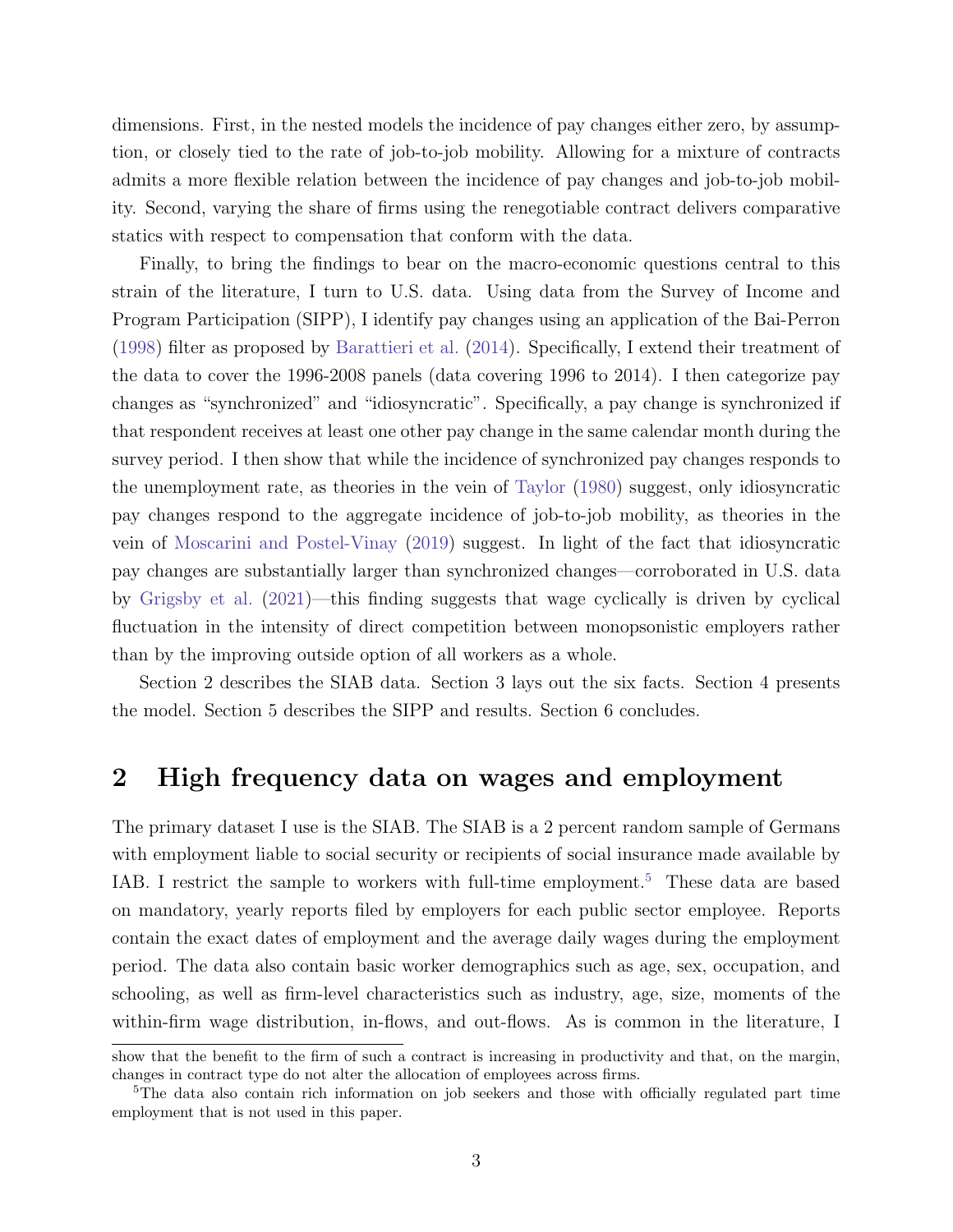restrict my sample to prime-age workers (ages 20 to 60).

An unusual feature of these data is the high frequency of reporting. This quality is particularly important for this work because it enables tracking the worker's employment status to the exact day. Employers report each employee at least once each year, typically on new years. Thus, the typical record records a sub-part of a multi-year employment relationship. Such a record reports start and end dates on January 1 and December 31, average daily wages over that period, and the aforementioned employee and employer characteristics. Further, when employment relationships begin and end the exact start and end dates are recorded. This practice results in an employment record covering a sub-part of a year and enables the identification of separations to unemployment and job-to-job moves.<sup>[6](#page-5-0)</sup> In addition, for a small proportion of employees with ongoing spells, the employer has submit multiple contiguous reports within a single year.[7](#page-5-1) I call a pair of continuous employment reports with a single employer within a year a "reregistration." I focus on the subset of reregistrations that include a pay change on impact, do not coincide with legal reforms or a large number of reregistrations within the same industry (indicative of a change in the industry contract), and are not triggered by an employee-initiated change in health insurance coverage.<sup>[8](#page-5-2)</sup> I refer to these as "idiosyncratic pay changes".

I define three types of yearly spells: job stayer, job-to-job mover, and job-loser. To do so, I begin with the sample of workers employed in the first two weeks of January. I then identify the highest paying incumbent employer during this period. Job stayers subsequently have a year long relation with this employer that may include gaps so long as they are less than 15 days. Job-to-job movers transit from this initial employer to another with a gap less than 15 days. Meanwhile job-losers experience a gap of 15 days or more. Noate that while stayers, movers and losers are mutually exclusive each has an intersection with idiosyncratic

<span id="page-5-0"></span> $6$ Following the literature, I define the latter as occurring whenever a worker has records at two different employers with 15 days or less elapsing between and the former occurring whenever more than 15 days elapse.

<span id="page-5-1"></span><sup>7</sup>Analogous to job-to-job moves I define "contiguous" as two reports from the same employer with 15 days or less elapsing between.

<span id="page-5-2"></span><sup>8</sup>Specifically, I focus on ideosyncratic pay changes that do not coincide with more than 15 percent of workers within the same industry. In Germany many labor unions are organized by industrial sector. This restriction excludes changes in industrial labor contracts that affect many workers simultaneously. Additionally, I exclude idiosyncratic pay changes on July 1, 1990 (reunification); July 1, 1991 (statutory change to East German contribution limits); April 1, 1999 (first inclusion of marginal jobs); and April 1, 2003 (implementation of the Hartz III reform) as these events trigger a high volume of reregistrations. Finally, from 1999 onward the administrative data include reporting on health insurance coverage. Before 1996 Germans had little discretion over their health insurance coverage. After, Germans are able to make adjustments to their health insurance coverage if they meet certain requirements and from 1999 onward changes in health insurance coverage are required to be reported and trigger idiosyncratic reregistrations. Changes in health insurance coverage account for roughly half of idiosyncratic reregistrations after 1999. I exclude them from the main analysis and examine their properties separately in appendix [A.](#page-27-0)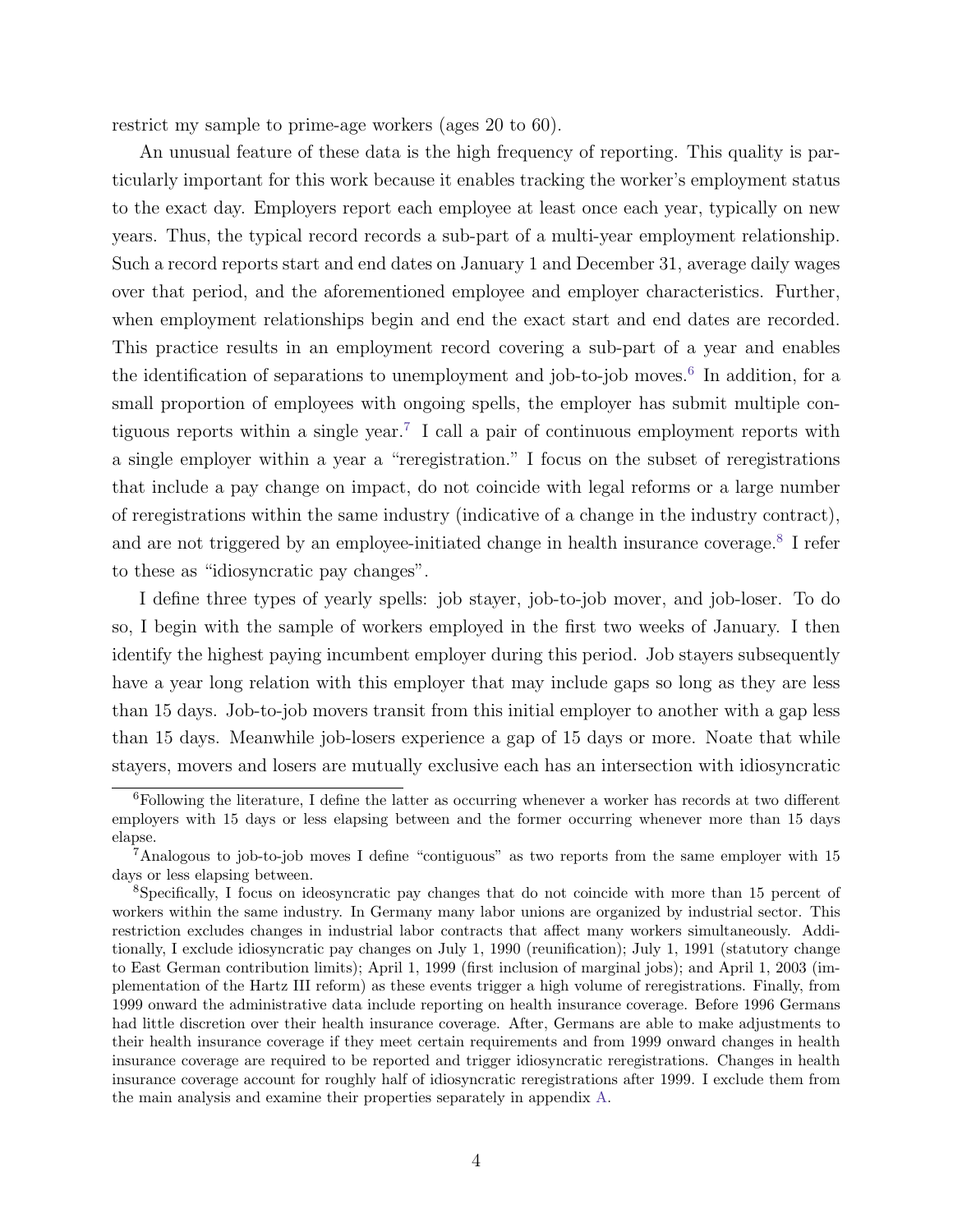pay change recipients. In particular, so long as the pay change occurs before the move or job loss a mover or loser may be counted as a pay-change recipient as well.

An issue with the data is the presence of top-coding. Administrative data record the daily wage up until a maximum contribution limit, which varies by year and region (East/West).<sup>[9](#page-6-0)</sup> Top-coding results in under counting of idiosyncratic pay changes because the data do not reveal if idiosyncratic reregistrations of top-coded individuals were concurrent with pay changes. To adjust for this, I impute the share of reregistrations of top-coded workers that contain a pay change or a pay increase. Specifically, I estimate the share of workers in the top 5 percent of non-censored earners that receive an idiosyncratic pay change or raise by year, industry and region. I then randomly assign a pay change or pay increase to a corresponding fraction of top-coded workers within the same year, industry and region. In the following analysis, I note when imputed pay changes are included in the analysis and when they are excluded.

In addition to these data, I use data on unionization, labor share, and import exposure from the IAB, the EU KLEMS project (European Union level analysis of capital (K), labour (L), energy (E), materials (M), and service (S) inputs), and the Organisation for Economic Co-operation and Development (OECD) and World Input-Output Database (WIOD). Details of these data are discussed in the sections where they are used.

## <span id="page-6-2"></span>3 Six facts about idiosyncratic raises

#### 3.1 Rare but increasingly common.

Figure [1](#page-7-0) plots the percent of spells in progress in the first two weeks of January of each year since 1975 that exhibit an idiosyncratic pay change, separation to nonemployment, and/or job-to-job transition before year end. Idiosyncratic pay changes are defined earlier as inclusive of imputed pay changes for top-coded individuals. As previously noted, separations and job-to-job transitions are distinguished by the elapsed time in nonemployment. Apart from the expected cyclical patterns, separations and job-to-job flows in Germany are remarkably stable over the horizon.<sup>[10](#page-6-1)</sup>

In contrast, a smaller and growing proportion of yearly employment spells contain an idiosyncratic pay change. Such idiosyncratic changes occur in less than 0.75 percent of

<span id="page-6-1"></span><span id="page-6-0"></span><sup>9</sup>Top-coding affects less than 10 percent of observations.

 $10$ This stability stands in sharp contrast to the documented decline in dynamism in the United States [\(Fallick and Fleischman](#page-25-4) [\(2004\)](#page-25-4); [Davis, Faberman, and Haltiwanger](#page-24-3) [\(2012\)](#page-24-3); [Davis and Haltiwanger](#page-24-4) [\(2014\)](#page-24-4)) Although recently [Fujita, Postel-Vinay, and Moscarini](#page-25-5) [\(2019\)](#page-25-5) offer nuance to this view.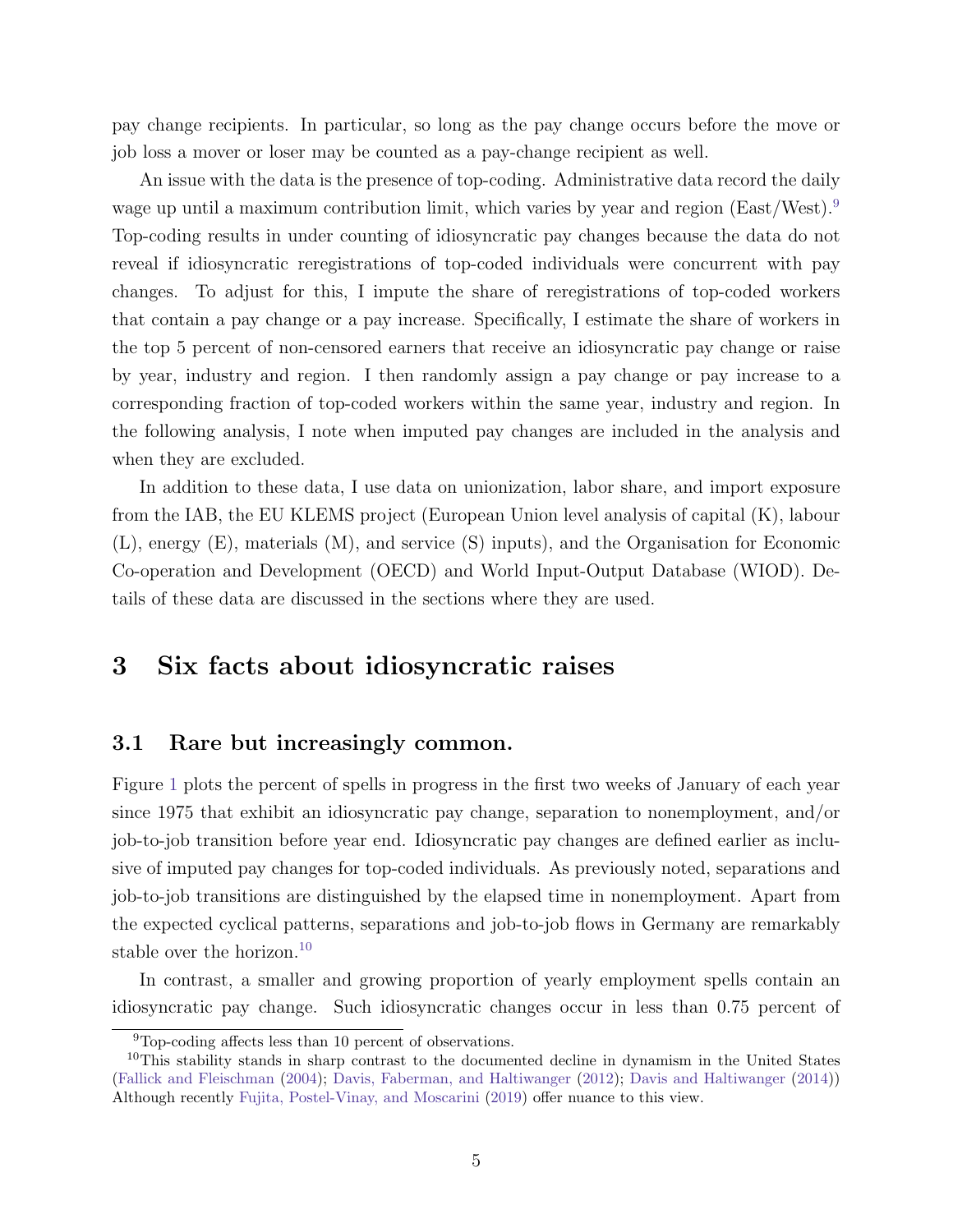<span id="page-7-0"></span>



Source: Sample of Integrated Labor Market Biographies (SIAB), author's calculations.

yearly spells at the series start in 1975. By 2014, the last of my data, they occur in nearly 1.75 percent of spells. With the exception of the early 1990's recession, which closely followed reunification, the secular rise in rates of idiosyncratic pay-changes regresses during recessions, suggesting that these pay changes respond to similar labor market dynamics as transitions.

#### <span id="page-7-2"></span>3.2 Large and dispersed

Idiosyncratic wage changes have large and lasting effects on wages. Figure [2](#page-8-0) records the mean, median, and interquartile ranges of year-over-year pay changes following years that contain idiosyncratic pay changes by decade starting with 1975 to 1984. Idiosyncratic pay changes are large and dispersed.

To compare these changes with those of workers with other labor market histories figure [2](#page-8-0) also records the year-over-year pay changes of job stayers without idiosyncratic pay changes, job stayers with idiosyncratic pay changes, and job-to-job movers by decade starting with 1975 to 1984. Workers with idiosyncratic pay changes have year-over-year earnings growth far in excess of other job stayers. Indeed, the mean, median and distribution of year-overyear wage growth for these workers resembles that of job-to-job movers more closely than that of other job stayers. $^{11}$  $^{11}$  $^{11}$ 

<span id="page-7-1"></span><sup>&</sup>lt;sup>11</sup>Potentially, part of these phenomena are driven by the typical timing of "Christmas" bonuses. From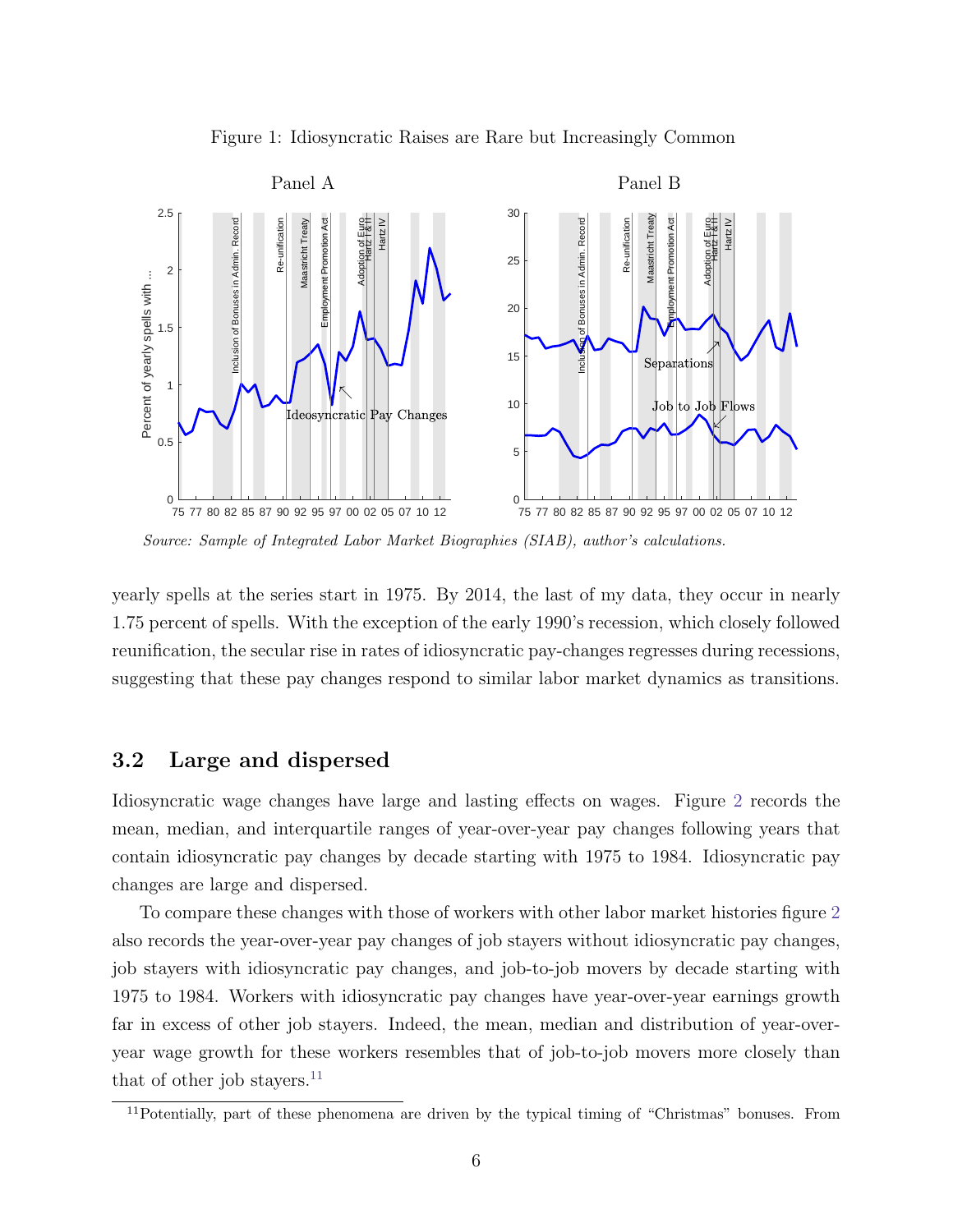

<span id="page-8-0"></span>Figure 2: Idiosyncratic Pay Changes Are Large and Dispersed

Source: Sample of Integrated Labor Market Biographies (SIAB), author's calculations.

#### <span id="page-8-4"></span>3.3 Covariance with life-cycle, experience, job-cycle, and tenure

In figure [3](#page-9-0) panels A to D plot the relationship between age, experience, length of job-cycle, and tenure relative to job-to-job mobility and idiosyncratic pay changes.<sup>[12](#page-8-1)[13](#page-8-2)[14](#page-8-3)</sup> As has been well documented in a long literature beginning with [Topel and Ward](#page-26-5) [\(1992\)](#page-26-5), job-to-job mobility declines in each measure of seniority. While the decline with age and experience is close to linear (dashed red line in panels A and B, right axis) the more typically observed pattern in which the rate at which the hazard of job-to-job mobility decreases with time slows, producing a convex relationship, is evident for the job-cycle length and tenure (dashed red

<sup>1984</sup> onward, these are averaged into daily wages in the spell in which they occur. Because most idiosyncratic pay changes and job-to-job moves occur before December, the average daily wage in the initial year may be artificially depressed. To address this potential bias, I compute analogues to the the figure [2](#page-8-0) using the starting wage in the year before the year in which the idiosyncratic pay changes or job-to-job mobility is observed. Results are reported in figure [10](#page-31-0) and yield broadly the same conclusions.

<span id="page-8-1"></span><sup>&</sup>lt;sup>12</sup>The typical measure of experience would be Age-Schooling-6, where schooling is measured in years; however, schooling is measured coarsely (four categories) in the SIAB. Instead, I measure experience as years since a workers first job recorded in the administrative records. To account for left-censoring, I omit workers who first appear in 1975 (the year records begin for West Germans) or in 1993 (the year records begin for East Germans).

<span id="page-8-2"></span><sup>&</sup>lt;sup>13</sup>Job cycle is measured as years since the last episode of non-employment lasting more than 15 days or years since first appearance (whichever is shorter). As with experience (previous footnote), I omit job-cycles beginning in 1975 or 1993 to address left-censoring.

<span id="page-8-3"></span><sup>&</sup>lt;sup>14</sup>As with experience and job cycle (previous two footnotes), I omit tenures beginning in 1975 or 1993 to address left-censoring.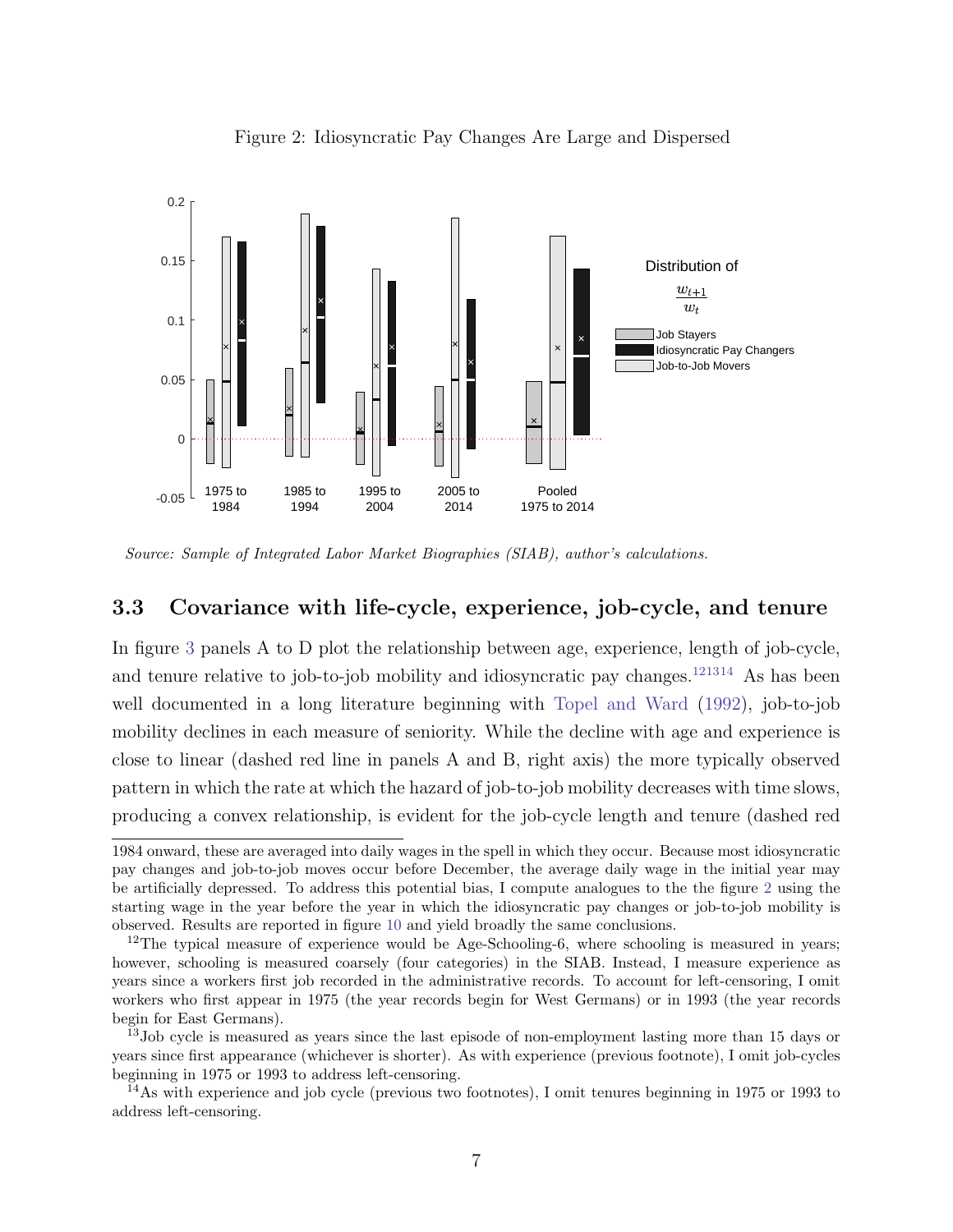

<span id="page-9-0"></span>Figure 3: Variation over the Life and Job Cycles

Source: Sample of Integrated Labor Market Biographies (SIAB), author's calculations.

line in panels C and D, right axis). For both job cycle and tenure the data are close to consistent with an exponential hazard model.

Turning to idiosyncratic pay changes, the data show an increasing hazard in age and an initially decreasing but later increasing hazard in experience (solid blue line in panels A and B, left axis). For job-cycle and tenure, a pattern similar to what has been documented here and in the literature for job-to-job mobility emerges. Idiosyncratic pay changes are most common for workers early in the job-cycle and at low tenures. As job-cycle and tenure increase the hazard of idiosyncratic pay change steadily decreases (solid blue line in panels C and D, left axis).

The job-to-job mobility data suggest the presence of a job ladder that contains a common component. (In other words, most workers rank firms similarly.) Consistent with a job ladder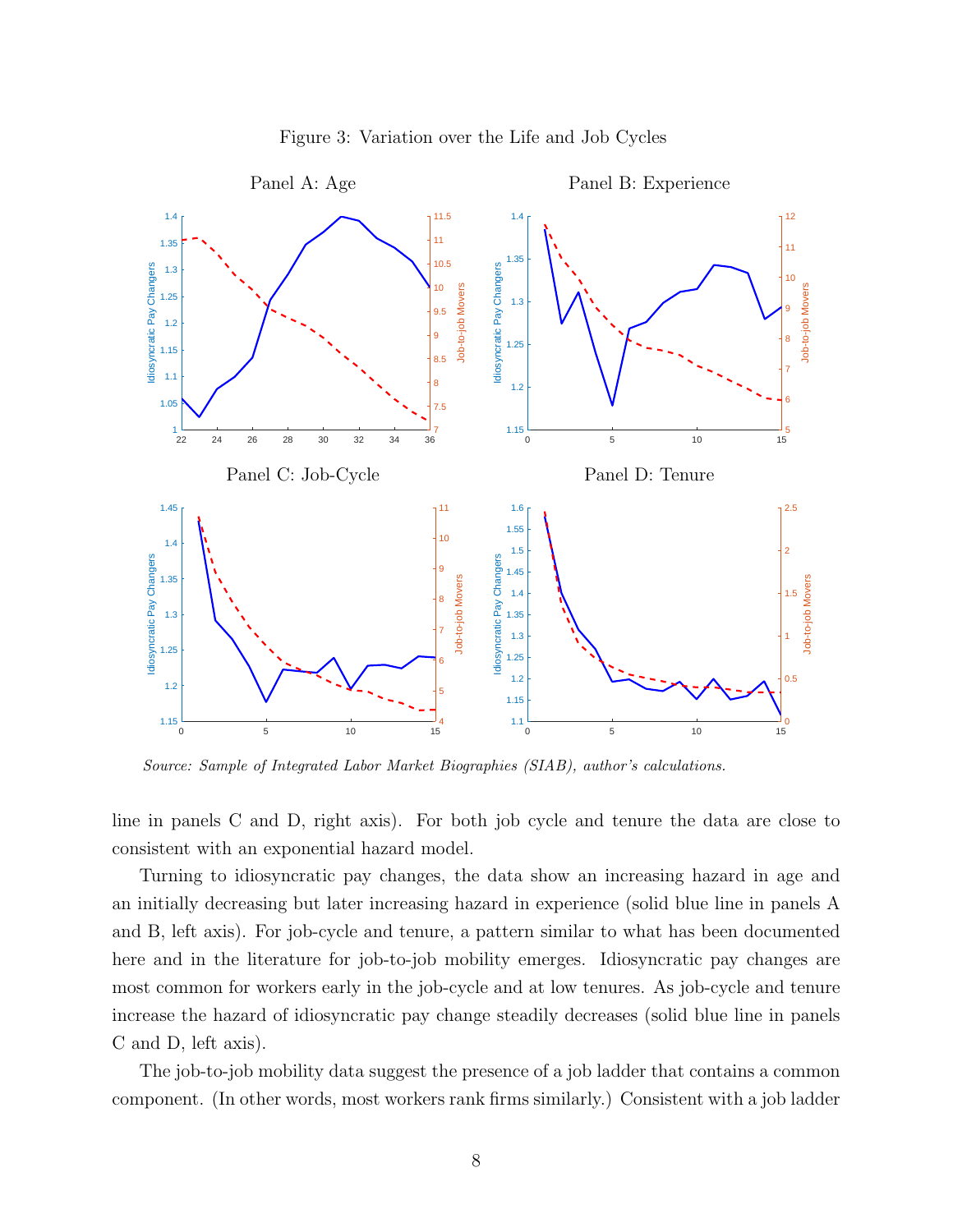theory, the ladder is most cleanly revealed by the decline in job-to-job mobility as job cycle length and tenure increase. The decline in idiosyncratic pay changes as these measures of seniority increase suggests that competition between firms on the job ladder is at least one of the mechanisms leading to pay changes. Meanwhile, the opposing pattern with respect to age and, to a lesser degree, experience, illustrates that the relation documented for job cycle and tenure are not a spurious reflection of life-cycle events (for example, family formation, fertility, and so forth).

Taken together, these facts suggest a job ladder model in which both allocations and wages depend on workers' labor market histories (see, for example, the sequential auction model proposed by [Postel-Vinay and Robin](#page-26-6) [2002b,](#page-26-6)[a\)](#page-26-7). In a model of this type, on-the-job contacts between workers and new firms generate job-to-job mobility when workers would be more productive working for the new firm. In addition, on-the-job contacts produce pay increases when worker would be less productive with the new firm than the incumbent but they would be more productive working for the new firm than their best-to-date outside option. Further, embedding such a model in a business cycle—as in [Robin](#page-26-3) [\(2011\)](#page-26-3) or [Moscarini](#page-26-4) [and Postel-Vinay](#page-26-4) [\(2019\)](#page-26-4)—delivers the cyclical covariation in idiosyncratic pay changes and job-to-job mobility observed in figure [1.](#page-7-0)

#### 3.4 Offered by firms higher on the job ladder

I pursue the job ladder hypothesis further. To evaluate the covariation between firm characteristics and job-to-job mobility and idiosyncratic pay changes, I exploit the quasi-link between employer and employee between the SIAB and objectees measured in the IAB Establishment History Panel (BHP). Specifically, while the SIAB is a panel of workers and not a linked employer employee data set, the data include particular firm-level covariates that the job ladder literature considers to be correlated with a firms rank: size and moments of the within-firm wage distribution.<sup>[15](#page-10-0)[16](#page-10-1)</sup>

Figure [4](#page-11-0) plots the share of yearly job spells including a job-to-job transition or an idiosyncratic pay change by firm size bins (panel A), inter-quartile range of the within firm wage-distribution (panel B), median wages (panel C), and the 75th percentile (panel D).<sup>[17](#page-10-2)</sup>

<span id="page-10-0"></span><sup>&</sup>lt;sup>15</sup>Inflows and outflows are also observed, but unfortunately, coarsely and without information about employees prior or future job status, which, makes it impossible to construct metrics suggested by the literature, (for example the poaching index proposed by [Lentz and Bagger](#page-25-6) [2009.](#page-25-6)

<span id="page-10-1"></span><sup>&</sup>lt;sup>16</sup>Note that, due to censoring, the mean wage is imputed while the median is observed. Thus, I focus on the median.

<span id="page-10-2"></span><sup>&</sup>lt;sup>17</sup>Increasing inter-quartile range is associated with higher rank on the job-ladder under the sequential auction contract studied in [Postel-Vinay and Robin](#page-26-6) [\(2002b,](#page-26-6)[a\)](#page-26-7) and the literature that follows.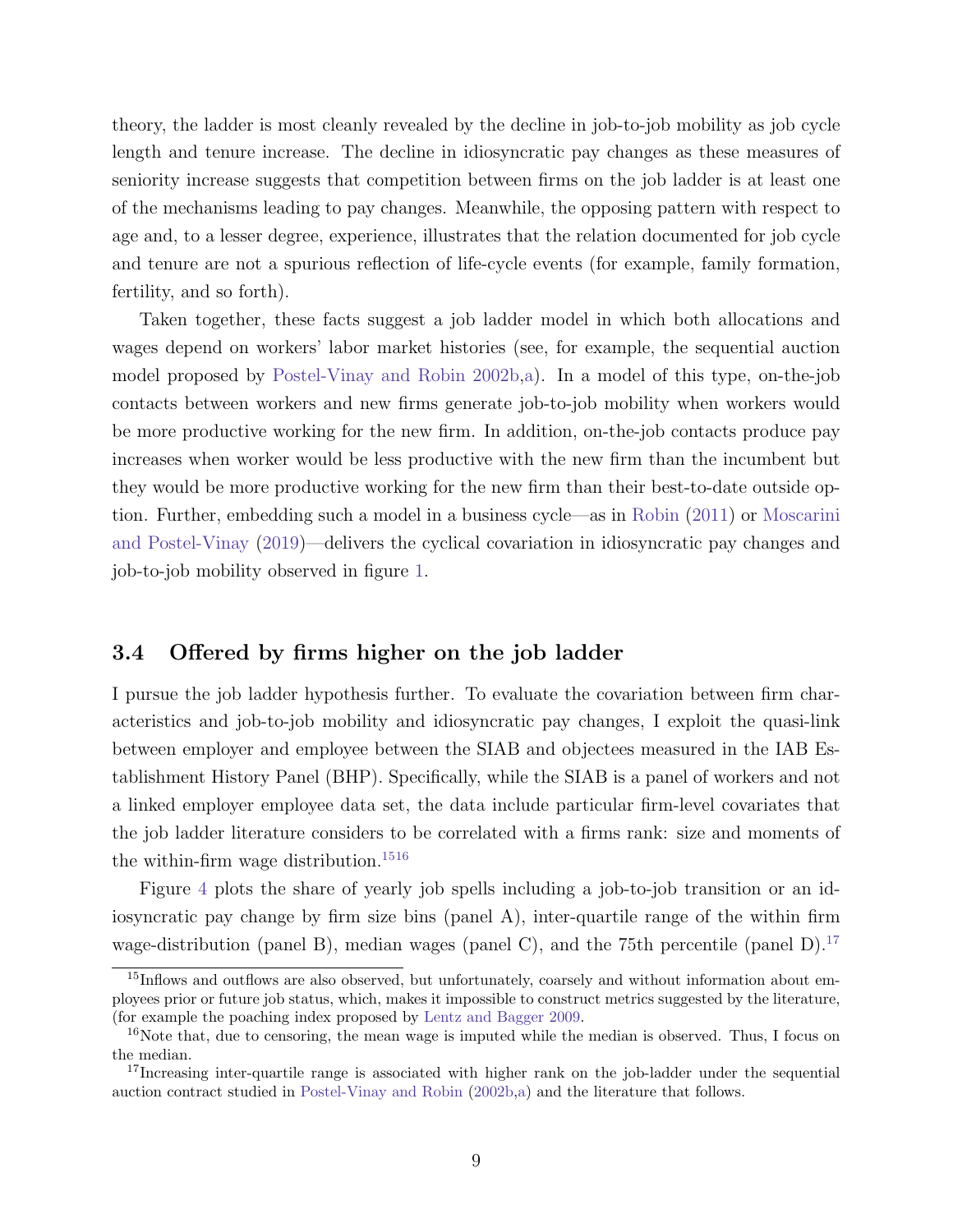

<span id="page-11-0"></span>Figure 4: Variation with Firm Characteristics

Source: Sample of Integrated Labor Market Biographies (SIAB), IAB Establishment History Panel (BPH), author's calculations.

Despite the coarseness of the measures, the pattern predicted by a job-ladder model is evident in the generally declining incidence of job-to-job transitions as the proxy for firm quality increases (red lines, right axis). Meanwhile, the incidence of idiosyncratic pay changes is rising (blue lines, left-axis). This finding is, again, consistent with the predictions of a job-ladder model with wages set under a sequential auction protocol.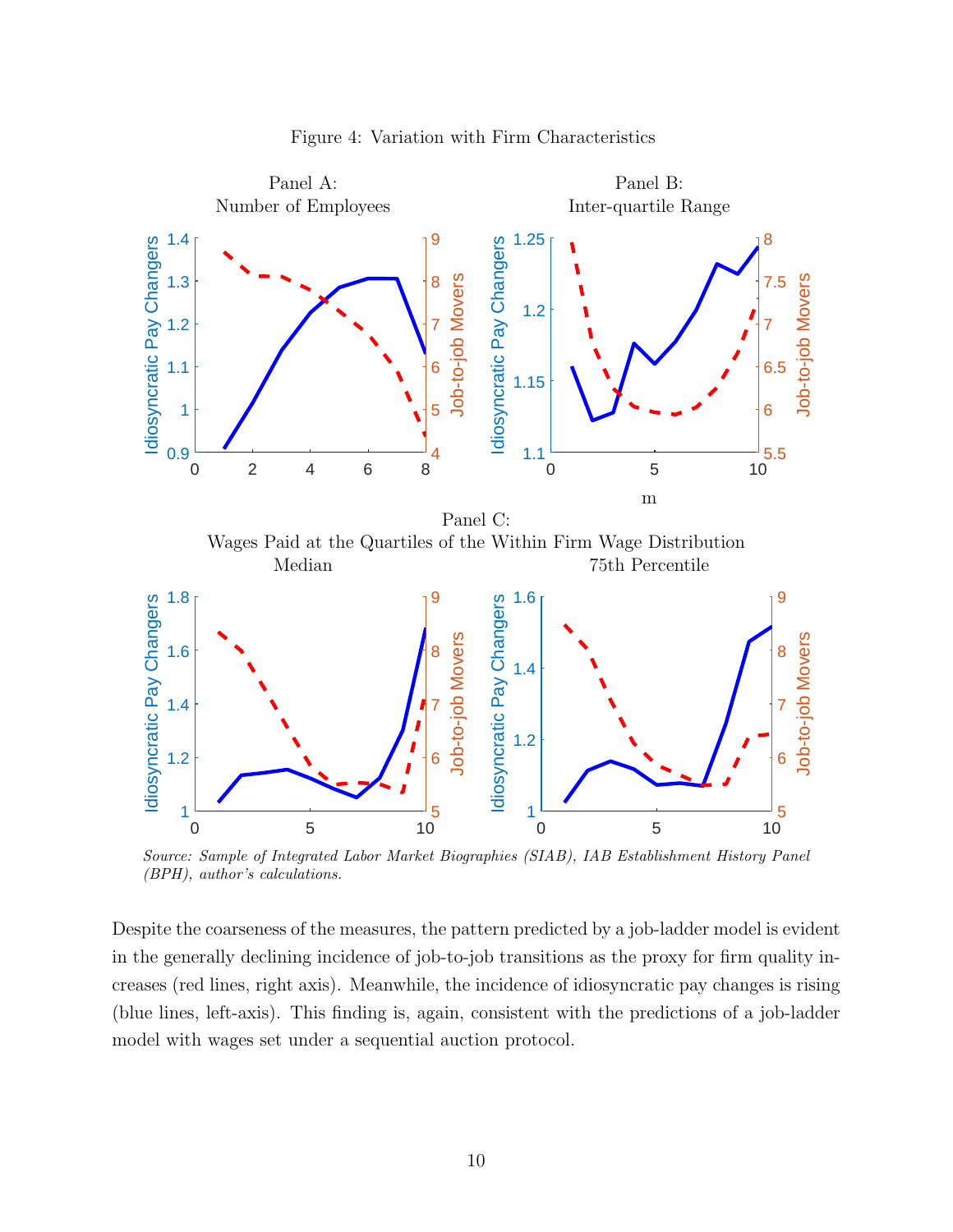| тарле г. эштеу втиенсе                          |                                       |                |          |  |  |  |
|-------------------------------------------------|---------------------------------------|----------------|----------|--|--|--|
| Dependent Variable:                             | <b>Share Reporting</b><br>Negotiation |                |          |  |  |  |
|                                                 | (I)                                   | (II)           | (III)    |  |  |  |
| Incidence of IPC                                | 9.83                                  | 9.70           |          |  |  |  |
|                                                 | (6.14)                                | (6.19)         |          |  |  |  |
| Incidence of JTJ                                |                                       | 1.04<br>(1.04) |          |  |  |  |
| Incidence of Sep.                               |                                       | $-0.88$        |          |  |  |  |
|                                                 |                                       | (0.66)         |          |  |  |  |
| Incidence of IPC                                |                                       |                | $0.48**$ |  |  |  |
| relative to JTJ                                 |                                       |                | (0.21)   |  |  |  |
| Incidence of JTJ                                |                                       |                | $0.47**$ |  |  |  |
| relative to Sep.                                |                                       |                | (0.22)   |  |  |  |
| Constant                                        | 0.19                                  | $0.27*$        | 0.028    |  |  |  |
|                                                 | (0.12)                                | (0.15)         | (0.14)   |  |  |  |
| R-Squared                                       | 0.11                                  | 0.19           | 0.25     |  |  |  |
| Observations                                    | 23                                    | 23             | 23       |  |  |  |
| Source: Sample of Integrated Labor Market       |                                       |                |          |  |  |  |
| $Bioaraphies (SIAB)$ , Brenzel (2014), author's |                                       |                |          |  |  |  |

<span id="page-12-0"></span>Table 1: Survey Evidence

Biographies (SIAB), Brenzel (2014), author's calculations. Note: \*\* and \* indicate significance at the 5 and 10

percent level. Observations weighted by industry employment.

#### 3.5 Covariance with survey-reported willingness to renegotiate

While survey-based longitudinal data on the composition of wage contracts does not exist, I am able to test the relationship between the idiosyncratic pay changes and cross-sectional survey data on the negotiability of wage contracts using data collected in the early 2010's. In the 2011 German Job Vacancy Survey conducted by the IAB, employers were asked "Did you negotiate with the applicant about remuneration (basic salary and further components if applicable)?" [Brenzel, Gartner, and Schnabel](#page-24-5) [\(2014\)](#page-24-5) document substantial variation across industries in the probability of an affirmative response.

In table [1,](#page-12-0) column (I) records the relationship, at the industry level, between the share of affirmative survey responses—as reported by [Brenzel et al.](#page-24-5) [\(2014\)](#page-24-5)—and the incidence of idiosyncratic pay changes. The relationship has the expected sign, but is not statistically significant. Column (II) includes the incidence of job-to-job mobility and of separations. Each has the expected sign, but again, no statistical significance. Finally, column (III) transforms the data to test the predictions of a job ladder model in which some but not all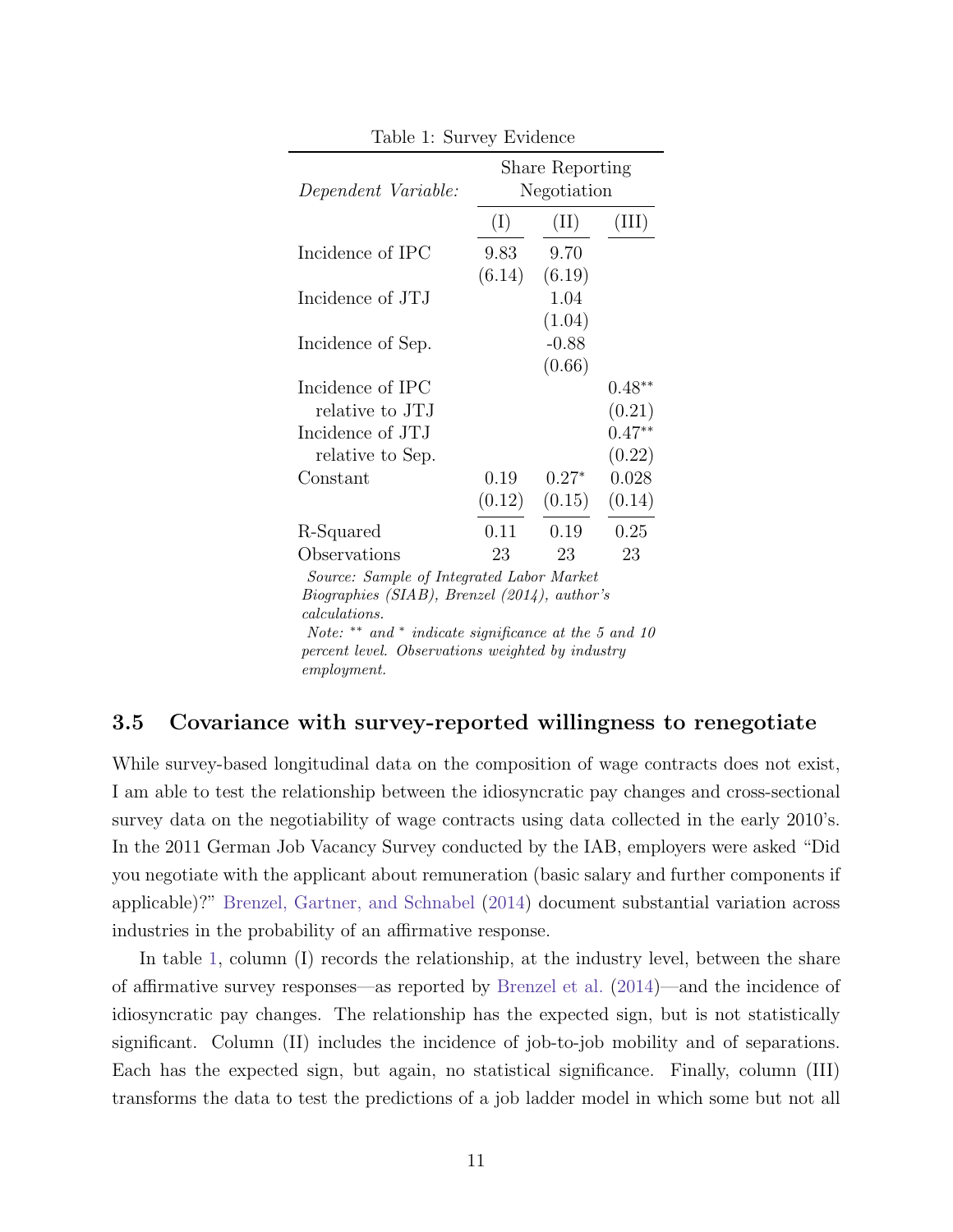wages set under sequential auction as in [Doniger](#page-24-1) [\(2015\)](#page-24-1). This model is described in greater detail in section [4.](#page-16-0)

In a job-ladder model in which all wages are set under sequential auction, the ratio of the hazard of on-the-job contact with a new firm to the separation hazard determines the expected number of jobs per job cycle. A higher value implies a higher incidence of direct competition amoung firms for already employed workers. Thus, the expected relationship with the surveyed incidence of negotiations is positive. In addition, in a job-ladder model in which only the firms higher on the ladder set wages under sequential auction, this pattern is reinforced. Industries in which the expected number of jobs per cycle is larger have more workers sorted toward the higher end of the job ladder, which is where the model predicts wage renegotiations occur. Indeed, the coefficient on this ratio is positive and statistically significant, as predicted.

In addition, in a model in which all wages are set under sequential auction, the incidence of pay changes and of job-to-job mobility is tightly linked. The first depends on the evolution of the best-to-date job offer and the second depends on the evolution of the best-to-date outside option, both of which are simple functions of the on-the-job job offer arrival rate. Thus, if all wages in all industries are set under sequential auction, one would expect the ratio of idiosyncratic pay changes to job-to-job mobility to be roughly constant across industries and, therefore, to have no predictive power. Admitting a choice of wage setting mechanisms to the model, as in [Doniger](#page-24-1) [\(2015\)](#page-24-1), admits the possibility of variation in the ratio of idiosyncratic pay changes to job-to-job mobility across industries and predicts a positive relation between this ratio and the incidence of wage negotiations. Again, the coefficient on this ratio is positive and statistically significant, as predicted.

#### 3.6 Covariance with Secular Trends in Payroll Share

A natural question, given the unique ability to look into history with the SIAB data, is if secular variation in labor contracting is correlated with other secular trends. Here I exploit heterogeneity across industries to explore the relationship between trends in the incidence of re-negotiable contracts and payroll share.[18](#page-13-0) Recent papers [Elsby et al.](#page-25-7) [\(2013\)](#page-25-7) and [Karabar](#page-25-8)[bounis and Neiman](#page-25-8) [\(2014\)](#page-25-8) have highlighted a secular decline in labor share in the United States and internationally, respectively. Germany is among the countries documented by

<span id="page-13-0"></span> $18$ Following Elsby, Hobijn, and Sahin [\(2013\)](#page-25-7), I focus on the ratio of compensation of employees to total value added to avoid issues stemming from imputing the contribution of sole proprietor income to labor versus capital share. In addition, the model that I discuss in the following section pertains to an employer employee relation, not a sole proprietor.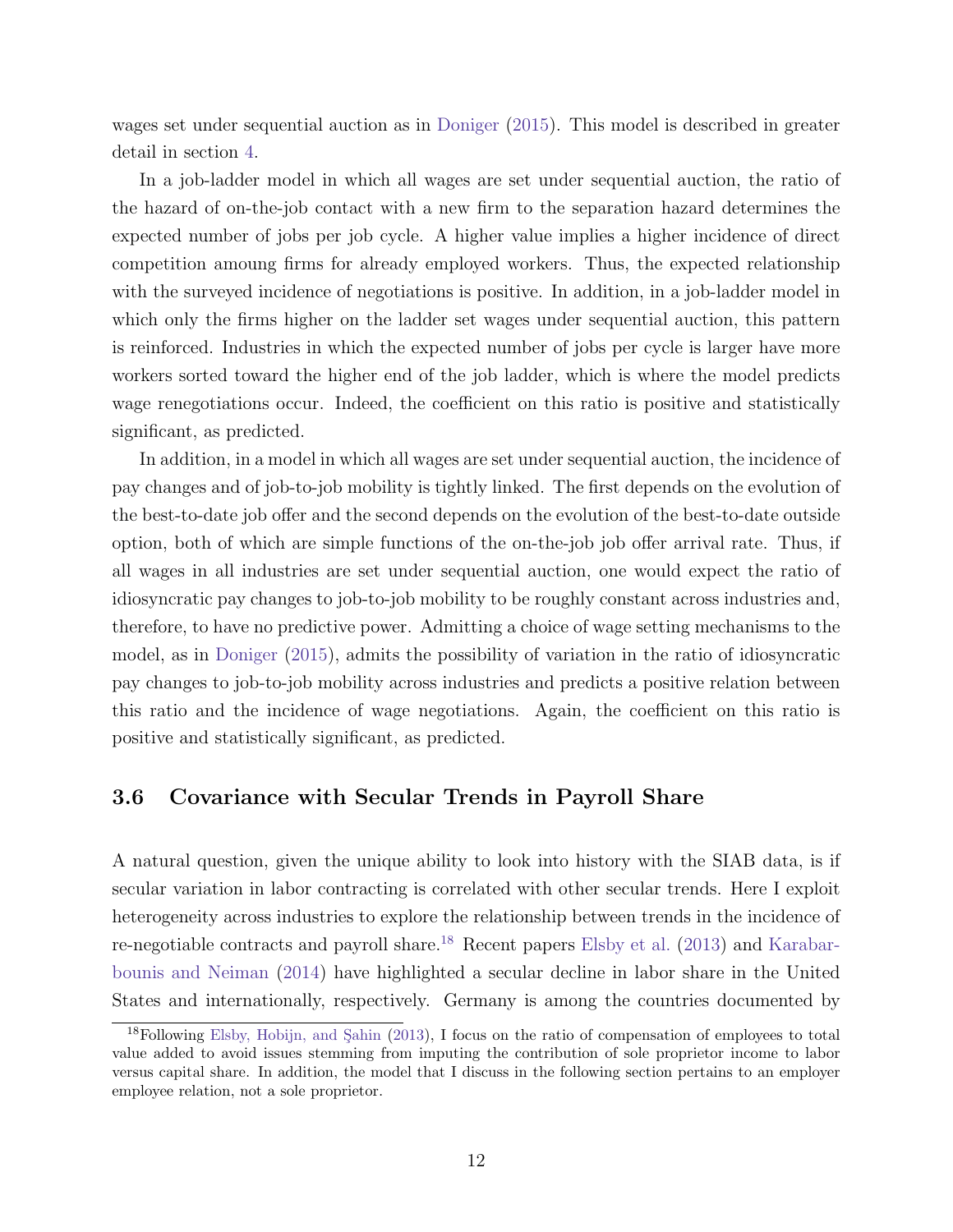<span id="page-14-0"></span>Figure 5: Payroll Share



Source: EU KLEMS project, author's calculations. Note: black dashed line holds the industrial composition fixed at the 2010 mix.

[Karabarbounis and Neiman](#page-25-8) [\(2014\)](#page-25-8), and the solid blue line in figure [5](#page-14-0) documents Germany's declining labor share. The data come from EUKLEMS, which synchronize national accounts data and definitions for a large set of countries. From 1984 to 2014, payroll share declined 5 percentage points.

The trend in payroll share is in part driven by changes in industry composition over this period. To address, I adjust the data to hold constant the shares of employment in each industry at the 2010 share. The dotted black line in figure [5](#page-14-0) plots the adjusted series. It is readily apparent that much of the early trend is accounted for by composition. In contrast, starting in the late 1990s, trend in payroll share transitions to a within-industry phenomenon. From 1984 to 2000, composition-adjusted payroll share holds steady at approximately 58 percent. Thereafter, it falls nearly 5 percent to a trough in 2007 before partially recovering 2.3 percent by 2014.

A host of theories have been put forth to explain the remaining trend.<sup>[19](#page-14-1)</sup> Here, I document a relationship between within-industry changes in payroll share and the incidence of idiosyncratic pay changes relative to job-to-job transitions. As discussed in the previous subsection, if one has in mind a job ladder model in which some firms post wages while others renegotiate according to a sequential auction, variation across industries in this ratio

<span id="page-14-1"></span><sup>19</sup>[Elsby et al.](#page-25-7) [\(2013\)](#page-25-7) [Karabarbounis and Neiman](#page-25-8) [\(2014\)](#page-25-8) [Autor, Dorn, Katz, Patterson, and Reenen](#page-24-6) [\(2017\)](#page-24-6) [Autor, Dorn, Katz, Patterson, and Van Reenen](#page-24-7) [\(2020\)](#page-24-7) [Gouin-Bonenfant](#page-25-9) [\(2018\)](#page-25-9) [Edmond, Midrigan, and Xu](#page-25-10) [\(2015\)](#page-25-10) [Eggertsson, Robbins, and Wold](#page-25-11) [\(2018\)](#page-25-11) [Kehrig and Vincent](#page-25-12) [\(2018\)](#page-25-12)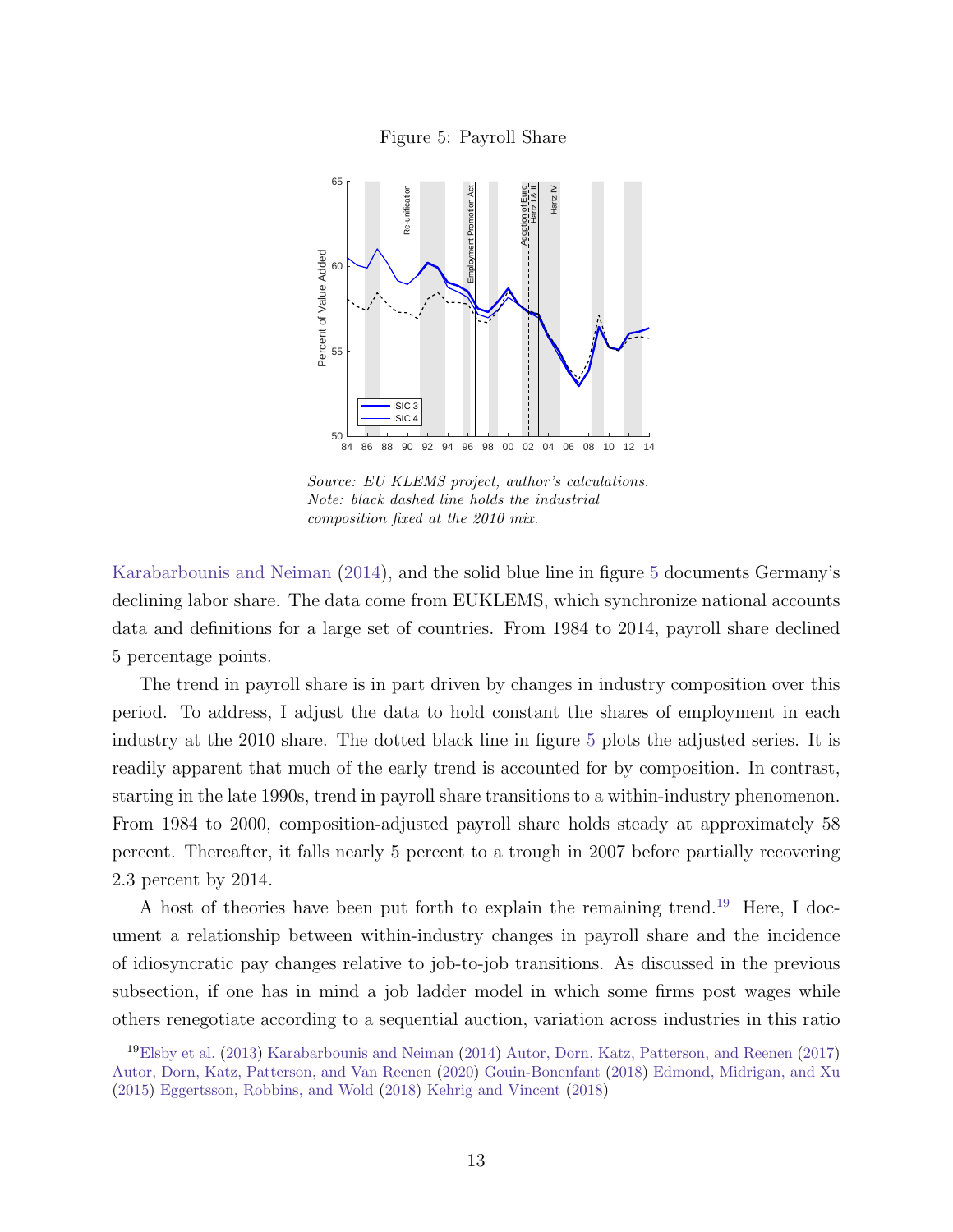| <i>Dependent Variable:</i> Payroll Share  |                |                 |            |             |            |              | Stacked<br>5-year |
|-------------------------------------------|----------------|-----------------|------------|-------------|------------|--------------|-------------------|
|                                           | Levels         |                 |            |             |            |              |                   |
|                                           | $(\mathrm{I})$ | $(\mathrm{II})$ | (III)      | (IV)        | Y)         | $({\rm VI})$ |                   |
| IPC / JTJ                                 | $-0.117*$      | $-0.131**$      | $-0.090**$ | $-0.092***$ | $-0.121**$ | $-0.061**$   | $-0.356**$        |
|                                           | (0.060)        | (0.057)         | (0.037)    | (0.032)     | (0.056)    | (0.024)      | $(-0.015)$        |
| Year FE                                   | Х              | Х               | Х          | Х           | Х          | Х            |                   |
| Industry FE                               | Χ              | Х               | Х          | Х           | Х          | Х            |                   |
| $JTJ$ /separations                        |                | X               |            |             |            | X            |                   |
| Demographics <sup><math>a</math></sup>    |                |                 | X          |             |            | X            |                   |
| Unionization <sup>b</sup>                 |                |                 |            | X           |            | X            |                   |
| Import Exposure <sup><math>d</math></sup> |                |                 |            |             | Х          | X            |                   |
| R-Squared                                 | 0.162          | 0.181           | 0.314      | 0.305       | 0.193      | 0.406        | 0.308             |
| Observations                              | 544            | 544             | 544        | 544         | 544        | 544          | 560               |

Table 2: Determinants of Payroll Share

Source: Sample of Integrated Labor Market Biographies (SIAB), EU KLEMS project, OECD and WOID input-output tables, IAB Establishment Panel (BH), author's calculations. Note: \*\*\*, \*\* and \* indicate significance at the 1, 5 and 10 percent level. Observations weighted by

industry employment. Standard errors clustered at the industry level.

<sup>a</sup> Share West German, sex composition, establishment age (5-year bins), employee age (5-year bins).

 $^b$  Quadratic fit in time to concentration of union types by industry. Author's calculations based on the IAB Establishment Panel (BH).

 $d$  Percentage difference between total domestic requirements and total requirements constructed from the OECD and WIOD input-output tables. Following the methodology of Elsby et. al (2013).

is correlated with the share of firms setting wages according to sequential auction.

I focus on 1999 and onward because, during this period, shifts in payroll share occurred within industry. To test document the relationship between idiosyncratic raises and payroll share, I run the following industry-level regression:

labor share<sub>i,t</sub> = 
$$
\beta \{ \frac{IPC}{JTJ_{i,t}} \}
$$
  
+ year fixed effects + industry fixed effects +  $\varepsilon_{i,t}$ 

where  $\frac{IPC}{JTJ_{i,t}}$  is the ratio of idiosyncratic pay changes to job-to-job transitions in an industry  $\times$  year. Regressions are weighted according to the average value added over the period 1999 to 2014 and standard errors are clustered at the industry level. I consider the 34 broad industries in the International Standard Industrial Classification of All Economic Activities 4. Table [5](#page-14-0) presents the result. Interpreting the magnitude of the coefficients requires theoretical structure, which I provide in the following section. However, across specifications, increasing the incidence of an idiosyncratic raise relative to job-to-job mobility decreases payroll share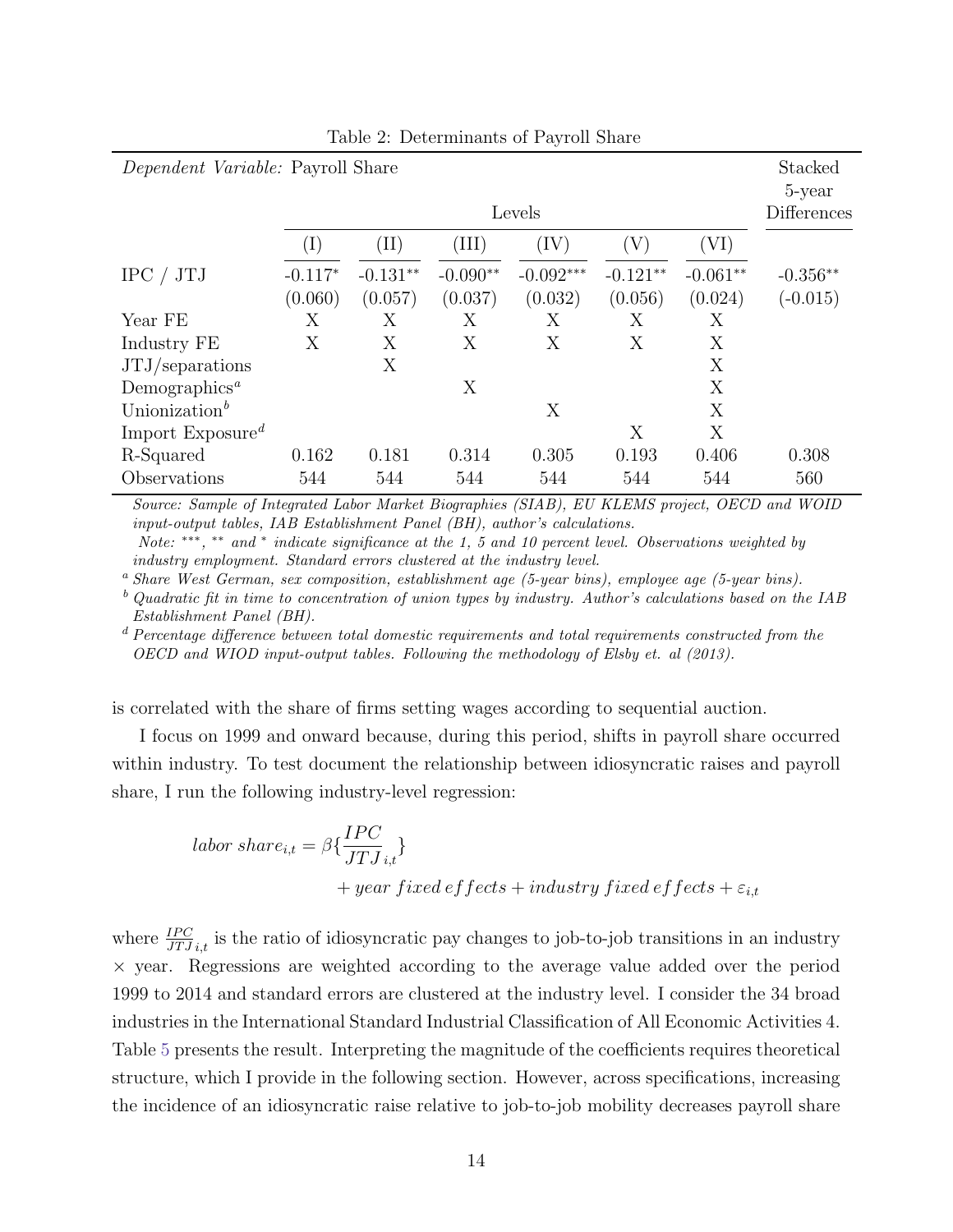with statistical significance ranging between 5 and 10 percent. Alternative specifications include industry level demographics as well as measures of competing theories—notably, declining unionization and increasing trade exposure.<sup>[20](#page-16-1)</sup>

## <span id="page-16-0"></span>4 Model

#### 4.1 Environment

The model assumes the basic structure of a random-search job ladder model à la. [Burdett](#page-24-8) [and Mortensen](#page-24-8) [\(1998\)](#page-24-8) and [Postel-Vinay and Robin](#page-26-6) [\(2002b\)](#page-26-6), both of which are nested cases. Identical workers search on and off the job for employers. Employers produce using a constant returns to labor technology, p, which is distributed across employers according to a differentiable distribution,  $\Gamma(p)$ . Search is random and balanced, meaning that the probability of drawing a job offer from an employer with technology p corresponds to its weight in the distribution  $\Gamma(p)$ . Balanced matching is equivalent to assuming that all firms, regardless of their steady state size and profitability, maintain exactly one vacancy at all times and workers have equal probability of being matched with any of these vacancies. For workers, job offers arrive according to exogenous Poisson processes with hazards  $\lambda_e < \lambda_u$  on and off the job. Separation also occurs according to an exogenous Poisson process with parameter δ.

I diverge from the nested models by allowing employers to choose between a non-negotiable wage contract, as in the posted-wage model of [Burdett and Mortensen](#page-24-8) [\(1998\)](#page-24-8), or a contract that can be re-negotiated as the worker's outside option evolves through further search, as in the sequential Bertrand auction of [Postel-Vinay and Robin](#page-26-6) [\(2002b\)](#page-26-6).

Definition 1. An equilibrium in this environment is such that

• given the opportunity, workers accept employment in the firm offering the highest value contract.

<span id="page-16-1"></span> $^{20}$ Unionization: To study the effects of unionization I construct estimates of industry level concentration of the various union types extant in Germany during this time—industry wide, plant level, works council and "other" representation—as well as the share without representation of any kind, using the IAB Establishment Panel. Because of small cell sizes for some industry-years estimates are as industry specific flexible time trends. These are then merged to industry level aggregates constructed from the SIAB. Regression coefficients, not shown, suggest that an industry wide agreement or a works council is positively correlated with payroll share as compared to no collective representation. Plant level and "other" representation have no effect. Import Exposure: Following [Elsby et al.](#page-25-7) [\(2013\)](#page-25-7) I measure import exposure as the ratio of final value added accounted for by imported inputs, by industry. To construct the measure, I use the OECD input-output tables. Coefficients, not shown, suggest that a 1 percentage point increase in import exposure decreased payroll share by approximately 0.3 percentages points, implying that over the horizon considered variation in import exposure accounts for approximately 2 percentage points of the decline in payroll share.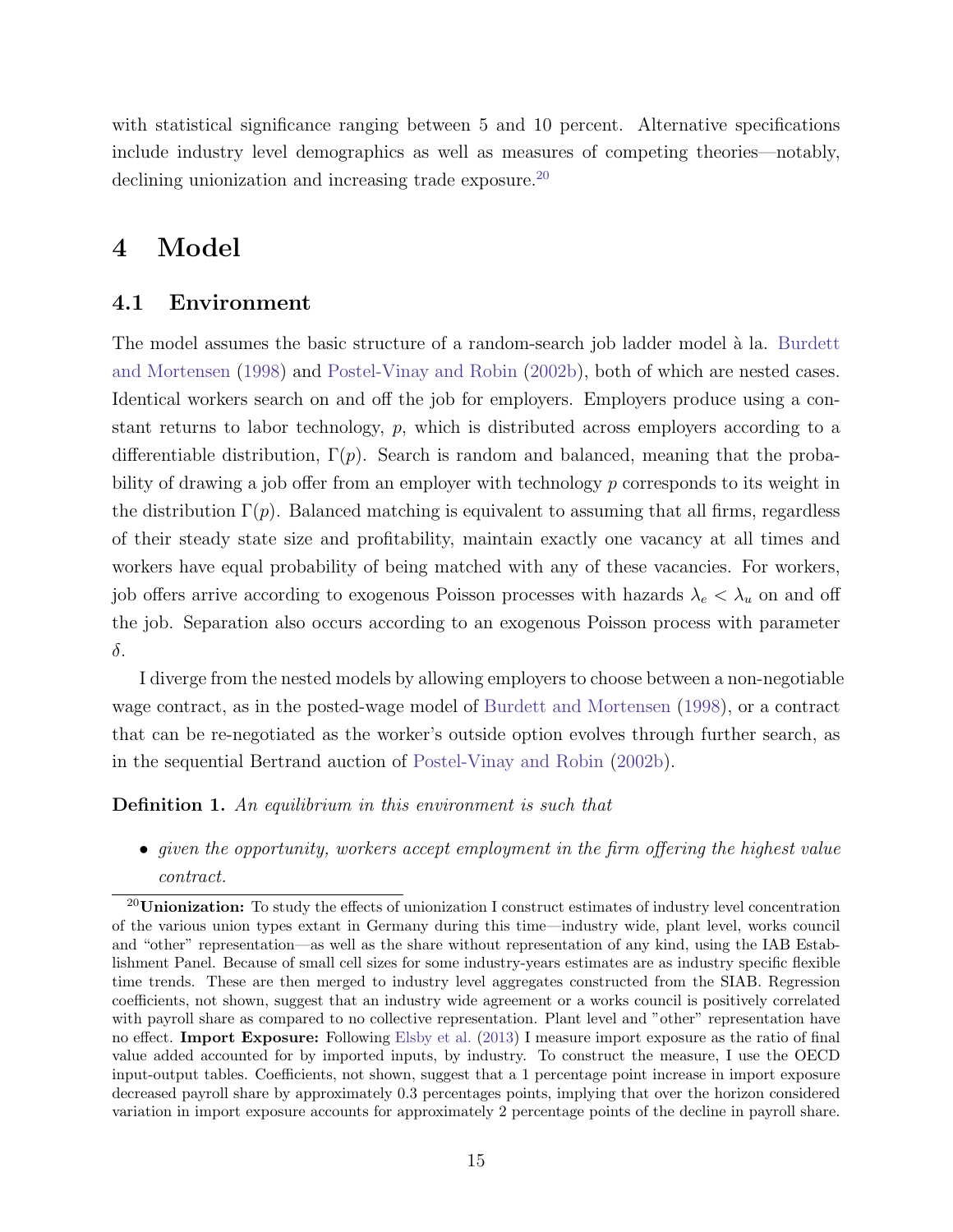- firms employ using the contract and wage schedule set under said contract that yields the greatest rents in steady state.
- labor supply to a firm of type p is pinned down in steady state by the equilibration of flows of workers in from unemployment and other firms and out to unemployment and other firms.

#### 4.2 Equilibrium

Proposition 1. When the cost of maintaining a vacancy featuring a renegotiable contracts exceeds that of a vacancy for a non-negotiable contract the equilibrium is **segmented** and only more-productive employers re-negotiate.

I derive the wage equations and employment distributions and present formal proof of segmentation in appendix [B](#page-32-0) of this paper. They can also be found in [Doniger](#page-24-1) [\(2015\)](#page-24-1). Intuition rests on three (sets of) observations.

First, balanced matching, assumed in both nested models, implies that all firms maintain an equal mass of vacancies and the relative size of firms is determined ex-post by the probabilities of hiring and retention conditional on these equal masses of vacancies. I assume balanced matching for tractability and comparability with the nested models but acknowledge that alternative assumptions may better fit the distribution of firm sizes. Balanced matching implies that relative cost of the two wage contracts is independent of equilibrium firm size.

Second, under segmentation, labor flows are efficient, meaning that no worker rejects an offer from an employer that is more productive than their incumbent. To see this, note that if  $q < p$  are the productivity of two firms then the posited segmentation implies that either *qandp* both do not negotiate, both negotiate, or q does not negotiate while  $p$  does. In the first two cases [Burdett and Mortensen](#page-24-8) [\(1998\)](#page-24-8) (resp. [Postel-Vinay and Robin](#page-26-6) [\(2002b\)](#page-26-6)) demonstrate that optimal posted (resp. renegotiated) wages imply that the worker will flow from q to p if given the chance. Define the non-negotiable wage offered by an employer with labor productivity p as  $w^{n}(p)$  and the re-negotiable wage as  $w^{r}(p,q)$  where q is the labor productivity of the worker's best-to-date outside option. Since  $w^{n}(q) < q < p$  there exists a profitable wage offer from p that will trigger the worker to flow from q to  $p^{21}$  $p^{21}$  $p^{21}$  Thus, under optimally set wage offers, the worker always flows from  $q$  to  $p$  in equilibrium.

Further, let  $\check{p}$  be the most productive firm that does not negotiate and consider the impact on worker flows if this firm deviates to renegotiating. As discussed just previously,

<span id="page-17-0"></span><sup>&</sup>lt;sup>21</sup>Indeed, as noted in the following  $w^r(p,q) < w^n(q)$ .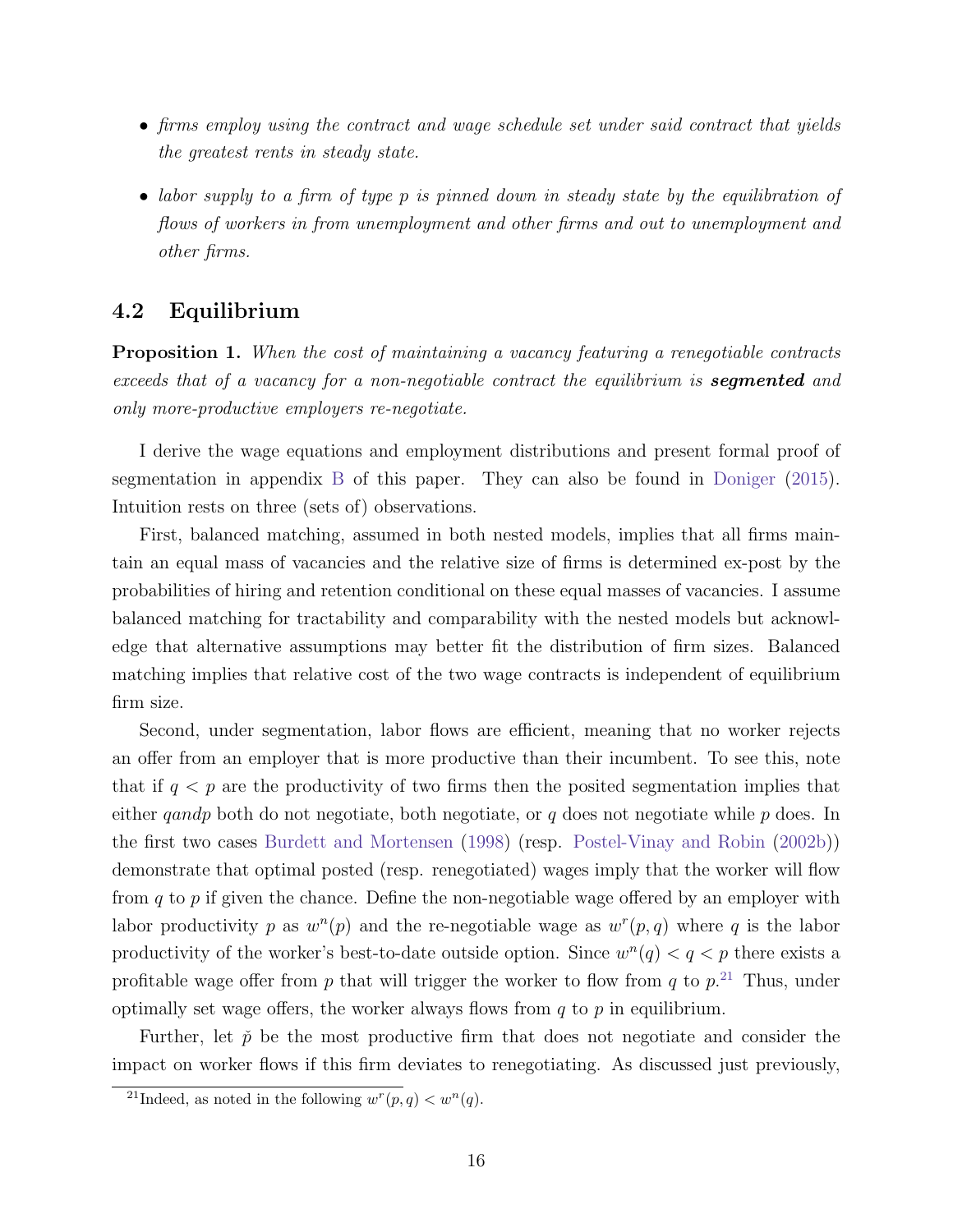this firm can still hire from all firms with  $q < \tilde{p}$ . Meanwhile under the posited segmentation, all firms with  $p > p<sub>p</sub>$  renegotiate and therefore workers always flow from  $\tilde{p}$  to p if given the opportunity. Thus, the marginal firm may change its wage bill but not its size by changing its wage setting rule.

Third, in appendix [B,](#page-32-0) I show that optimally set wages have the following properties:

(3.1) 
$$
\frac{dw^n(p)}{dp} > 0
$$
,   
\n(3.2)  $\frac{dw^r(q, p)}{dq} > 0$ ,   
\n(3.3)  $\frac{dw^r(q, p)}{dp} < 0$ , and   
\n(3.4)  $w^r(p, q) < w^n(q) \forall q \le \tilde{p} < p$ .

Properties  $(3.1)$  and  $(3.2)$  are intuitive. The first, property  $(3.1)$ , states that under a nonnegotiable contract, wages are increasing in an incumbent's productivity. [Burdett and](#page-24-8) [Mortensen](#page-24-8) [\(1998\)](#page-24-8) and [Bontemps, Robin, and van den Berg](#page-24-9) [\(2000\)](#page-24-9) document this prop-erty in their wage-posting models, which are nested in the present model.<sup>[22](#page-18-0)</sup> The intuition follows from noting that, conditional on selecting the nonnegotiable contract, a more productive employer is willing to pay more for an employee because the output it forgoes if it is rejected is larger. That this property carries through to the segmented equilibrium follows from noting that labor flows are constrained efficient under segmentation. The second, property (3.2), states that under a renegotiable contract wages are increasing in a worker's best-to-date outside option. [Postel-Vinay and Robin](#page-26-6) [\(2002b\)](#page-26-6) prove this in their sequential Bertrand auction which is also nested in the present model.<sup>[23](#page-18-1)</sup> The intuition follows by noting that a larger wage offer is required to beat out a more competitive offer from a more productive employer. That this holds even if that employer's offer is non-negotiable follows from property (3.1).

Property (3.3), which states that more-productive employers that use the renegotiable contract employ workers at lower wages conditional on their best-to-date outside options, appears counterintuitive. However, by noting two things this can be made intuitive. First, the cost-minimizing wage offer from the renegotiating employer is a wage equal to the worker's current reservation given the worker's current best-to-date outside offer. A lower wage offer would not be accepted and, because the employer can renegotiate wages, the prospect of future competition provides no incentive to offer a higher wage. Second, as in [Postel-Vinay](#page-26-6) [and Robin](#page-26-6) [\(2002b\)](#page-26-6), the option value of search—and the resulting pay increases with this and future incumbents—is an amenity associated with the job offer specifying a renegotiable

<span id="page-18-0"></span> $22$ An economy identical to that considered by [Bontemps et al.](#page-24-9) [\(2000\)](#page-24-9) is recovered when the relative cost of maintaining a renegotiable vacancy is sufficiently large.

<span id="page-18-1"></span><sup>&</sup>lt;sup>23</sup>An economy identical to that considered by [Postel-Vinay and Robin](#page-26-6) [\(2002b\)](#page-26-6) is recovered when the relative cost of maintaining a renegotiable contract falls weakly below zero.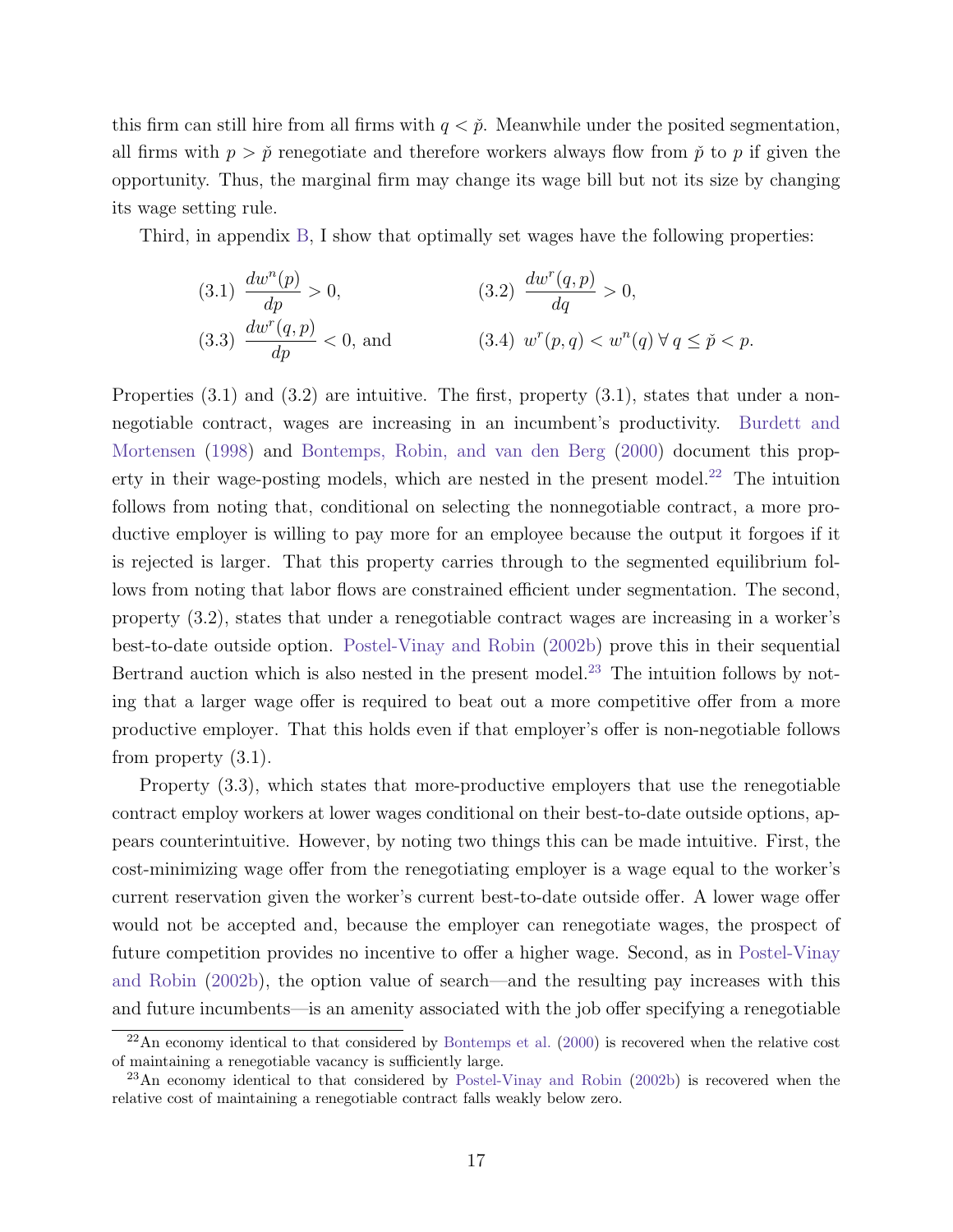wage and is thus priced into the wage paid at hiring. Because the option value stems from the expectation of future wages and a more productive employer will place higher wage bids in the future, employment in a high productivity employer now locks in a longer tail of the expected wage distribution in the future. In other words, the option value of search is increasing in the incumbent's productivity whenever the incumbent employs under a renegotiable contract. This mechanism gives rise to property (3.3).

Finally, property (3.4), which states that an employer that renegotiates can hire from a employer that does not renegotiate at a wage cut, also appears counterintuitive. However, the logic also stems from comparing the option value of search in a nonnegotiable contract at a q-productivity employer which does not renegotiate, with that in a renegotiable contract at a p-productivity employer which renegotiates. Because the renegotiating employer will increase the wage offer in an attempt to retain the worker, the renegotiating employer offers a larger option value of search. As in the logic of property (3.3), the value of expected this competition is priced into the wage that induces transition from the  $q$ -productivity employer to the p-productivity employer and results in the noted wage cut.

Constrained efficient labor flows and properties (3.1) through (3.4) can be used to establish that the benefit of switching from not negotiating to renegotiating is increasing in the firms productivity. Meanwhile the assumptions of balanced matching an relative vacancy costs imply that the relative costs of the two contracts are independent of productivity. This is sufficient to show single crossing and the existence of a segmented equilibrium.<sup>[24](#page-19-0)</sup>

#### 4.3 Discussion

As discussed in the preceding section, this model is consistent with facts 2 through 5. Admission of dual contracting methods allows for the trend observed in the incidence of idiosyncratic pay changes observed in fact 1. This fact suggests a decrease over time in the costs associated with renegotiable contracts. This implication is consistent with a backdrop of weakening unionization in Germany through this period; however, table [5](#page-14-0) column (IV) shows statistically important independent variation between the ratio of idiosyncratic pay changes to job-to-job mobility and unionization, as measured in the IAB Establishment Panel.<sup>[25](#page-19-1)</sup>

Turning to fact 6, the model delivers the following comparative static:

<span id="page-19-0"></span><sup>&</sup>lt;sup>24</sup>Uniqueness requires that he difference in wage bills  $\check{p}$  under non-negotiating and negotiating for the firm is monotonically increasing in  $\check{p}$ . This is guaranteed if the rate of job-to-job mobility relative to separations is sufficiently small. See appendix ?? for details.

<span id="page-19-1"></span><sup>&</sup>lt;sup>25</sup>Note, the data do not reveal if a particular worker is paid under any of the possible types of union wage agreements present in Germany during this period.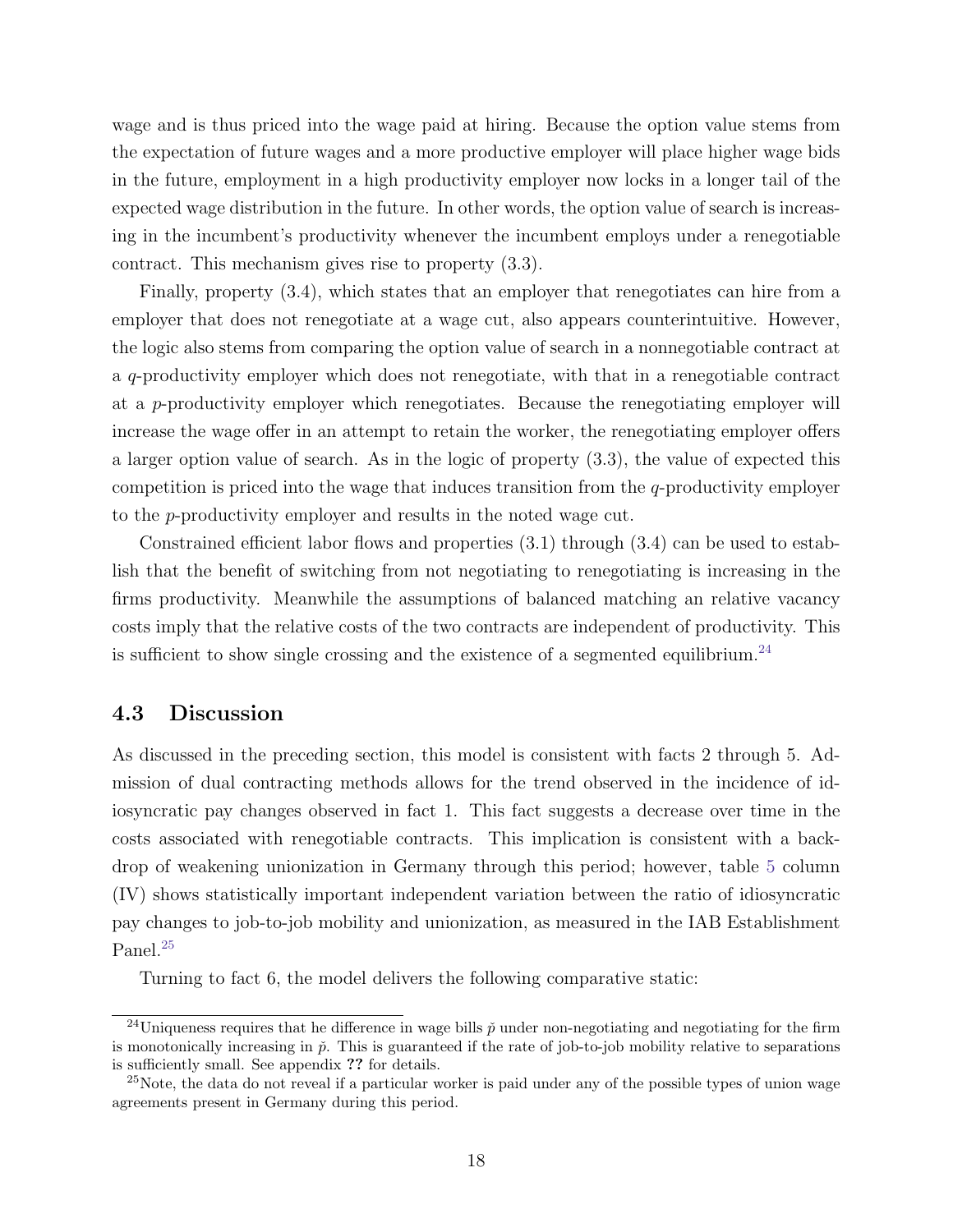Proposition 2. All else being equal, increasing the share of employers offering the renegotiable contract reduces labor share.

As before, proof can be found in appendix [B.](#page-32-0) Here I provide intuition.

Note that three forces that act upon the compensation of employees when the composition of contracts shifts. First, some marginal employer switches from the non-negotiable contract to the renegotiable contract. From property (3.4), we know that this employer reduces its average wage bill. Second, countervailing this force, wages necessary to hire from this marginal employer increase. These first two fources offset perfectly, because the promise of these higher wages is exactly what the marginal employer prices in as an amenity when it switches to the renegotiable contract. Third, renegotiating employers yield no rent at hiring, because they can adjust in the face of future competition, while non-negotiating employers offer wages above the history dependent reservation wage of a prospective employee because they cannot adjust later to ward off future competition. Indeed, nonnegotiable wages are optimally set to balance the lost rent against the hazard of attrition [\(Burdett and Mortensen,](#page-24-8) [1998;](#page-24-8) [Bontemps et al.,](#page-24-9) [2000\)](#page-24-9). As the share of re-negotiating employers rises the result is that the rent yielded at hiring by all firms falls. $^{26}$  $^{26}$  $^{26}$ 

To see that falling compensation of employees implies falling labor share in the present context requires specifying an accounting framework that includes a treatment of rents and the costs of the labor contracts. There are two reasonable options. The first is to treat contracting costs as an intermediate input. This assumption gives rise to

$$
labor\ share = \frac{compensation\ of\ employees}{output - contracting\ costs}.
$$

The second imagines that the microfoundation of contracting costs are payment employees in a human resources department. In this case

$$
labor\ share = \frac{compensation\ of\ employees + contracting\ costs}{output - contracting\ costs}.
$$

It is straightforward to show that declining compensation of employees implies falling labor share under either accounting framework.

<span id="page-20-0"></span> $^{26}$ Indeed, it falls to zero as the game approaches [Postel-Vinay and Robin](#page-26-6) [\(2002b\)](#page-26-6) making that game subject to the [Diamond](#page-24-10) [\(1971\)](#page-24-10) Paradox. [Doniger](#page-24-1) [\(2015\)](#page-24-1) discusses how contract heterogeneity serves to break the [Diamond](#page-24-10) [\(1971\)](#page-24-10) Paradox, restoring a relation between wage dispersion and search incentives among the unemployed. The problem of the [Diamond](#page-24-10) [\(1971\)](#page-24-10) Paradox could also be alleviated by introducing bargaining power on the part of workers as in [Cahuc, Postel-Vinay, and Robin](#page-24-11) [\(2006\)](#page-24-11). As compared with [Cahuc et al.](#page-24-11) [\(2006\)](#page-24-11), which offers a reduced form incentive for search on the part of the unemployed, the present model provides a microfounded incentive that leaves observable tracks in the data. The incidence of idiosyncratic pay changes relative to job-to-job transitions.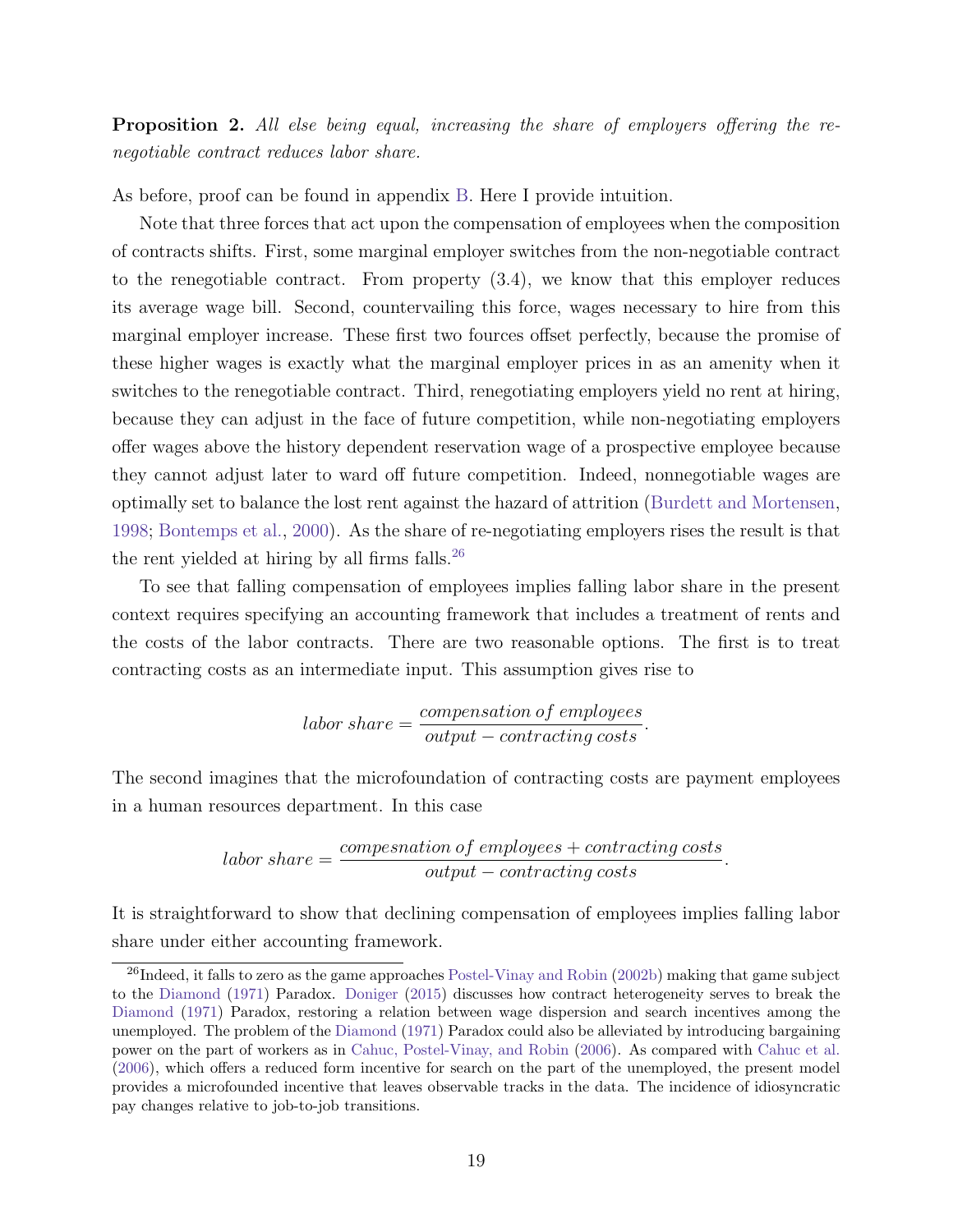## 5 Cyclical behavior

To return to the broader context regarding how these facts fit into the macroeconomics literature on the timing of wage changes, these facts clearly stretch beyond the explanatory capacity of the popular and classic [Taylor](#page-26-0) [\(1980\)](#page-26-0) model of wage adjustments in the secular and crosssectional views. While the model described here is specified in steady state, models in its class have recently been proposed to offer a novel view into the relation among competition for workers, wage growth, and inflation [\(Moscarini and Postel-Vinay,](#page-26-4) [2019;](#page-26-4) [Faccini and](#page-25-3) [Melosi,](#page-25-3) [2019\)](#page-25-3). Each of these models embeds one of the steady state models nested here into a dynamic economy. To speak to these developments, I return to data; however, I now turn to U.S. data—in particular the SIPP—because cyclical facts are most commonly documented for the United States and the recessions experienced in Germany following reunification and during and after the Hartz reforms do not lend themselves to typical business cycle analyses pioneered in the United States.

#### 5.1 Idiosyncratic pay changes in the SIPP

The SIPP is composed of a series of short panels querying, among other things, labor market outcomes such as employment histories and wages. Panels runing from 1996 to 2008 (spanning years 1996 to 2014) have the same design, facilitating pooled analysis of the data. In these years, data are collected every three months and retrospective questions fill in wage and employment histories in the intervening two months. [Barattieri et al.](#page-24-0) [\(2014\)](#page-24-0) propose an algorithm for identifying persistent wage change from the survey data. Simply described, the algorithm conducts a Bai-Perron [1998](#page-24-2) test against the null hypothesis of constant nominal wages for each respondents wage history. The advantage of the algorithm over the raw wage data is that it addresses measurement errors due to survey design or response errors, which are assumed to be transitory. [Barattieri et al.](#page-24-0) [\(2014\)](#page-24-0) consider only the SIPP 1996 panel, but the commonality of structure through to the 2008 panel allows me to apply their algorithm forward.

A key finding of [Barattieri et al.](#page-24-0) [\(2014\)](#page-24-0) and others in the literature is a spike in the hazard for a wage change at intervals of 12 months. This finding guides my search for idiosyncratic changes. Having identified persistent pay changes, I identify the modal month in which a pay change occurs for each individual. I then identify idiosyncratic changes as pay changes occurring in other months.[27](#page-21-0)

<span id="page-21-0"></span> $27$ Thus, if a respondent has only one identified pay change it is counted as idiosyncratic.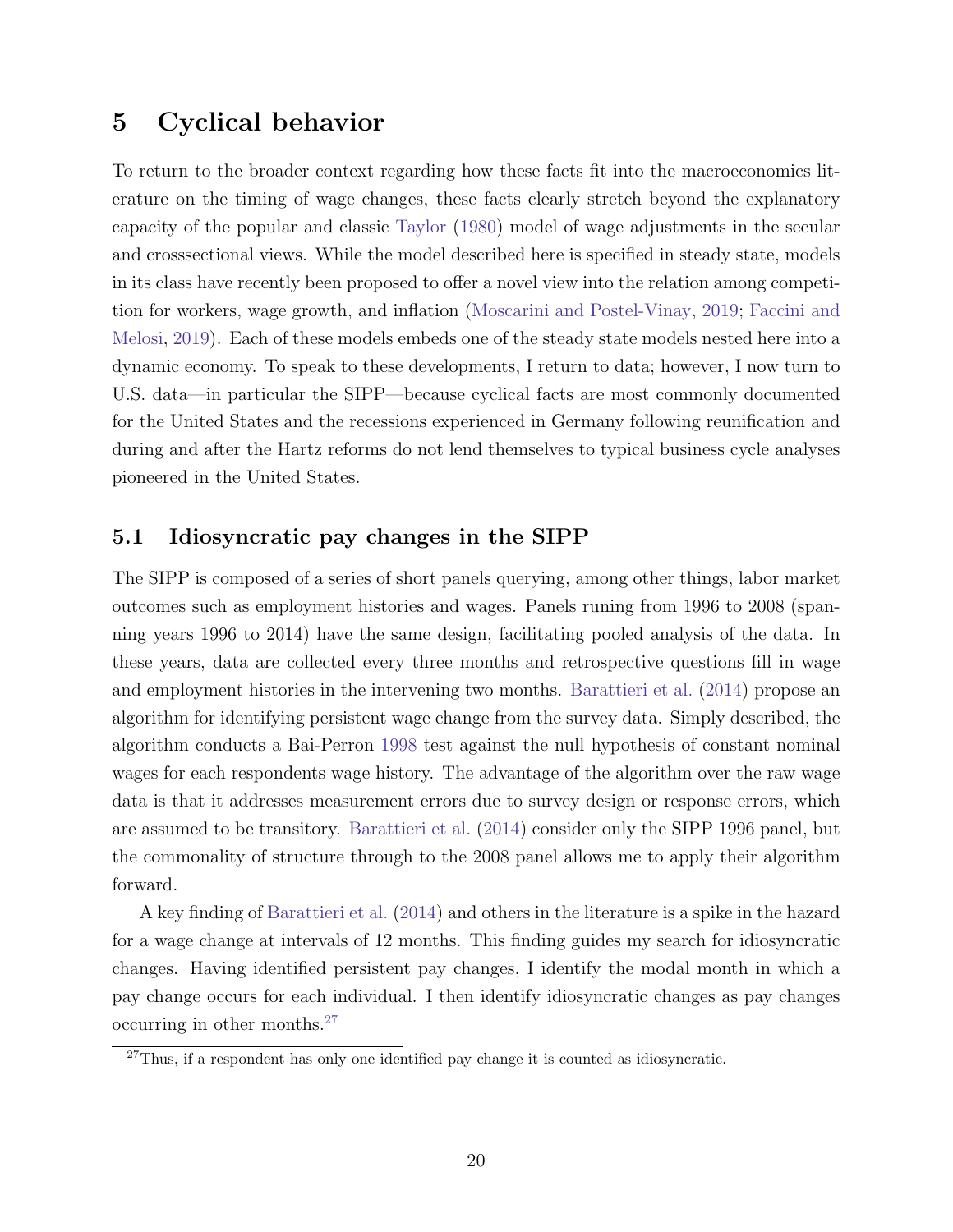<span id="page-22-0"></span>

| Table 3: Cyclicality.      |            |              |               |  |  |  |  |
|----------------------------|------------|--------------|---------------|--|--|--|--|
|                            | (I)        | (II)         | ${\rm(III)}$  |  |  |  |  |
| $LHS =$                    | Any        | Synchronized | Idiosyncratic |  |  |  |  |
|                            | Pay Change | Pay Change   | Pay Change    |  |  |  |  |
| unemployment rate          | $-0.81***$ | $-0.27***$   | $-0.53***$    |  |  |  |  |
|                            | (0.08)     | (0.05)       | (0.06)        |  |  |  |  |
| job-to-job transition rate | 0.23       | $-0.05$      | $0.27**$      |  |  |  |  |
|                            | (0.17)     | (0.11)       | (0.14)        |  |  |  |  |
| R-squared                  | 0.20       | 0.24         | 0.21          |  |  |  |  |
| Observations               | 652,901    | 652,901      | 652,901       |  |  |  |  |
| Jobs                       | 124,048    | 124,048      | 124,048       |  |  |  |  |

Source: SIPP Panels 96-08 and authors's calculations. Pay changes identified using the Barattieri, Basu, & Gottschalk (2014) algorithm. Pay changes are categorized as synchronized if a SIPP respondent has more than one pay change in that same calendar month.

Note: All regressions control for job fixed effects and cluster standard errors at the job. Standard errors, clustered at the individual, in parentheses. \*\*\*  $p<0.01$ , \*\*  $p<0.05$ , \*  $p<0.1$ .

#### 5.2 Idiosyncratic pay changes and U.S. business cycles

Table [3](#page-22-0) presents the covariation between the incidence of pay changes, synchronized pay changes, and idiosyncratic pay changes with measures of cyclical variation in the labor market. Column (I) documents a negative relationship between pay changes (pooling synchronized and idiosyncratic pay changes) and the unemployment rate and a positive, but statistically insignificant, relationship with the rate of job-to-job mobility. Columns (II) and (III) separately consider synchronized and idiosyncratic pay changes. Both exhibit negative co-movement with the unemployment rate, but, interestingly, the sign of the relation with job-to-job mobility differs between the two. For synchronized pay changes the coefficient is negative, but economically and statistically insignificant. Meanwhile, idiosyncratic pay changes have a positive and statistically significant co-movement with job-to-job mobility.[28](#page-22-1)

This finding is particularly interesting in light of the empirical evidence provided in [Moscarini and Postel-Vinay](#page-25-13) [\(2016,](#page-25-13) [2017\)](#page-25-14). These papers document that wage growth for SIPP respondents is positively related to job-to-job mobility even if the respondents themselves are not job-to-job movers. Moscarini and Postel-Vinay's [2016;](#page-25-13) [2017](#page-25-14) fact, in part, motivates

<span id="page-22-1"></span> $^{28}$ A similar pattern can be casually observed for the German data from figure 1, omitting the Hartz recession.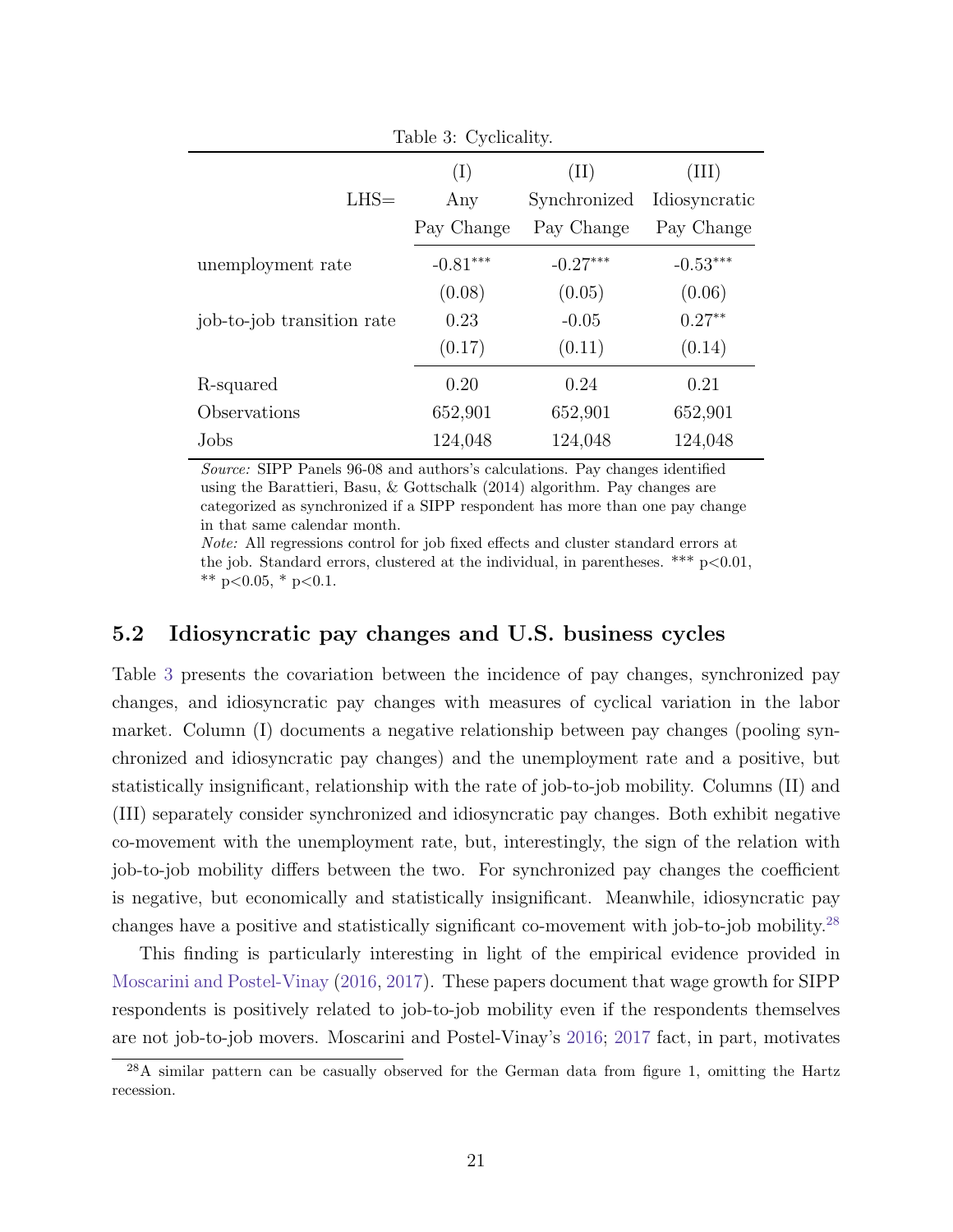the macroeconomic models proposed in [Moscarini and Postel-Vinay](#page-26-4) [\(2019\)](#page-26-4) and [Faccini and](#page-25-3) [Melosi](#page-25-3) [\(2019\)](#page-25-3). In both, increased job-to-job mobility is correlated with increased wages of job-stayers through their employers' response to increased on-the-job contacts between employees and other firms. However, the mechanism driving wage growth is different, and the differences have non-trivial implications for the relative timing of the driving macroeconomic shock, growth in remitted wages, and price inflation. In [Faccini and Melosi](#page-25-3) [\(2019\)](#page-25-3) wages are set under wage posting. An implication of this assumption is that the entire wage schedule is revised at the time of the macroeconomic shock, making the shock, wage growth (as measured in both allocative and remitted wages), and inflation coincident.[29](#page-23-0) Meanwhile, in [Moscarini and Postel-Vinay](#page-26-4) [\(2019\)](#page-26-4) wages are set under sequential auction. An implication of this assumption is that additional wage growth for job-stayers when the contact rate between firms and employees increases accrues in large part only after such a contact. This finding makes the timing of the shock and inflation coincident while wage growth as measured by remitted wages lags because firms anticipate increased allocative labor costs even though they do not immediately appear in remitted wages.

The evidence present in this section supports a wage setting convention similar to that embedded in the [Moscarini and Postel-Vinay](#page-26-4) [\(2019\)](#page-26-4) model. Meanwhile, the model present in section [4](#page-16-0) provides a flexible intermediate capable of accounting for secular trends in the relative timing of the shock and wage and price reactions.<sup>[30](#page-23-1)</sup>

## 6 Conclusion

This paper provides a novel look at wage-change data and uncovers new stylized facts. In particular, I focus on idiosyncratic pay changes rather than the synchronized pay changes that have been taken as evidence of the [Taylor](#page-26-0) [\(1980\)](#page-26-0) hypothesis of infrequently but synchronously renegotiated wage contracts. In contrast to the literature, the new facts that I document are inconsistent with the [Taylor](#page-26-0) [\(1980\)](#page-26-0) mechanism and instead point toward microfoundations for wage changes that have recently been introduced into the macroeconomics main-stream in particular, a job ladder model with in which wages are renegotiable in the event of an innovation in a worker's alternative employment prospects. I describe a steady state version of such a model due to [Doniger](#page-24-1) [\(2015\)](#page-24-1) and discuss the ways it is consistent with the novel facts about wage changes. Turning back to the relationship between the model and the macroeconomic questions of interest to the broader literature, I document

<span id="page-23-0"></span> $29$ See [Basu and House](#page-24-12) [\(2016\)](#page-24-12) for a discussion of the differences between allocative and remitted wage measurements.

<span id="page-23-1"></span><sup>30</sup>Such analysis is left for future work.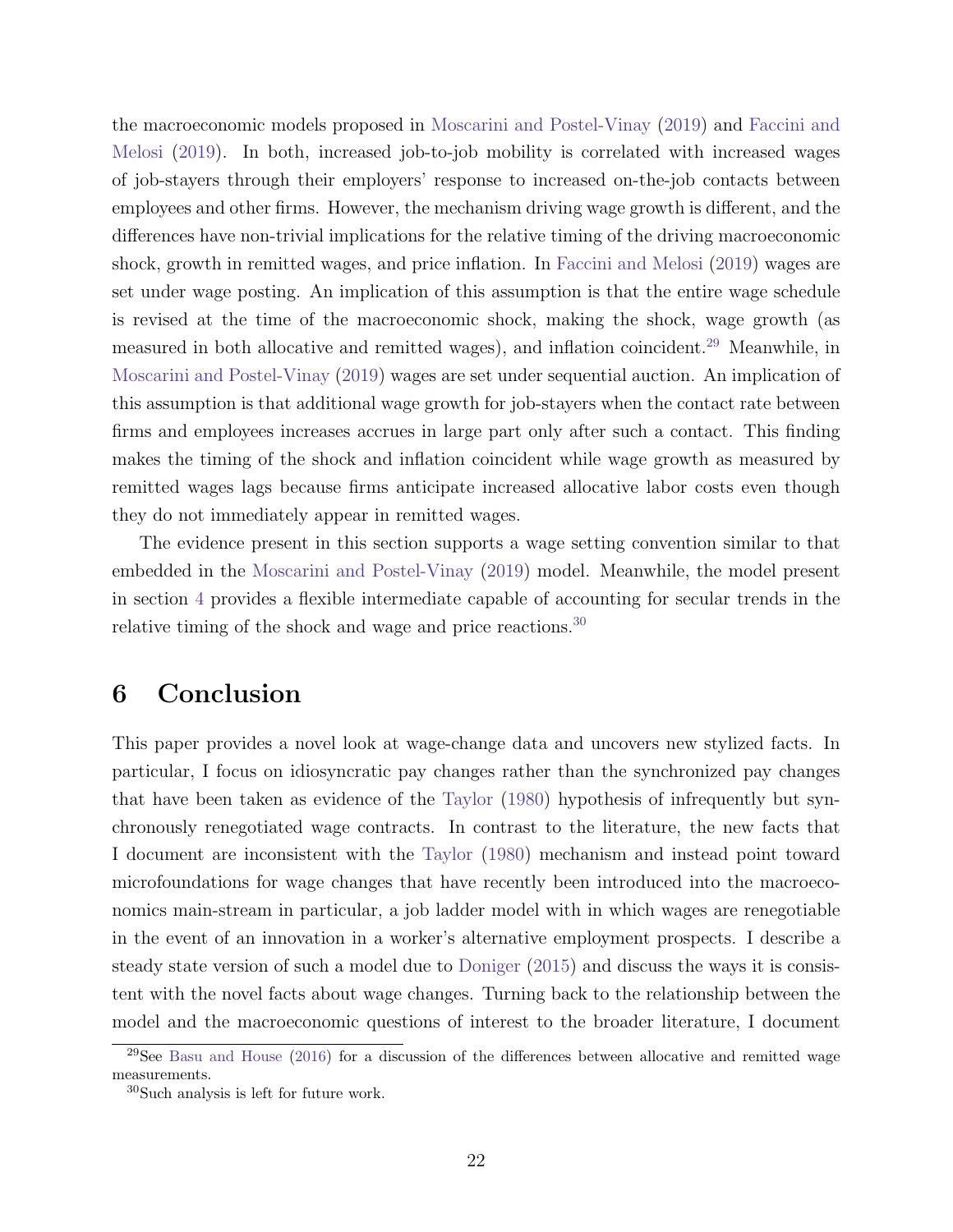that idiosyncratic pay changes covary cyclically with job-to-job mobility while synchronized wages changes do not. This finding suggests that a renegotiable contract is needed to match important business cycle features of the labor market.

## References

- <span id="page-24-6"></span>Autor, D., D. Dorn, L. F. Katz, C. Patterson, and J. V. Reenen (2017, May). Concentrating on the Fall of the Labor Share. American Economic Review  $107(5)$ , 180–185.
- <span id="page-24-7"></span>Autor, D., D. Dorn, L. F. Katz, C. Patterson, and J. Van Reenen (2020, 02). The Fall of the Labor Share and the Rise of Superstar Firms\*. The Quarterly Journal of Economics  $135(2)$ , 645-709.
- <span id="page-24-2"></span>Bai, J. and P. Perron (1998). Estimating and Testing Linear Models with Multiple Structural Changes. *Econometrica*  $66(1)$ , 47–78.
- <span id="page-24-0"></span>Barattieri, A., S. Basu, and P. Gottschalk (2014, January). Some evidence on the importance of sticky wages. American Economic Journal: Macroeconomics  $6(1)$ , 70–101.
- <span id="page-24-12"></span>Basu, S. and C. House (2016). Chapter 6 - Allocative and Remitted Wages: New Facts and Challenges for Keynesian Models. Volume 2 of Handbook of Macroeconomics, pp. 297 – 354. Elsevier.
- <span id="page-24-9"></span>Bontemps, C., J.-M. Robin, and G. J. van den Berg (2000, May). Equilibrium Search with Continuous Productivity Dispersion: Theory and Nonparametric Estimation. International Economic Review 41 (2), 305–58.
- <span id="page-24-5"></span>Brenzel, H., H. Gartner, and C. Schnabel (2014). Wage bargaining or wage posting? Evidence from the employers' side. Labour Economics  $29(\text{C})$ , 41–48.
- <span id="page-24-8"></span>Burdett, K. and D. T. Mortensen (1998, May). Wage Differentials, Employer Size, and Unemployment. *International Economic Review 39*(2), 257–73.
- <span id="page-24-11"></span>Cahuc, P., F. Postel-Vinay, and J.-M. Robin (2006, March). Wage Bargaining with On-the-Job Search: Theory and Evidence. Econometrica 74 (2), 323–64.
- <span id="page-24-3"></span>Davis, S. J., R. J. Faberman, and J. Haltiwanger (2012). Labor market flows in the cross section and over time. Journal of Monetary Economics  $59(1)$ , 1–18.
- <span id="page-24-4"></span>Davis, S. J. and J. Haltiwanger (2014, September). Labor market fluidity and economic performance. Working Paper 20479, National Bureau of Economic Research.
- <span id="page-24-10"></span>Diamond, P. A. (1971, June). A Model of Price Adjustment. Journal of Economic Theory  $3(2)$ , 156–68.
- <span id="page-24-1"></span>Doniger, C. L. (2015, March). Wage Dispersion with Heterogeneous Wage Contracts. Finance and Economics Discussion Series 2015-23, Board of Governors of the Federal Reserve System (U.S.).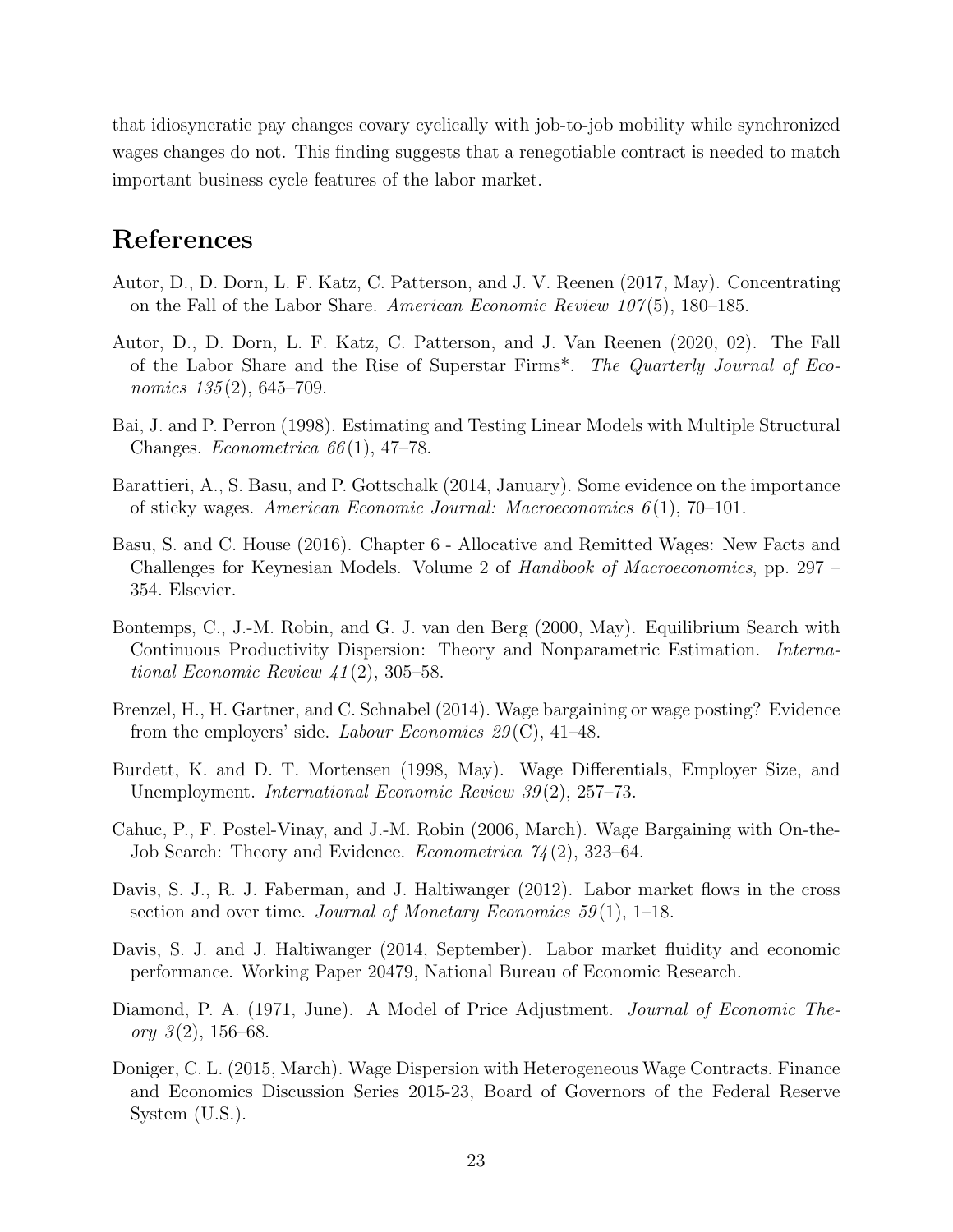- <span id="page-25-10"></span>Edmond, C., V. Midrigan, and D. Y. Xu (2015, October). Competition, markups, and the gains from international trade. American Economic Review 105 (10), 3183–3221.
- <span id="page-25-11"></span>Eggertsson, G. B., J. A. Robbins, and E. G. Wold (2018, February). Kaldor and piketty?s facts: The rise of monopoly power in the united states. Working Paper 24287, National Bureau of Economic Research.
- <span id="page-25-7"></span>Elsby, M., B. Hobijn, and A. Sahin (2013). The Decline of the U.S. Labor Share. *Brookings Papers on Economic Activity 47(2 (Fall)), 1–63.*
- <span id="page-25-3"></span>Faccini, R. and L. Melosi (2019, March). Bad Jobs and Low Inflation. CEPR Discussion Papers 13628, C.E.P.R. Discussion Papers.
- <span id="page-25-4"></span>Fallick, B. C. and C. A. Fleischman (2004). Employer-to-employer flows in the U.S. labor market: the complete picture of gross worker flows. Finance and Economics Discussion Series 2004-34, Board of Governors of the Federal Reserve System (U.S.).
- <span id="page-25-5"></span>Fujita, S., F. Postel-Vinay, and G. Moscarini (2019). Measuring employer-to-employer reallocation. Technical report.
- <span id="page-25-9"></span>Gouin-Bonenfant, E. (2018). Productivity Dispersion, Between-firm Competition and the Labor Share. 2018 Meeting Papers 1171, Society for Economic Dynamics.
- <span id="page-25-2"></span>Grigsby, J., E. Hurst, and A. Yildirmaz (2021, February). Aggregate nominal wage adjustments: New evidence from administrative payroll data. American Economic Re*view*  $111(2)$ ,  $428-71$ .
- <span id="page-25-8"></span>Karabarbounis, L. and B. Neiman (2014). The global decline of the labor share. The Quarterly Journal of Economics 129 (1), 61–103.
- <span id="page-25-12"></span>Kehrig, M. and N. Vincent (2018, November). The micro-level anatomy of the labor share decline. Working Paper 25275, National Bureau of Economic Research.
- <span id="page-25-1"></span>Le Bihan, H., J. Montornès, and T. Heckel (2012, July). Sticky wages: Evidence from quarterly microeconomic data. American Economic Journal: Macroeconomics  $\mathcal{A}(3)$ , 1–32.
- <span id="page-25-6"></span>Lentz, R. and J. Bagger (2009). An empirical model of wage dispersion with sorting. 2009 Meeting Papers 964, Society for Economic Dynamics.
- <span id="page-25-0"></span>Lünnemann, P. and L. Wintr (2010, December). Downward wage rigidity and automatic wage indexation: evidence from monthly micro wage data. Working Paper Series 1269, European Central Bank.
- <span id="page-25-13"></span>Moscarini, G. and F. Postel-Vinay (2016, May). Wage Posting and Business Cycles. American Economic Review 106 (5), 208–213.
- <span id="page-25-14"></span>Moscarini, G. and F. Postel-Vinay (2017, May). The Relative Power of Employment-to-Employment Reallocation and Unemployment Exits in Predicting Wage Growth. American Economic Review  $107(5)$ , 364–368.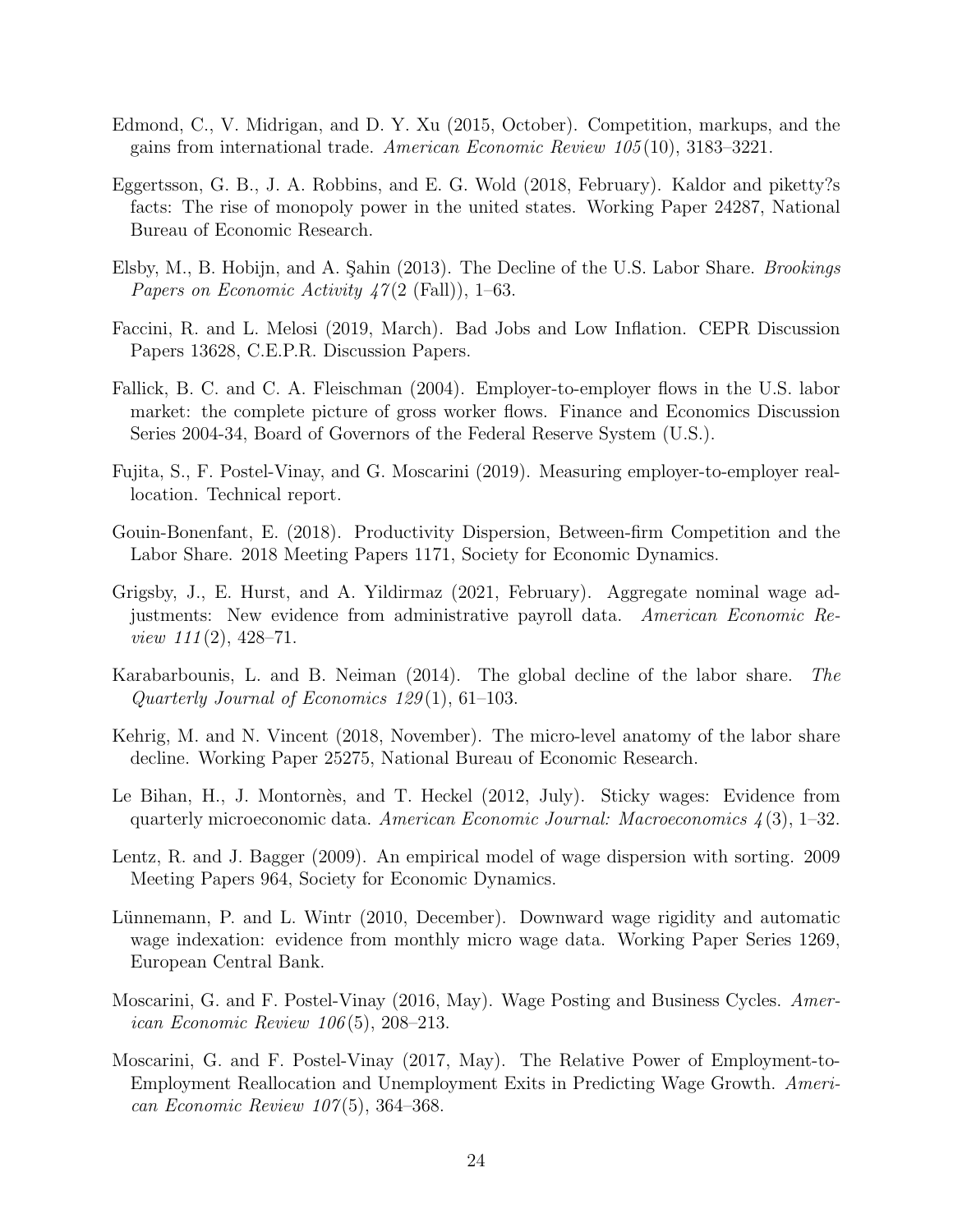- <span id="page-26-4"></span>Moscarini, G. and F. Postel-Vinay (2019). The Job Ladder: Inflation vs. Reallocation. Technical report, Yale Univeristy.
- <span id="page-26-2"></span>Murray, S. (2019). "downward nominal wage rigidity and job destruction". Technical report, University of Maryland.
- <span id="page-26-7"></span>Postel-Vinay, F. and J.-M. Robin (2002a, November). Equilibrium Wage Dispersion with Worker and Employer Heterogeneity. *Econometrica* 70(6), 2295–2350.
- <span id="page-26-6"></span>Postel-Vinay, F. and J.-M. Robin (2002b, November). The Distribution of Earnings in an Equilibrium Search Model with State-Dependent Offers and Counteroffers. International *Economic Review 43*(4), 989–1016.
- <span id="page-26-3"></span>Robin, J.-M. (2011). On the dynamics of unemployment and wage distributions. *Economet*rica  $79(5)$ , 1327–1355.
- <span id="page-26-1"></span>Sigurdsson, J. and R. Sigurdardottir (2011). Evidence of nominal wage rigidity and wage setting from icelandic microdata. Economics, Department of Economics, Central bank of Iceland.
- <span id="page-26-0"></span>Taylor, J. B. (1980). Aggregate dynamics and staggered contracts. Journal of Political Economy  $88(1)$ , 1-23.
- <span id="page-26-5"></span>Topel, R. H. and M. P. Ward (1992, May). Job mobility and the careers of young men. The Quarterly Journal of Economics  $107(2)$ , pp. 439-479.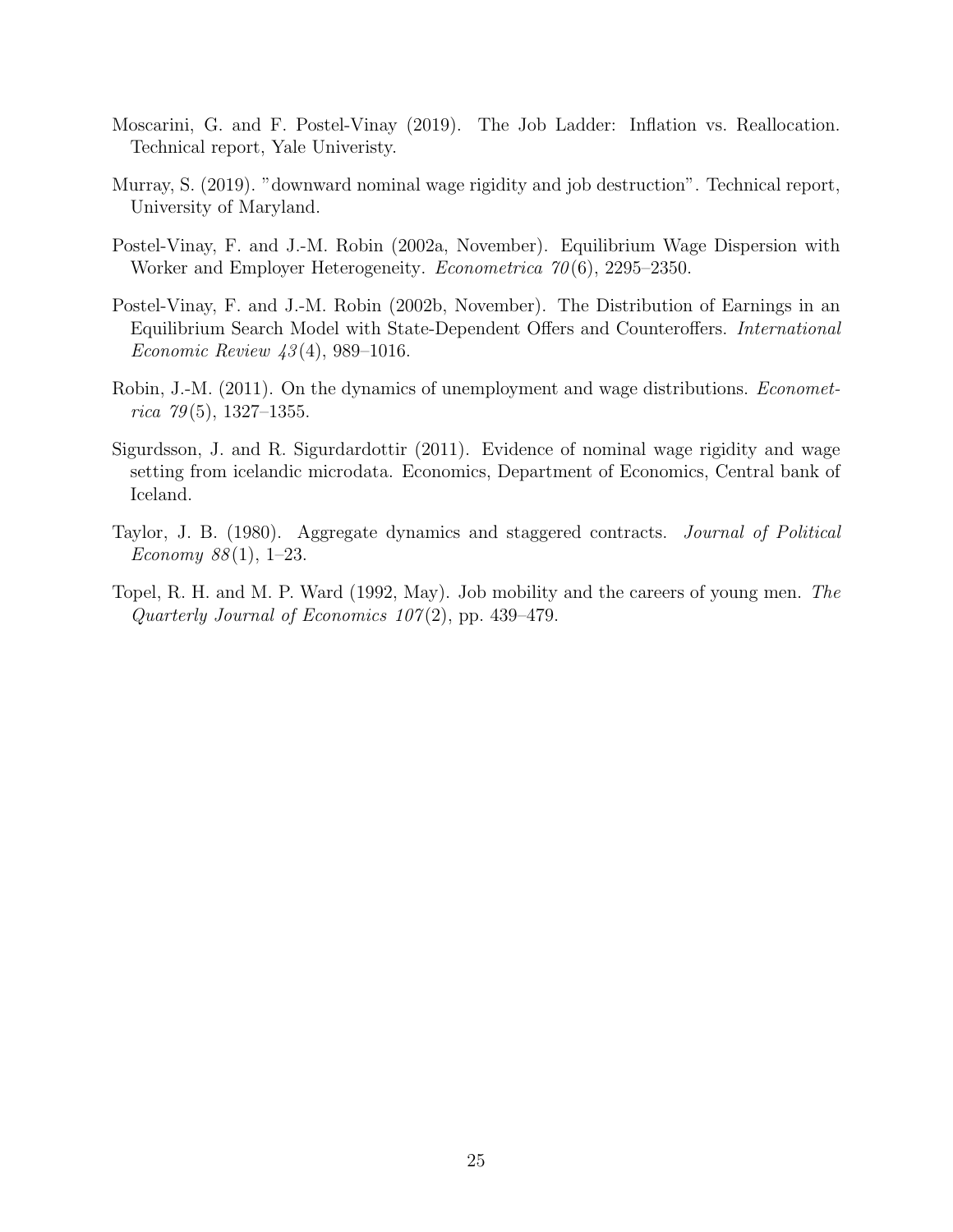# <span id="page-27-0"></span>A Data Appendix

### A.1 Health-care induced registrations

Figures [6](#page-27-1) through [9](#page-30-0) document the behavior of change of health care induced reregistrations in the lenses of section [3.](#page-6-2) From 1998 such changes are recorded as a reason for reregistration in the administrative record. Figure [6](#page-27-1) documents a spate of health care changes during and after the Hartz reforms, after which such changes fall in frequency, affecting 1-1.5 percent of spells. Figure [7](#page-28-0) documents that such changes follow a distribution between that of job stayers with no reregistration and that of idiosyncratic pay change recipients but resembles more the distribution of ideosyncratic pay change recipients. In contrast, figure [8](#page-29-0) reveals a starkly different pattern than figure [3,](#page-9-0) with heath care changes growing in likelihood with all measures of increased seniority. Finally, [9](#page-30-0) reveals more limited covariation with firm characteristics.

## A.2 Christmas Bonus

Typically bonus pay in Germany is distributed at year end as a "Christmas Bonus." After 1984 such bonuses are included in the yearly pay reported in the IAB source data and are averaged into the average daily wage for the episode. It is possible, therefore, that the pattern recorded in Section [3.2](#page-7-2) spuriously arises from comparing average daily wages from an episode that includes only the beginning of a year, up until the point when an idiosyncratic pay change or job ending occurred to average daily wages from a completed year (the year after).



<span id="page-27-1"></span>Figure 6: Idiosyncratic Raises are Rare but Increasingly Common

Source: Sample of Integrated Labor Market Biographies (SIAB), author's calculations.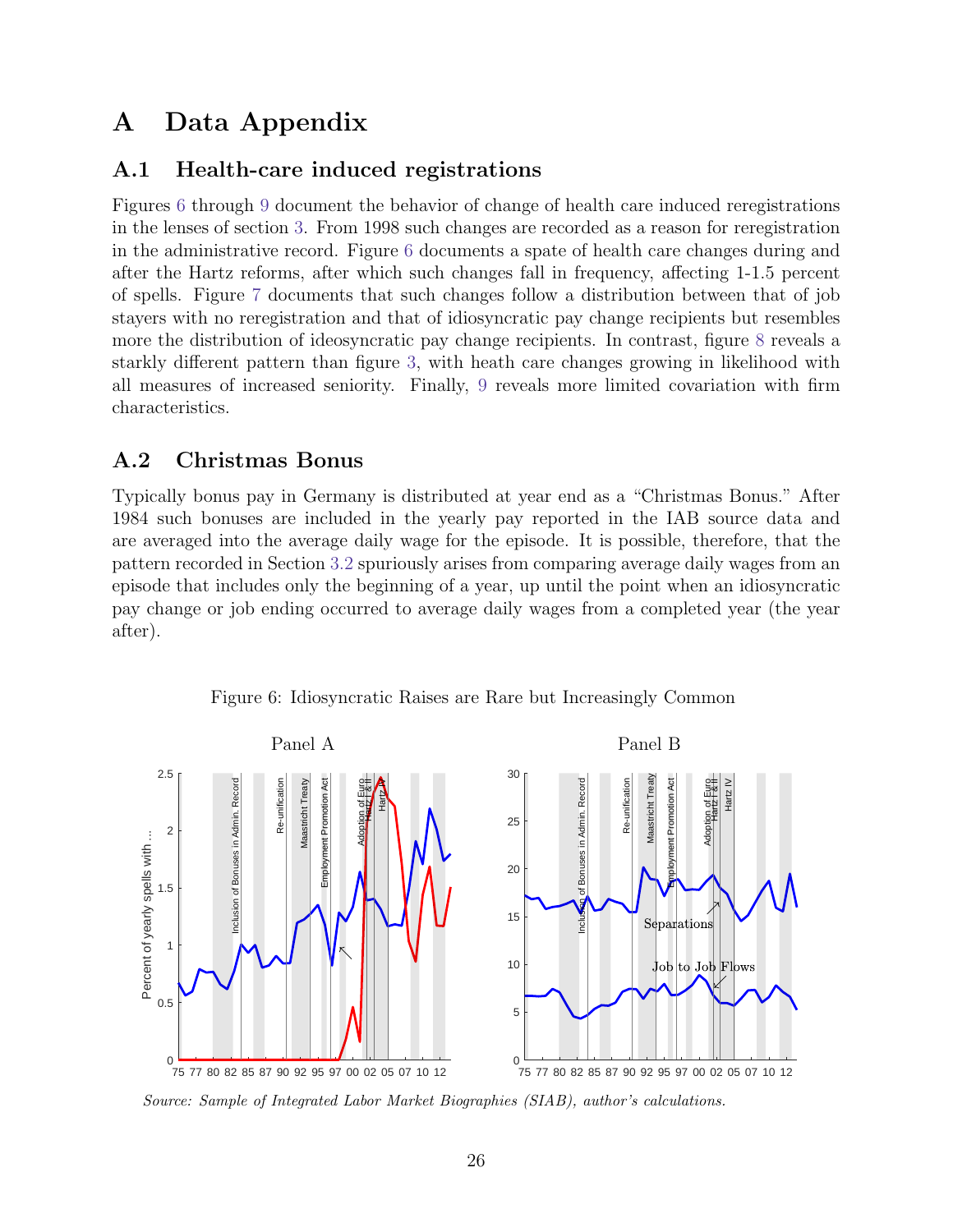

<span id="page-28-0"></span>Figure 7: Idiosyncratic Pay Changes Are Large and Dispersed

Source: Sample of Integrated Labor Market Biographies (SIAB), author's calculations.

Here, I make an alternative calculation which compares the average daily wage from the year before the year of the pay or job change to the year after. Specifically, figure [10](#page-31-0) plots the mean and interquartile range of

$$
\frac{w_{t+1}}{w_{t-1}} - \frac{1}{2} \frac{w_{t+1}}{w_{t-1}}|_{stay},
$$

implicitly assuming that wage growth in the non-change year would have been identical to the wage growth for other non-changers. The upside to this calculation is that it excludes the year that is split by the change episode it is, on average, free from the "Christmas Bonus" bias. The downside, this skip-the-change-year analysis is selected on workers with longer tenure and—as I document in Section [3.3—](#page-8-4)incidence of both pay and job changes are negatively correlated tenure. Thus, the skip-the-change-year analysis is selected on workers with better existing match quality and remuneration conditional on that match quality and therefore, unsurprisingly, reveals smaller innovations in wages following changes.

An additional comment on the "Christmas Bonus" criticism: bonuses are excluded from the data prior to 1984 yet the pattern I document is as evident, if not more so, in those years as in later decades.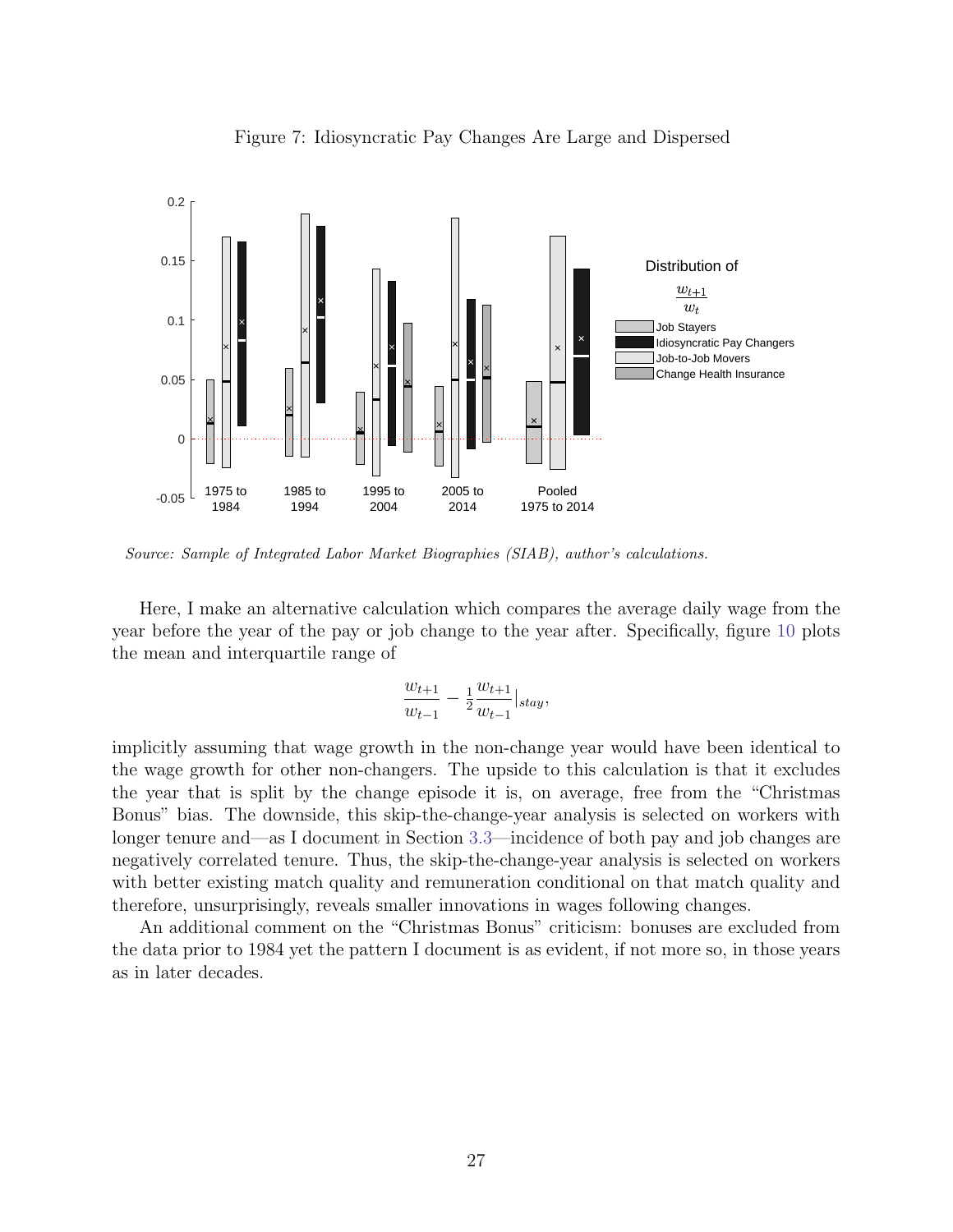

<span id="page-29-0"></span>Figure 8: Variation over the Life and Job Cycles

Source: Sample of Integrated Labor Market Biographies (SIAB), author's calculations.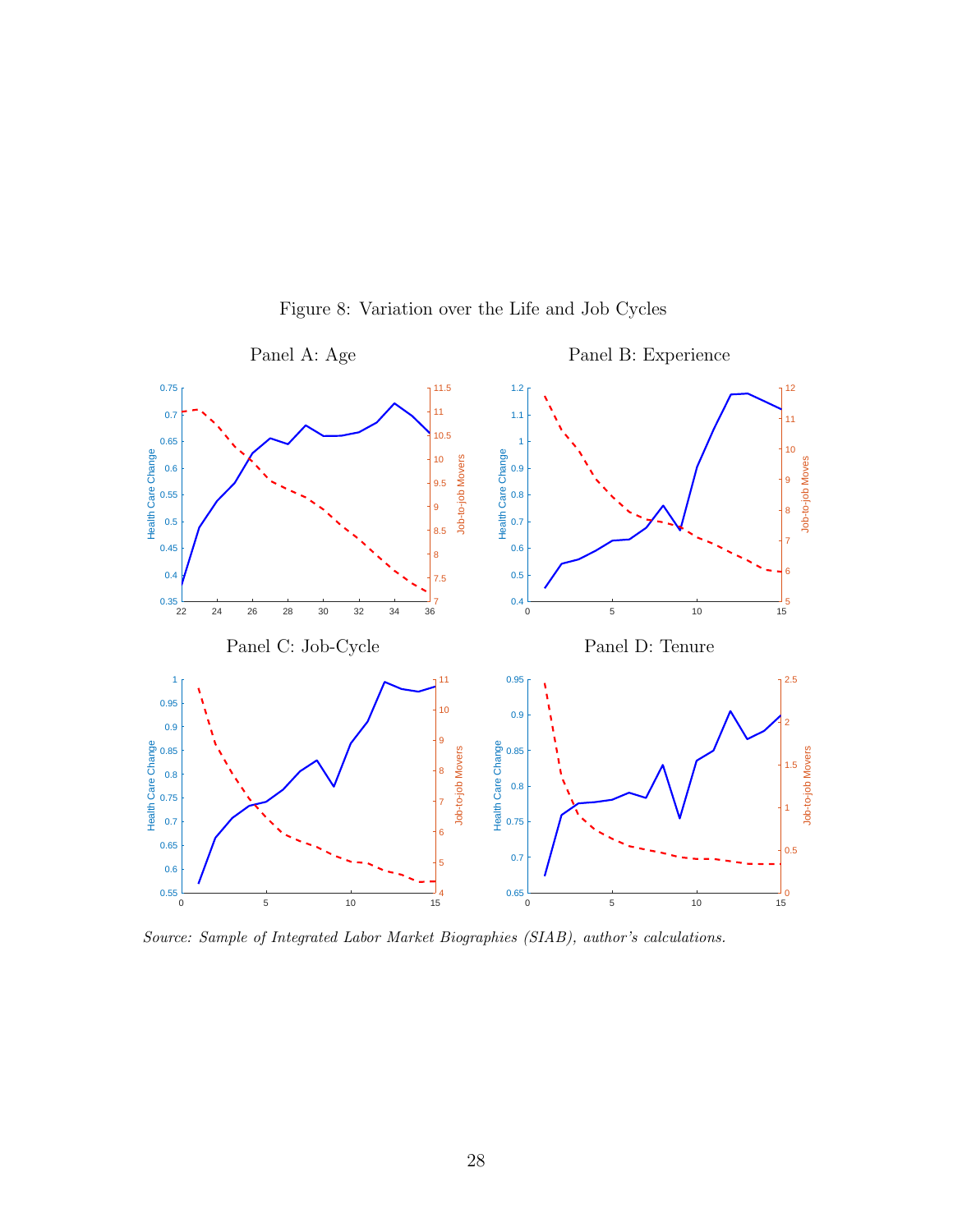

<span id="page-30-0"></span>Figure 9: Variation with Firm Characteristics

Source: Sample of Integrated Labor Market Biographies (SIAB), author's calculations.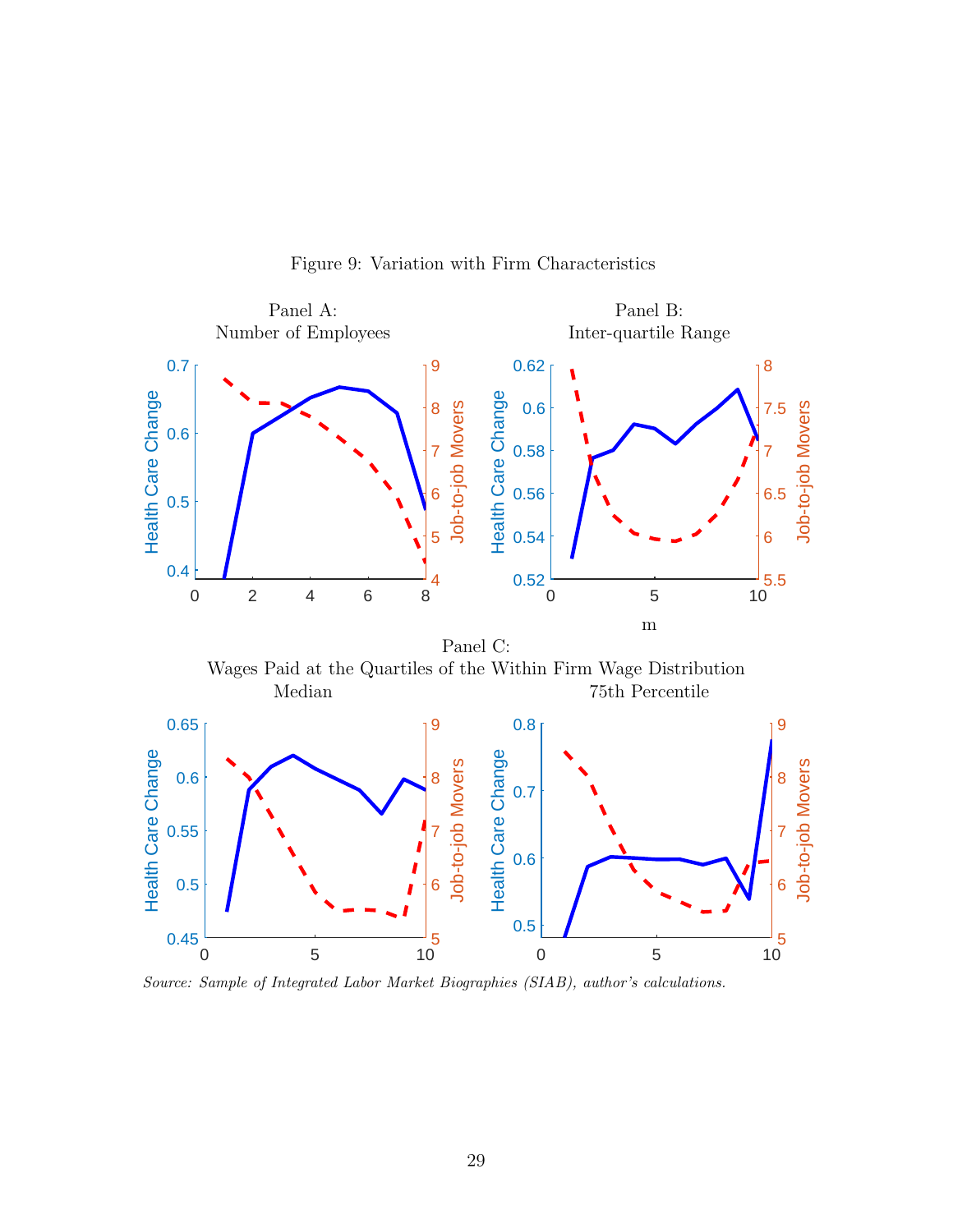<span id="page-31-0"></span>



Source: Sample of Integrated Labor Market Biographies (SIAB), author's calculations.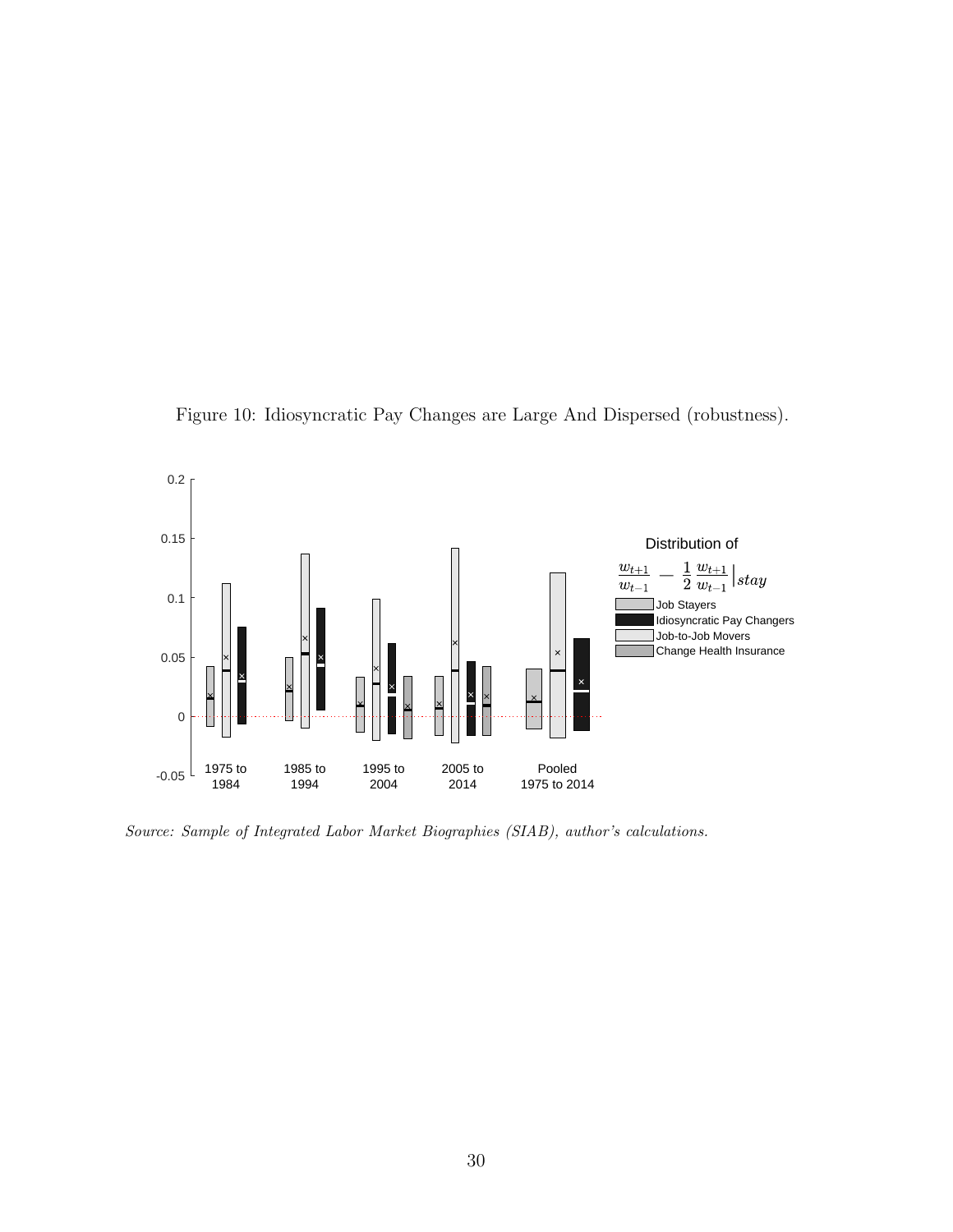## <span id="page-32-0"></span>B Structural Model

#### B.1 Equilibrium distributions.

The following are standard in the literature deriving from the nested [Bontemps et al.](#page-24-9) [\(2000\)](#page-24-9) and [Postel-Vinay and Robin](#page-26-6) [\(2002b\)](#page-26-6) models. It is straightforward to show, using the method of mass balance, that the unemployment rate is

$$
u = \frac{\delta}{\delta + \lambda_u}
$$

and that the distribution of firm types across employed workers is

$$
L(p) = \frac{\Gamma(p)}{1 + k_e \bar{\Gamma}(p)}
$$

where  $\Gamma(p) = 1-\Gamma(p)$  and  $k_e = \lambda_e/\delta$  is the average number of jobs held during an employment spell. The density of  $L(p)$  is:

$$
\ell(p) = \frac{1 + k_e}{1 + \bar{\Gamma}(p)}
$$

Finally, within a non-negotiating firm the distribution of wages is a point mass at the posted wage. Within a renegotiating firm the distribution of wages is

$$
G(w|p) = \left(\frac{1 + k_e \overline{\Gamma}(p)}{1 + k_e \overline{\Gamma}(q(w, p))}\right)^2.
$$

#### B.2 Wage contracts.

Noting that renegotiating employers offer the history-contingent reservation wage at all times deriving wage schedules under each contract type is also straightforward:

$$
w^{n}(p) = p - [1 + \kappa_1 \bar{\Gamma}(p)]^2 \int_{\underline{w}}^{p} [1 + \kappa_1 \bar{\Gamma}(x)]^{-2} dx
$$
  

$$
w^{r}(q, p) = \begin{cases} w^{n}(q) - k_e \bar{\Gamma}(\tilde{p}) \left[ \tilde{p} - w^{n}(q) - \int_{q}^{\tilde{p}} \frac{k_e[\Gamma(\tilde{p}) - \Gamma(x)]}{1 + k_e[\Gamma(\tilde{p}) - \Gamma(x)]} \frac{dw^{n}(x)}{dx} \right] - k_e \int_{\tilde{p}}^{p} \bar{\Gamma}(x) dx & \text{for } q \le \tilde{p} \\ q - k_e \int_{q}^{p} \bar{\Gamma}(x) dx & \text{for } \tilde{p} < q. \end{cases}
$$

where  $p$  is the incumbent employer's productivity,  $q$  is the productivity of the best-to-date outside offer,  $k_e$  is the ratio of the arrival rate of offers on-the-job to the separation rate,  $\Gamma$  is the distribution of employer types,  $\omega$  is the reservation wage of a worker to take employment in a non-negotiable contract, and  $\check{p}$  is the least productive employer utilizing the re-negotiable contract. Comparative statics (3.1) through (3.4) follow. Existence of an invertible mapping  $q(w, p)$  can be checked by noting that  $w^r(q, p)$  is increasing in q for  $q < \tilde{p}$  and  $q > \tilde{p}$  and that  $w^{r}(\tilde{p}^{-}, p) < w^{r}(\tilde{p}^{+}, p)$ . Further details and value functions can be found in [Doniger](#page-24-1) [\(2015\)](#page-24-1).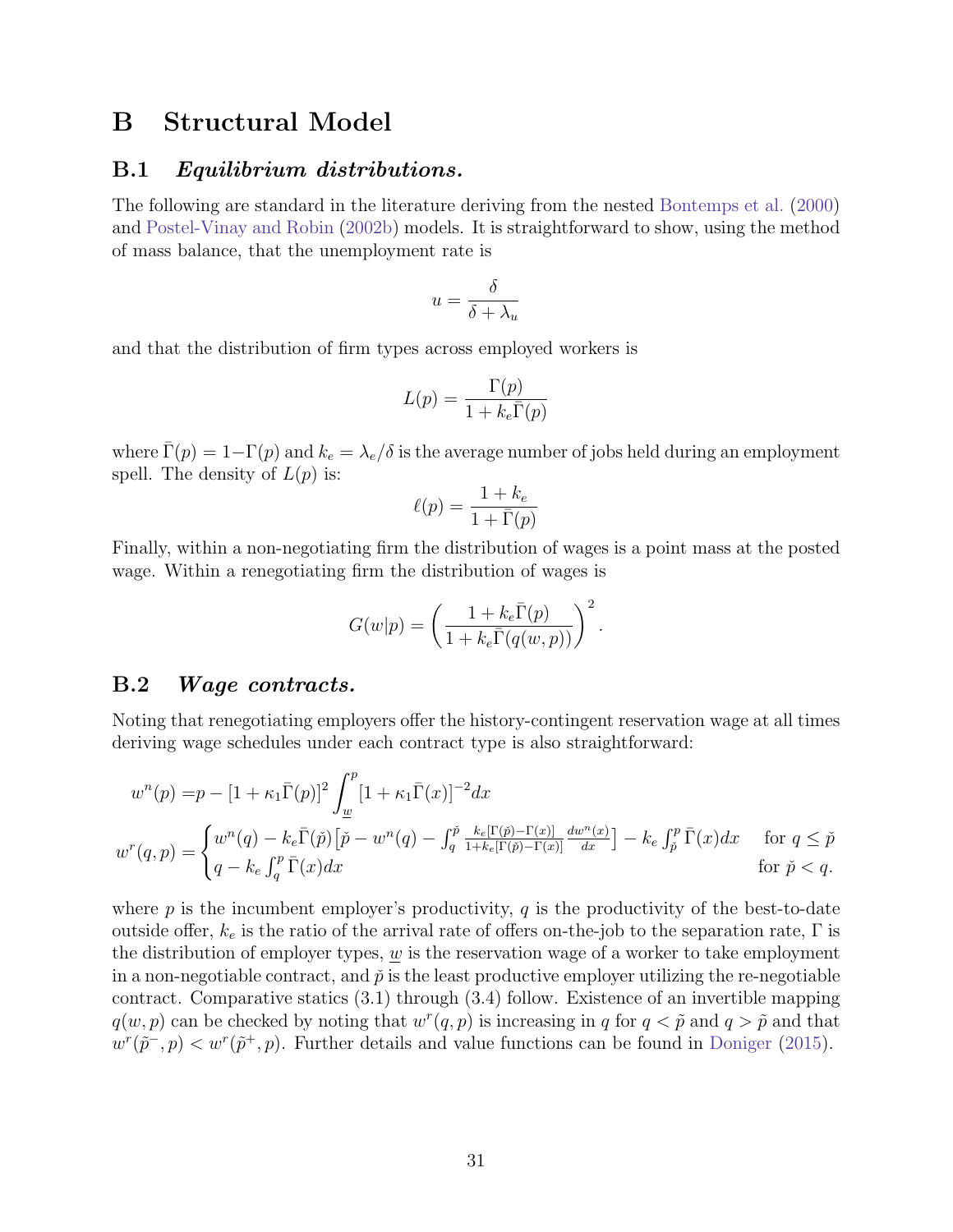#### B.3 Composition of labor contracts.

#### B.3.1 Existence

Current operating surplus from the proposed strategies exceed current operating surplus from each firm's best deviation.

**Suppose non-negotiating is prescribed:** If non-negotiating  $(n)$  is prescribed then it must be that  $p < \check{p}$ .

For such a p-productivity firm, current operating surplus from playing optimal wage under the prescribed wage contract, n, and the best deviation  $(bd)$  to renegotiating  $(r)$  can be written as

$$
\pi^n(p) = [p - w^n(p)]\ell(p)
$$
  
and  

$$
\pi^{bd}(p) = [p - w^r(\underline{p}, p)]\ell(\underline{p}) + \int_{\underline{p}}^{\hat{p}} [p - w^r(q, p)]d\ell(q) - c(\check{p})
$$

where  $\dot{p}$  is the productivity of the most productive firm that offers a posted wage less than p

(for example, the most productive firm that the p-type firm can outbid by switching to SA).

Simplifying,

$$
\pi^{bd}(p) = [p - w^n(\check{p}) + \underbrace{w^r(\underline{p}, \check{p}) - w^r(\underline{p}, p)}_{<0, \text{ since } \frac{dw^r(\underline{p}, p)}{dp} < 0}
$$
  
+ 
$$
\int_{\underline{p}}^{\hat{p}} [p - w^n(\check{p}) + \underbrace{w^r(q, \check{p}) - w^r(q, p)}_{<0, \text{ since } \frac{dw^r(q, p)}{dp} < 0}
$$
  
- 
$$
\int_{p}^{\check{p}} [\underbrace{w^n(\check{p}) - w^r(q, \check{p})}] d\ell(q)
$$
  

$$
< [p - w^n(\check{p})] \ell(\hat{p}) \leq \pi^n(p).
$$

The last line follows from noting  $w^n(p)$  was the unique profit-maximizing non-negotiable wage choice for the *p*-type firm.

In other words, the non-negotiating firm could increase its labor supply by deviating to renegotiating. However, the firm could also increase its labor supply by the same amount by deviating to a larger non-negotiable wage. Willingness to pay for the right to renegotiate is then strictly less than the difference between the wage bill under the deviation to renegotiating and the deviation to a higher non-negotiable wage, which in turn is strictly less than the cost of renegotiating in the posited  $\check{p}$  equilibrium.

**Suppose renegotiating is prescribed:** If renegotiating  $(r)$  is prescribed then it must be that  $\tilde{p} < p$ . For such a p-productivity firm, current operating surplus from playing the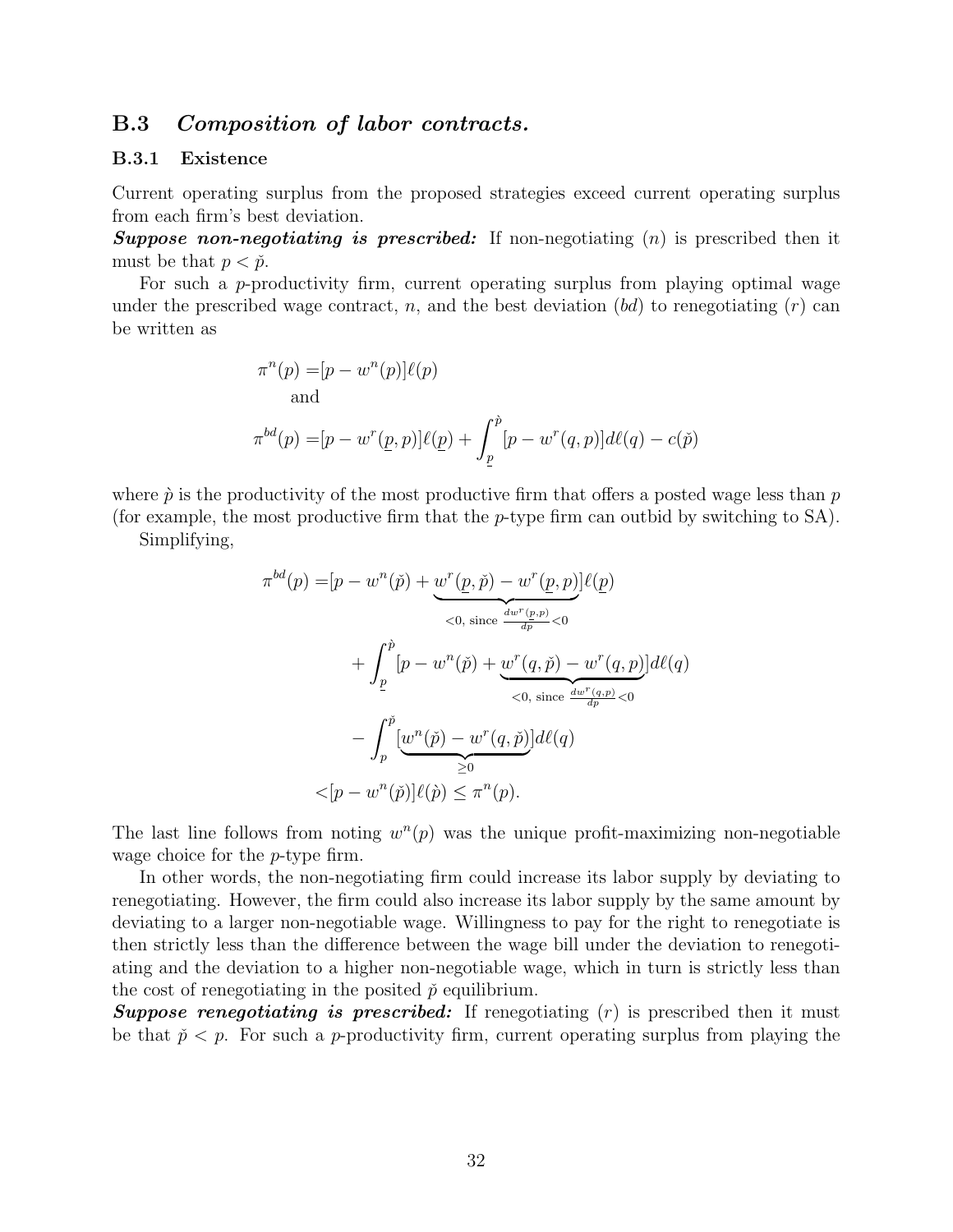prescribed r wage schedule and deviating to the best n wage are

$$
\pi^r(p) = [p - w^r(\underline{p}, p)]\ell(\underline{p}) + \int_{\underline{p}}^{\underline{p}} [p - w^r(q, p)]d\ell(q)
$$

$$
+ \int_{\underline{p}}^p [p - w^r(q, p)]d\ell(q) - c(\underline{p})
$$
and  

$$
\pi^{bd}(p) = [p - \dot{w}]\ell(\dot{w}).
$$

Note that  $\hat{w} \geq w^n(\check{p})$  since  $p \geq \check{p}$ . Simplifying,

$$
\pi^{BD}(p) = [p - \hat{w}]\ell(p) + \int_{\underline{p}}^{\check{p}} [p - \hat{w}]d\ell(q) + \int_{\check{p}}^{\hat{w}} [p - \hat{w}]d\ell(q)
$$
  

$$
< [p - \underbrace{w^n(\check{p})}]\ell(p) + \int_{\underline{p}}^{\check{p}} [p - \underbrace{w^n(\check{p})}]\ell(q) + \int_{\check{p}}^{\hat{w}} [p - \underbrace{w^r(q,p)}_{<\hat{w}}]d\ell(q)
$$
  

$$
< [p - w^r(\underline{p}, p) - \underbrace{w^n(\check{p})} + w^r(\underline{p}, \check{p})]\ell(p)
$$
  

$$
> 0, \text{ since } \frac{dw^r(p, p)}{dp} < 0
$$
  

$$
+ \int_{\underline{p}}^{\check{p}} [p - w^r(q, p) - \underbrace{w^n(\check{p})} + w^r(q, \check{p})]d\ell(q)
$$
  

$$
> 0, \text{ since } \frac{dw^r(q, p)}{dp} < 0
$$
  

$$
+ \int_{\check{p}}^p [p - w^r(q, p)]d\ell(q) < \pi^r(p).
$$

The best deviation to n involves a reduction in the r firm's labor supply. I can find a bound on the minimum willingness to pay for the right to r by considering only the labor supply that would arise under the *smallest possible* best deviation the  $r$  firm might select:  $w^{n}(\check{p})$ . Willingness to pay for the right to r is then larger than the difference between the wage bill under the deviation to n and the wage bill for these employees under the prescribed  $r$  contract, which in turn is strictly greater than the cost of  $r$ .

Since no firm wishes to unilaterally deviate, the pair  $\{c, \check{p}\}\$ form an equilibrium.

#### B.3.2 Uniqueness

The mapping between c and  $\check{p}$  is one-to-one if  $\frac{dc}{d\check{p}} > 0$ .  $\forall \check{p}$  c can be written:

$$
c = \pi^r(\check{p}) - \pi^p(\check{p})
$$
  
= 
$$
\left[ [\check{p} - w^r(\underline{p}, \check{p})] \ell(\underline{p}) + \int_{\underline{p}}^{\check{p}} [\check{p} - w^r(q, \check{p})] d\ell(q) \right] - [\check{p} - w^n(\check{p})] \ell(\check{p})
$$
  
= 
$$
\left[ k_e \bar{\Gamma}(\check{p})[\check{p} - w^n(\check{p})] \right] \ell(\check{p}) + \int_{\underline{p}}^{\check{p}} \ell(q) \frac{1 + k_e \bar{\Gamma}(q)}{1 + k_e [\Gamma(\check{p}) - \Gamma(q)]} \frac{dw^n(q)}{dq}
$$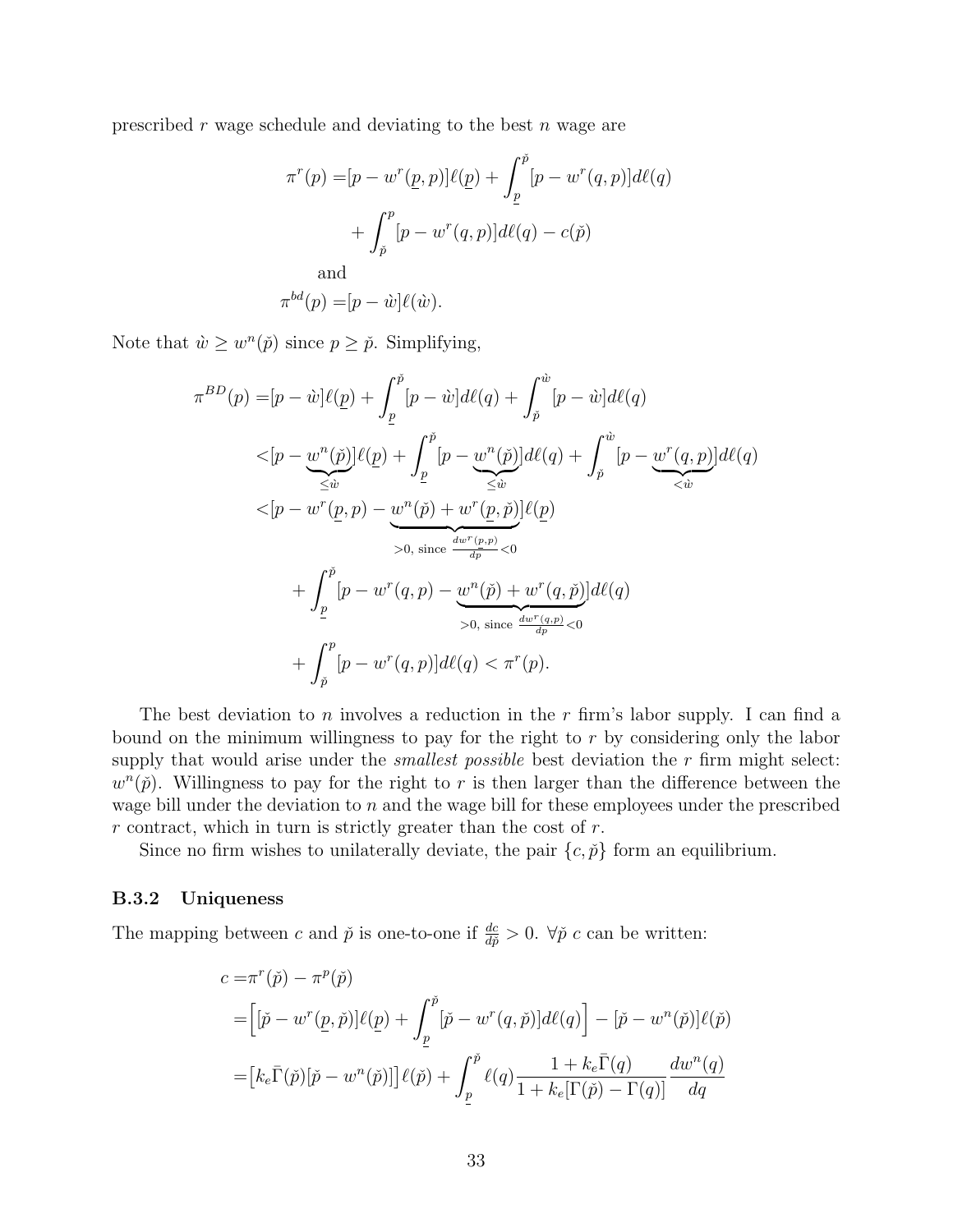Since integrating by parts yields

$$
\int_{\underline{p}}^{\check{p}} [\check{p} - w^r(q, \check{p}) d\ell(q)] = [\check{p} - w^r(\check{p}, \check{p})] \ell(\check{p}) - [\check{p} - w^r(\underline{p}, \check{p}) \ell(\underline{p})] +
$$

$$
\int_{\underline{p}}^{\check{p}} \ell(q) \frac{1 + k_e \bar{\Gamma}(q)}{1 + k_e [\Gamma(\check{p}) - \Gamma(q)]} \frac{dw^n(q)}{dq}
$$

and noting that

$$
w^{n}(\check{p}) - w^{r}(\check{p}, \check{p}) = k_{e}\bar{\Gamma}(\check{p})[\check{p} - w^{n}(\check{p})]
$$

Differentiating gives the result:

$$
\frac{dc}{d\tilde{p}} = \frac{d\ell(\tilde{p})}{d\tilde{p}} \left[ k_e \bar{\Gamma}(\tilde{p}) [\tilde{p} - w^n(\tilde{p})] \right] + \ell(\tilde{p}) \left[ k_e \bar{\Gamma}(\tilde{p}) [1 - \frac{dw^n(\tilde{p})}{d\tilde{p}}] \right] - \ell(\tilde{p}) \left[ k_e d\Gamma(\tilde{p}) [\tilde{p} - w^n(\tilde{p})] \right]
$$
  
+ 
$$
\ell(\tilde{p}) (1 + k_e \bar{\Gamma}(\tilde{p})) \frac{dw^n(\tilde{p})}{d\tilde{p}} - k_e d\Gamma(\tilde{p}) \int_{\underline{p}}^{\tilde{p}} \ell(q) \frac{1 + k_e \bar{\Gamma}(q)}{(1 + k_e [\Gamma(\tilde{p}) - \Gamma(q)])^2} \frac{dw^n(q)}{dq}
$$
  
= 
$$
k_e \bar{\Gamma}(\tilde{p}) \ell(\tilde{p}) + k_e d\Gamma(\tilde{p}) \left[ \ell(\tilde{p}) [\tilde{p} - w^n(\tilde{p})] - \int_{\underline{p}}^{\tilde{p}} \frac{[q - w^n(q)](1 + k_e \bar{\Gamma}(p))}{(1 + k_e [\Gamma(\tilde{p}) - \Gamma(q)])^2} d\ell(q) \right]
$$
  
= 
$$
k_e \bar{\Gamma}(\tilde{p}) \ell(\tilde{p}) - k_e d\Gamma(\tilde{p}) \left[ \ell(\tilde{p}) [\tilde{p} - w^n(\tilde{p})] - 2 \int_{\underline{p}}^{\tilde{p}} \frac{\ell(q)}{1 + k_e [\Gamma(\tilde{p} - \Gamma(q)]} dx \right]
$$
  
= 
$$
k_e \bar{\Gamma}(\tilde{p}) \ell(\tilde{p}) + k_e d\Gamma(\tilde{p}) \left[ \int_{\underline{p}}^{\tilde{p}} \ell(q) \frac{1 - k_e [\Gamma(\tilde{p} - \Gamma(q)]}{1 + k_e [\Gamma(\tilde{p} - \Gamma(q)]} dx \right]
$$

Noting that:

$$
\frac{d\ell(\check{q})}{d\check{q}} = \ell(q) \frac{2k_e d\Gamma(q)}{1 + k_e \bar{\Gamma}(q)}, \text{ and}
$$

$$
\frac{dw^n(q)}{dq} = [q - w^n(q)] \frac{2k_e d\Gamma(q)}{1 + k_e \bar{\Gamma}(q)}
$$

So we have that  $\frac{dc}{d\tilde{p}} > 0$  for sufficiently small k<sub>e</sub>. How small depends on the distribution Γ(p). As Γ(p) approaches a point mass  $k_e$  must approach 1; however, for disperse Γ(p),  $k_e$ can be large. Insufficiently small  $k_e$  will result in non-monotonicity as  $\check{p}$  approaches  $\bar{p}$ .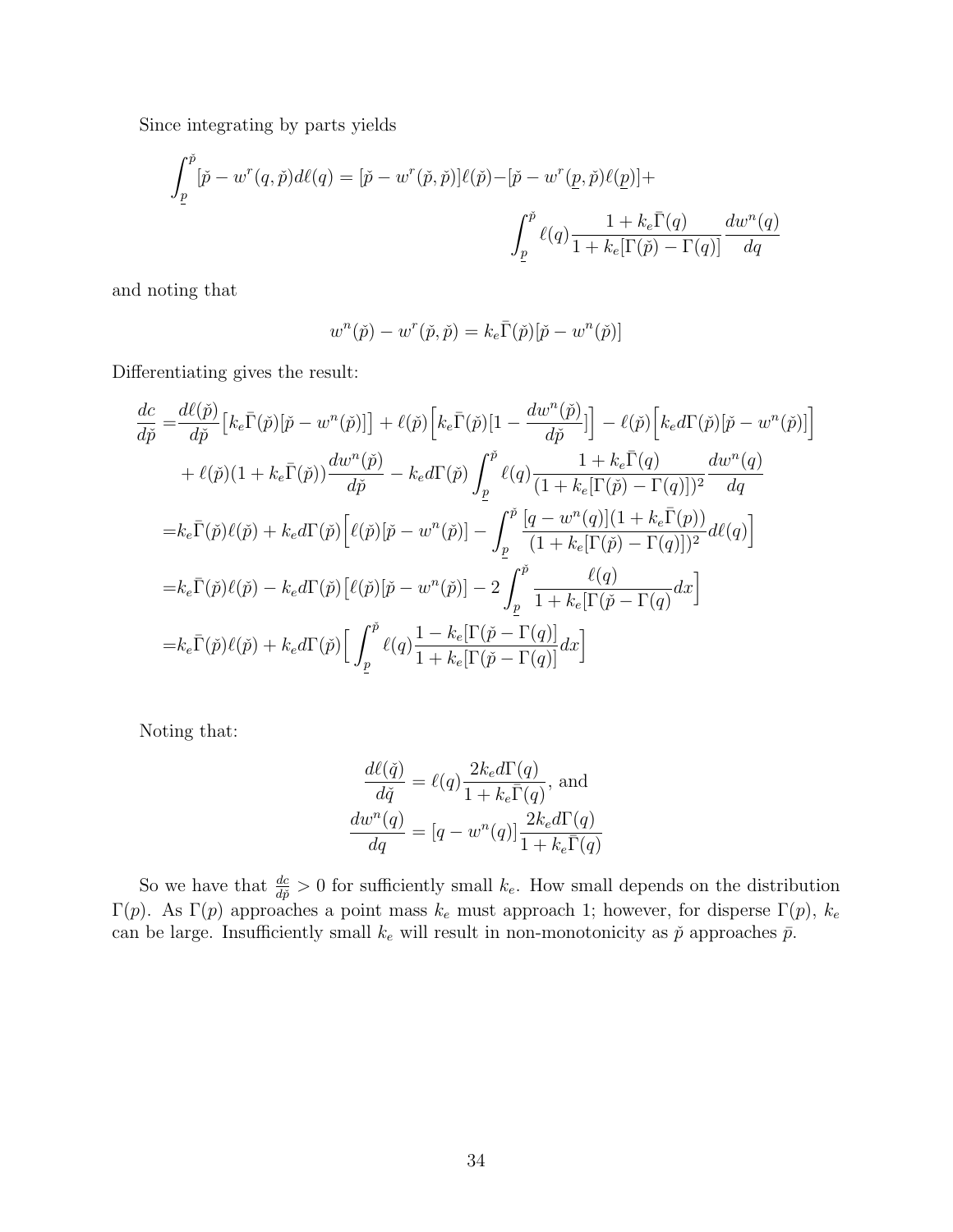# B.4 Increasing in the share renegotiable decreases labor share.

total wages = 
$$
\int_{\underline{p}}^{\check{p}} w^n(p) \ell(p) d\Gamma(p)
$$
  
+ 
$$
\int_{\check{p}}^{\tilde{p}} \left[ w^r(\underline{p}, p) \ell(\underline{p}) + \int_{\underline{p}}^{\check{p}} w^r(q, p) d\ell(q) + \int_{\check{p}}^p w^r(q, p) d\ell(q) \right] d\Gamma(p)
$$
  
= 
$$
\int_{\underline{p}}^{\check{p}} w^n(p) \ell(p) d\Gamma(p)
$$
  
+ 
$$
\int_{\check{p}}^{\tilde{p}} \left[ w^r(\check{p}, p) \ell(\check{p}) - \int_{\underline{p}}^{\check{p}} \ell(q) \frac{1 + k_e \bar{\Gamma}(q)}{1 + k_e [\Gamma(\check{p}) - \Gamma(q)]} \frac{dw^n(q)}{dq}
$$
  
+ 
$$
p\ell(p) - w^r(\check{p}, p)\ell(\check{p}) - \int_{\check{p}}^p \ell(q) (1 + k_e \bar{\Gamma}(q)) dx \right] d\Gamma(p)
$$

Since integrating by parts yields:

$$
\int_{\underline{p}}^{\check{p}} w^r(q, p) d\ell(q) = w^r(\check{p}, p)\ell(\check{p}) - w^r(\underline{p}, p)\ell(p) - \int_{\underline{p}}^{\check{p}} \ell(q) \frac{1 + k_e \bar{\Gamma}(q)}{1 + k_e [\Gamma(\check{p}) - \Gamma(q)]} \frac{dw^n(q)}{dq},
$$
and  

$$
\int_{\check{p}}^p w^r(q, p) d\ell(q) = p\ell(p) - w^r(\check{p}, p)\ell(\check{p}) - \int_{\check{p}}^p \ell(q) (1 + k_e \bar{\Gamma}(q)) dx
$$

Differentiating:

$$
\frac{d(total\ wages)}{d\check{p}} = [w^n(\check{p}) - w^r(\check{p}, \check{p})] \ell(\check{p}) d\Gamma(p) \n+ d\Gamma(\check{p}) \int_{\underline{p}}^{\check{p}} \ell(q) \frac{1 + k_e \Gamma(q)}{1 + k_e [\Gamma(\check{p}) - \Gamma(q)]} \frac{dw^n(q)}{dq} \n+ \int_{\check{p}}^{\tilde{p}} \left[ \frac{d\ell(\check{p})}{d\check{p}} \left[ w^r(\check{p}, p) - w^r(\check{p}, p) \right] + \ell(q) \left[ \frac{dw^r(\check{p}, p)}{d\check{p}} - \frac{dw^r(\check{p}, p)}{d\check{p}} \right] \n- (1 + k_e \bar{\Gamma}(\check{p})) \ell(\check{p}) \left[ \frac{dw^n(\check{p})}{d\check{p}} - 1 \right] \n+ k_e d\Gamma(\check{p}) \int_{\tilde{p}}^{\check{p}} \ell(q) \frac{1 + k_e \bar{\Gamma}(q)}{(1 + k_e [\Gamma(\check{p}) - \Gamma(q)])^2} \frac{dw^n(q)}{dq} d\Gamma(p) \n= (1 + k_e) d\Gamma(\check{p}) \int_{\tilde{p}}^{\tilde{p}} \frac{1}{(1 + k_e [\Gamma(\check{p}) - \Gamma(q)])^2} \frac{dw^n(q)}{dq} \n>0
$$